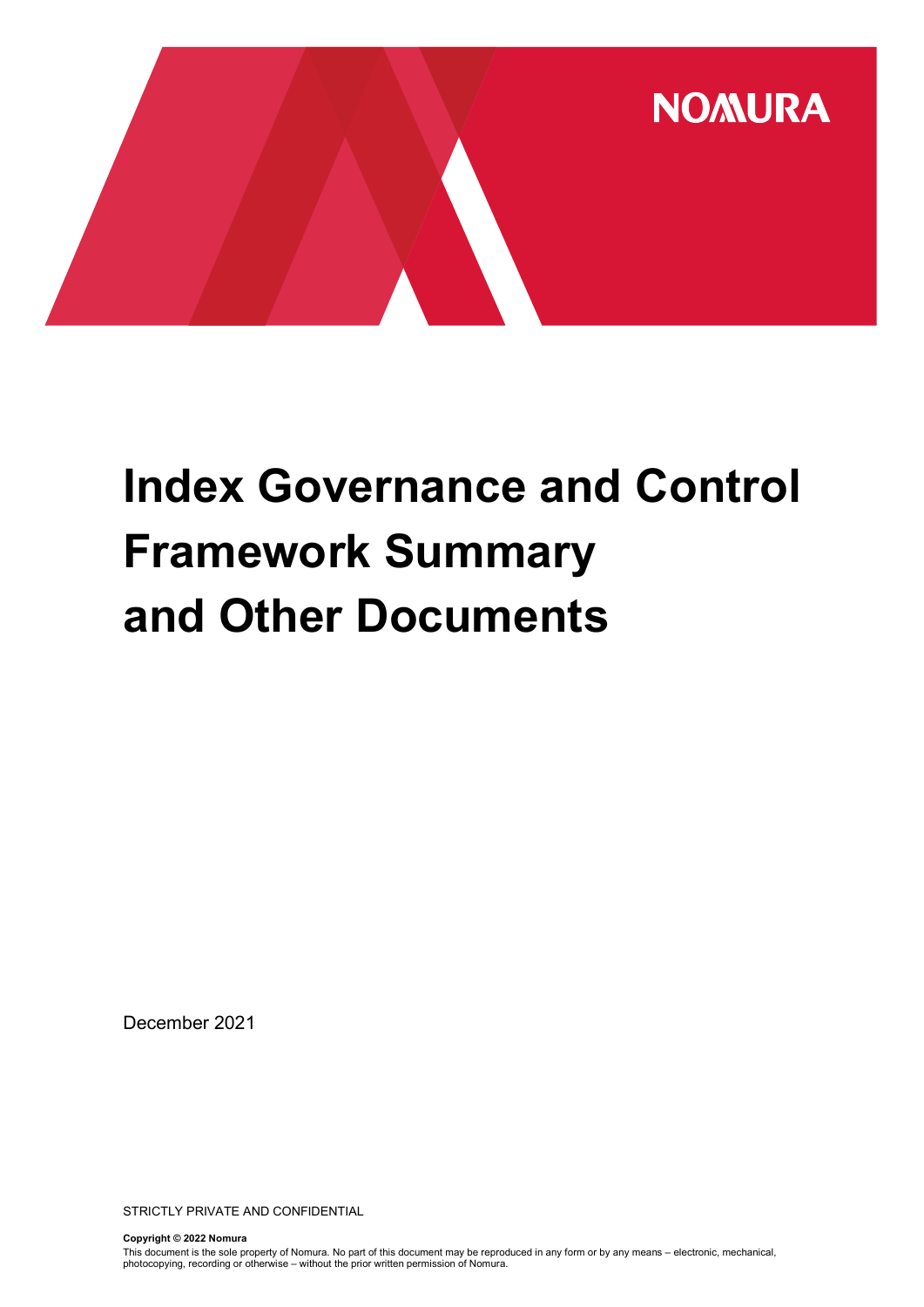### **Table of Contents**

| <b>Contents</b> | Page                                                              |
|-----------------|-------------------------------------------------------------------|
| 1               |                                                                   |
| $\mathbf{2}$    |                                                                   |
| 3               |                                                                   |
| 4               | Summary of Index Committee Constitution and Terms of Reference  2 |
| 5               |                                                                   |
| 6               |                                                                   |
|                 |                                                                   |
|                 |                                                                   |
| 1               |                                                                   |
| $\mathbf{2}$    |                                                                   |
| 3               | Index Design and Creation of New Indices and Methodologies  15    |
| 4               |                                                                   |
| 5               |                                                                   |
| 6               |                                                                   |
| 7               |                                                                   |
| 8               |                                                                   |
| 9               |                                                                   |
| 10              |                                                                   |
| 11              |                                                                   |
| 12              |                                                                   |
| 13              |                                                                   |
| 14              |                                                                   |
| 15              |                                                                   |
| 16              |                                                                   |
| 17              |                                                                   |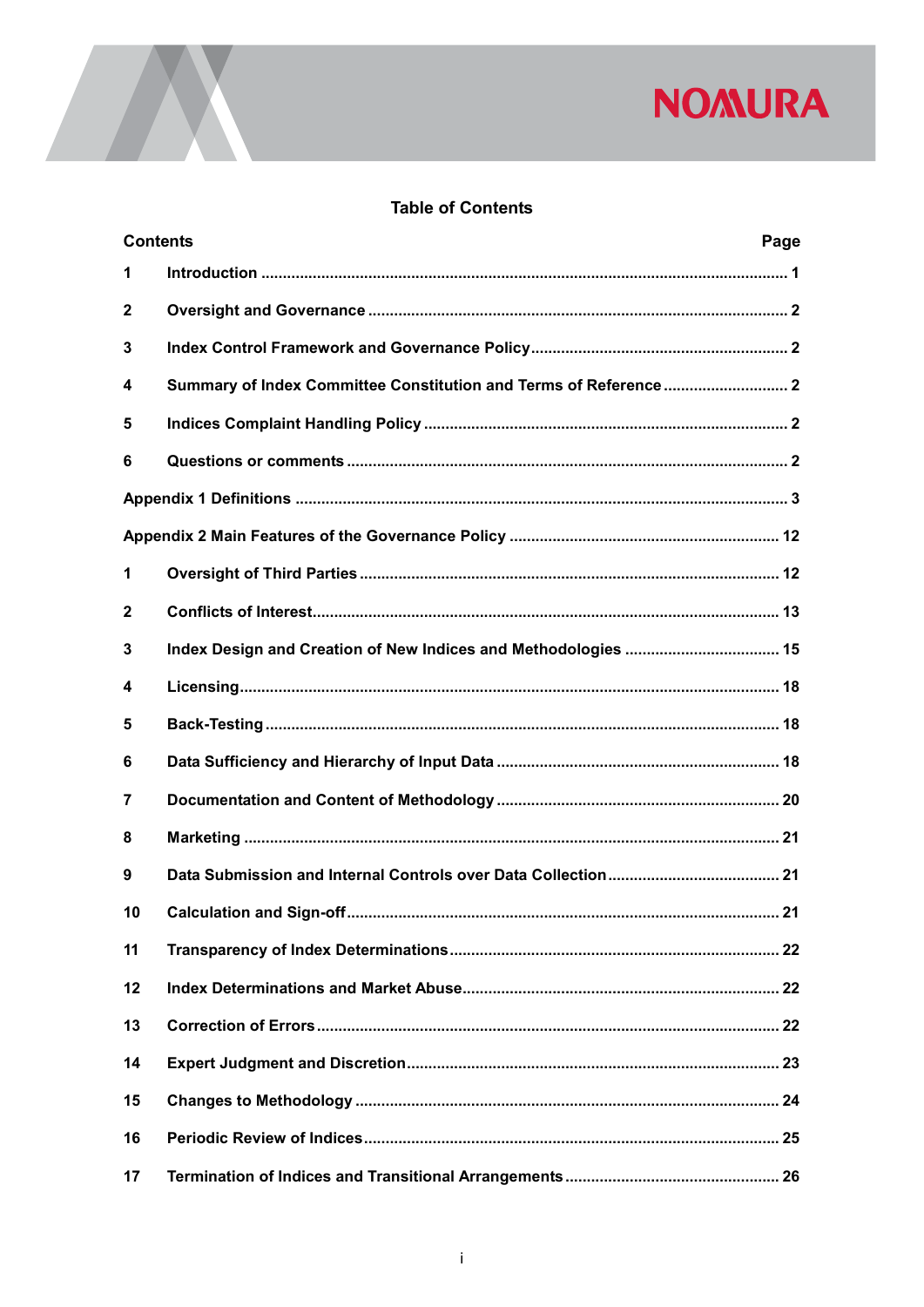| 18                                                                                 | Role as Administrator of Submission Based Indices and Submitter Code  26 |  |  |
|------------------------------------------------------------------------------------|--------------------------------------------------------------------------|--|--|
| 19                                                                                 |                                                                          |  |  |
| 20                                                                                 |                                                                          |  |  |
| 21                                                                                 |                                                                          |  |  |
| 22                                                                                 |                                                                          |  |  |
| 23                                                                                 |                                                                          |  |  |
| 24                                                                                 |                                                                          |  |  |
| 25                                                                                 |                                                                          |  |  |
| 26                                                                                 |                                                                          |  |  |
| Appendix 3 Main Features of Index Committee Constitution and Terms of Reference 29 |                                                                          |  |  |
|                                                                                    |                                                                          |  |  |
|                                                                                    |                                                                          |  |  |
|                                                                                    |                                                                          |  |  |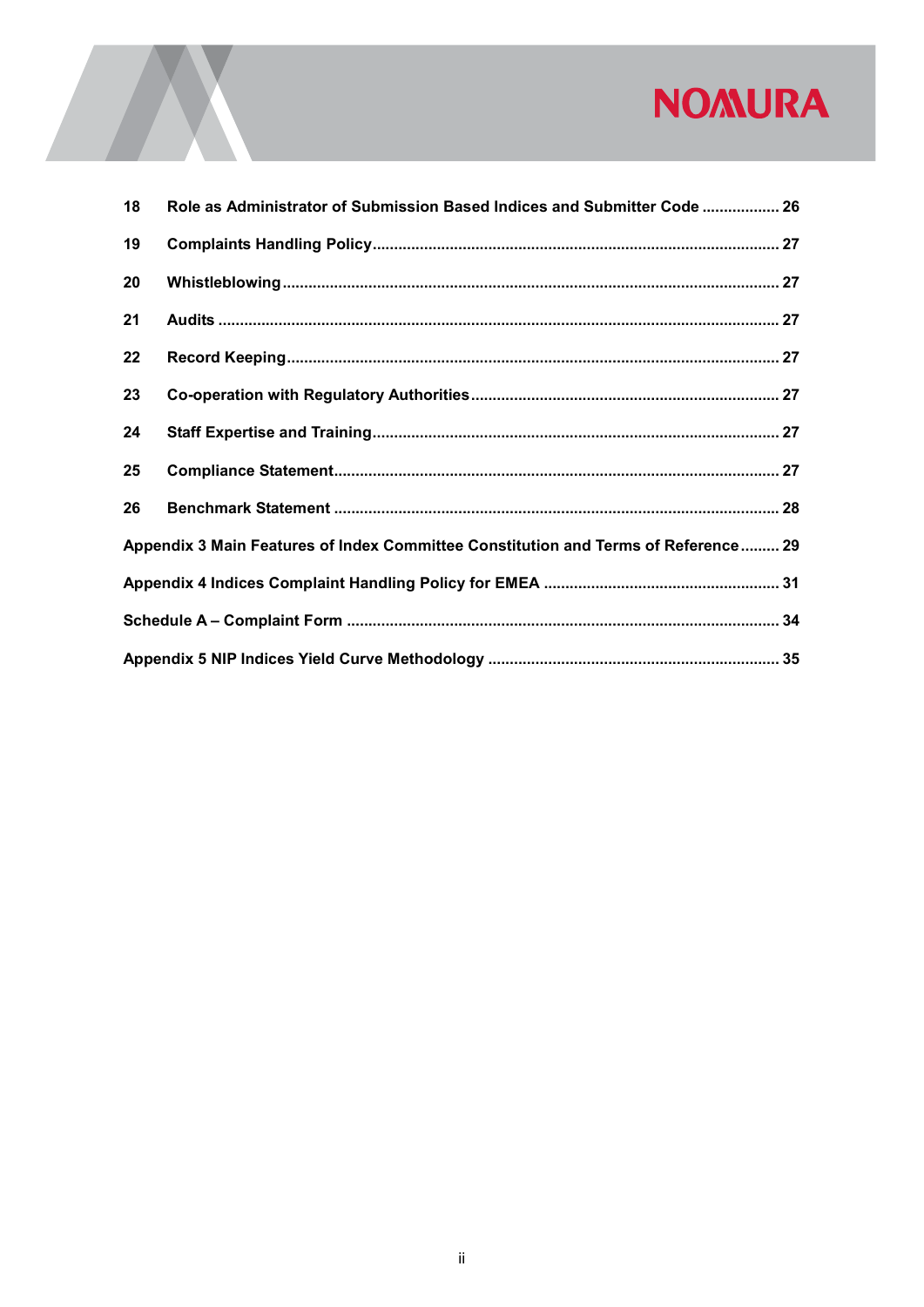#### 1 Introduction

This summary was initially published in compliance with Principles 4 and 5 of the Principles for Financial Benchmarks published by the Board of the International Organization of Securities Commissions ("IOSCO") on 17 July 2013 (the "IOSCO Principles"). It has subsequently also been published in order to supplement any Benchmark Statements and Index Descriptions, which are published by Nomura International plc (the "Firm") in compliance with the Regulation on indices used as benchmarks in financial instruments and financial contracts or to measure the performance of investment funds and amending Directives 2008/48/EC and 2014/17/EU and Regulation (EU) No 596/2014 (Regulation (EU) 2016/1011), as amended by Regulation (EU) 2019/2089 as regards EU Climate Transition Benchmarks, EU Paris-aligned Benchmarks and sustainability-related disclosures for benchmarks (the "EU Benchmark Regulation"), which, as amended, applied to the Administrator up to 31 December 2020. This summary has been further updated to reflect the requirements of the United Kingdom Benchmark Regulation which applies to the Administrator from 1 January 2021, which comprises the EU Benchmark Regulation, and any regulatory or implementing technical standards and other delegated or implementing acts adopted under the EU Benchmark Regulation, insofar as it is applicable in the United Kingdom by virtue of the European Union (Withdrawal) Act 2018 and other United Kingdom legislation which implements and amends retained European Union law in the United Kingdom including, but without limitation, the Benchmarks (Amendment and Transitional Provision) (EU Exit) Regulations 2019, SI 2019/657 (the "Benchmark Regulation" or "UK BMR").

The IOSCO Principles and the Benchmark Regulation employ similar but subtly different definitions regarding what constitutes a "Benchmark". The Firm acts as Administrator of a number of (i) proprietary indices and (ii) indices, strategies and dynamic baskets linked to funds, which it considers to be "Benchmarks" within the meaning of the IOSCO Principles (each, an "Index" and together, "Indices"). Certain of these Indices are also "Benchmarks" within the meaning of the Benchmark Regulation (each, a "**Benchmark Regulation Index**" and together "Benchmark Regulation Indices"). With the exception of certain legacy Indices (i.e. existing indices which are no longer marketed that fall within the definition of a "Benchmark" under the IOSCO Principles, but not within the definition of a Benchmark Regulation Index) ("Legacy Indices"), the Firm has taken the view that all of its Indices should be treated as Benchmark Regulation Indices (i.e. they are to be treated in line with the Benchmark Regulation) for the purposes of the Firm's Control Framework and Governance Policy (and this summary).

The Administrator currently does not have any Indices that pursue environmental, social or governance ("ESG") objectives or take into account ESG factors. If the Administrator creates Indices in future which do pursue ESG objectives or take into account ESG factors, the relevant Index Methodology and Benchmark Statement for such Indices will be updated as appropriate in accordance with the requirements of UK BMR.

The term "Index Administrator" refers to the part of the Firm that has control over the production of an Index (including the stages and processes involved in development, determination and dissemination, operation and governance).

The following will be made available via the Firm's website via https://www.nomuranow.com/portal/site/nnextranet/en/global-markets/structuredderivatives/quant-investment-strategies.shtml.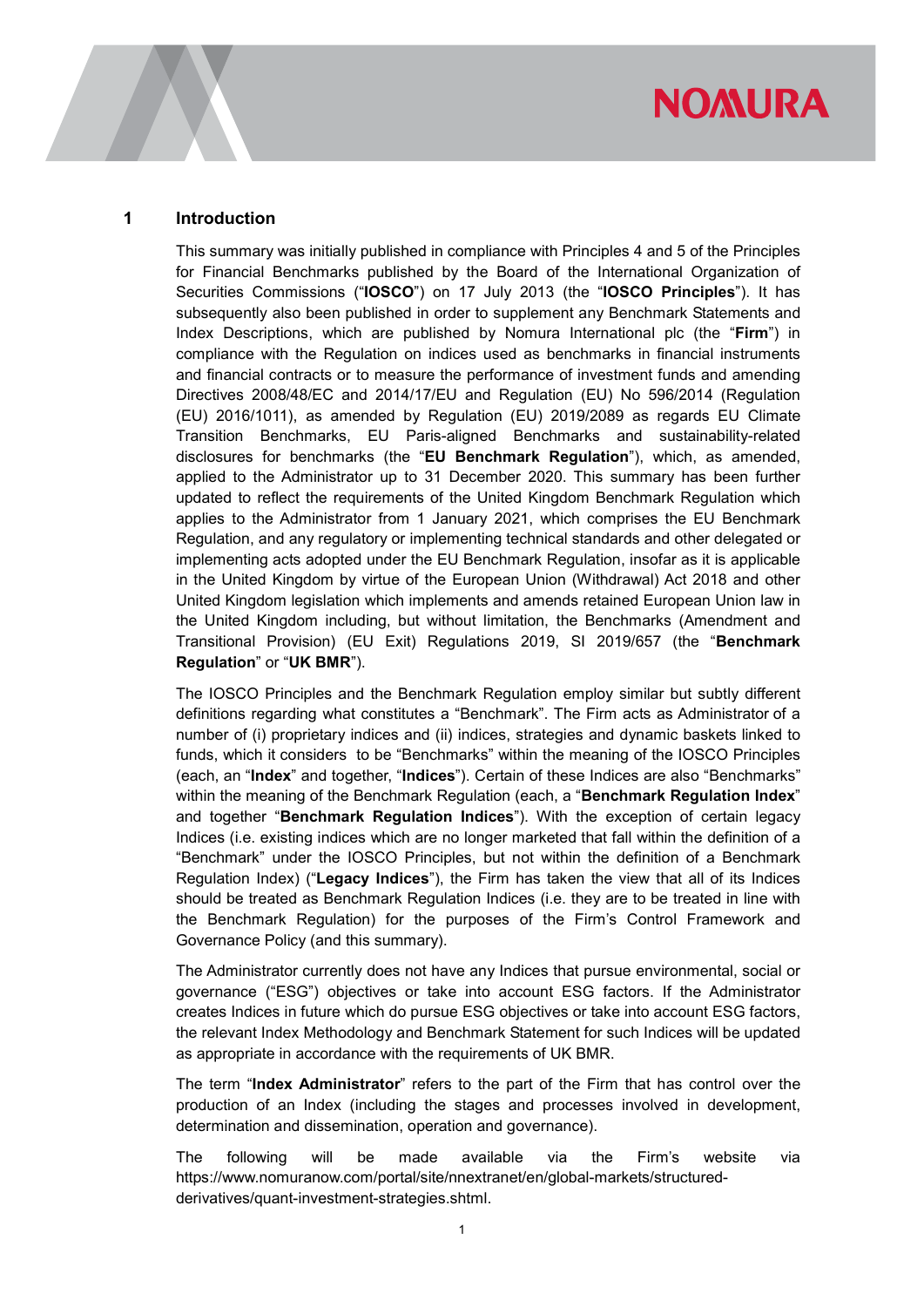

#### 2 Oversight and Governance

The Firm has established a sub-committee of the New Product Review Committee ("NPRC") as its "Index Committee", to act as an oversight function to review, provide challenge and approve key aspects of the Index administration process. The Index Committee will report into and will be accountable to the NPRC.

The head of each team supporting the Index administration business will report on a quarterly basis to the Index Committee any issues or concerns encountered in respect of the Index administration business.

A summary of the main features of the Index Committee constitution and terms of reference is set out in Appendix 3.

#### 3 Index Control Framework and Governance Policy

This document summarises the main policies and procedures included within the Firm's Indices Governance Policy and Control Framework (the "Governance Policy") which governs, on a global basis, (amongst other things) the development, determination and operation of all Indices for which the Firm acts as Administrator. The main features of the Governance Policy are summarised in Appendix 2.

With respect to its Legacy Indices the Firm applies a risk-based approach to prioritise compliance with key aspects of the Governance Policy (rather than apply all aspects of the Governance Policy to such indices), including governance provisions (conflicts of interest and internal oversight by the Index Committee), quality of methodology of indices (index calculation and sign-off, changes to methodology procedures and transition provisions and procedures, index design (market abuse considerations and use of expert judgment) and accountability arrangements (complaints procedure and audit requirements). All capitalised terms used in the Governance Policy summary as provided in Appendix 2 are set out and defined in Appendix 1.

#### 4 Summary of Index Committee Constitution and Terms of Reference

This is set out in Appendix 3 below.

#### 5 Indices Complaint Handling Policy

This is set out in Appendix 4 below.

#### 6 Questions or comments

If you have any questions or comments on this document (including any of its appendices) please contact indexstructuring@nomura.com / +44 207 103 3169.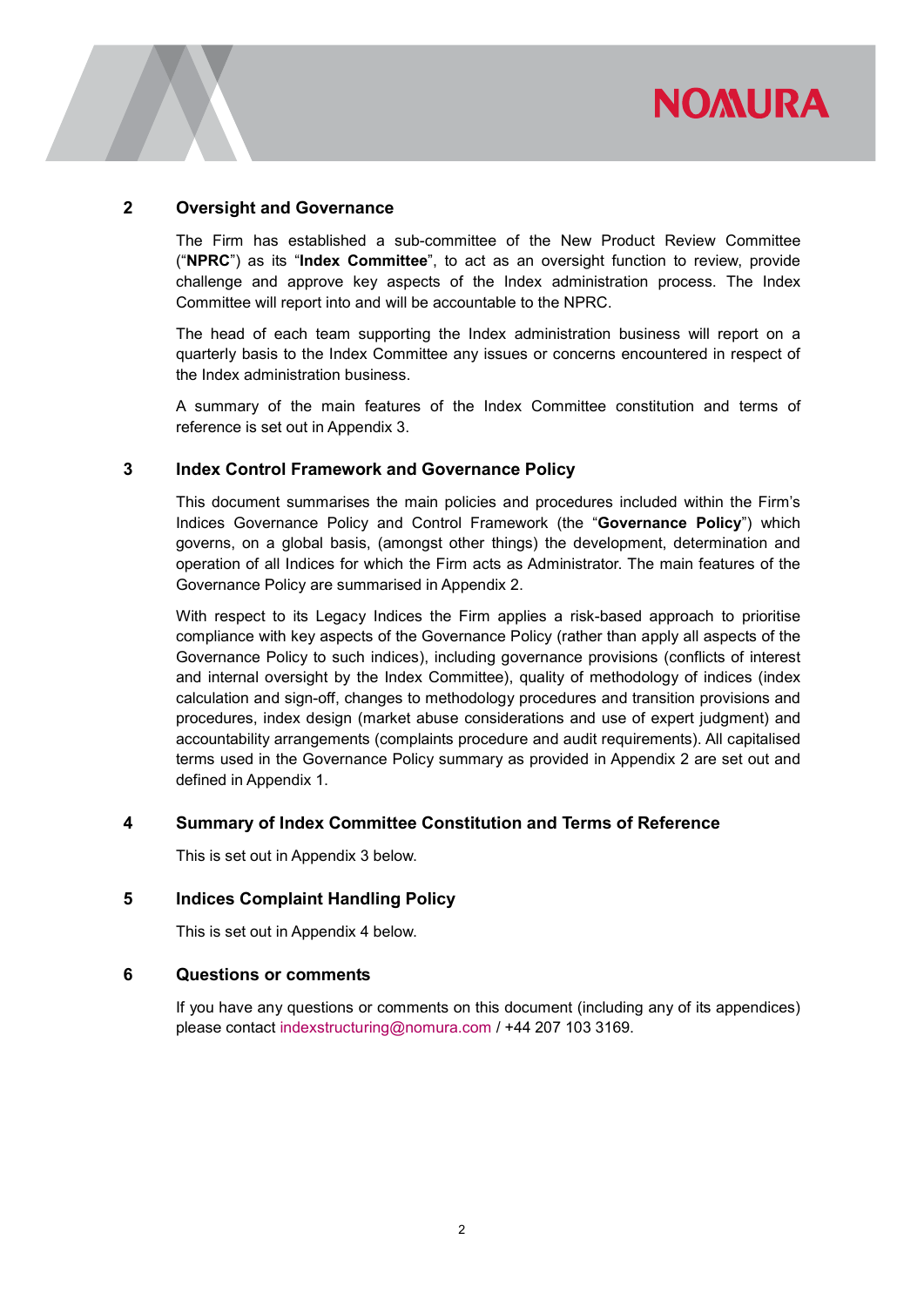

## Appendix 1 **Definitions**

| <b>Term</b>                       | <b>Definition</b>                                                                                                                                                                                                                                                                                                                                                                                                                                                                                                                                                                                                                                                                                                              |  |  |
|-----------------------------------|--------------------------------------------------------------------------------------------------------------------------------------------------------------------------------------------------------------------------------------------------------------------------------------------------------------------------------------------------------------------------------------------------------------------------------------------------------------------------------------------------------------------------------------------------------------------------------------------------------------------------------------------------------------------------------------------------------------------------------|--|--|
| Administration                    | Includes all stages and processes involved in the production<br>and dissemination of an Index, including:                                                                                                                                                                                                                                                                                                                                                                                                                                                                                                                                                                                                                      |  |  |
|                                   | collecting, analysing and/or processing information or<br>(a)<br>expressions of opinion for the purposes of the<br>determination of an Index;                                                                                                                                                                                                                                                                                                                                                                                                                                                                                                                                                                                  |  |  |
|                                   | determining an Index through the application of a<br>(b)<br>method<br>formula or<br>another<br>calculating<br>of<br>the<br>information or expressions of opinions provided for that<br>purpose; and                                                                                                                                                                                                                                                                                                                                                                                                                                                                                                                            |  |  |
|                                   | dissemination<br>including<br>(c)<br>users,<br>any<br>review,<br>to<br>adjustment and modification to this process.                                                                                                                                                                                                                                                                                                                                                                                                                                                                                                                                                                                                            |  |  |
| Administrator                     | An organisation or legal person that controls the creation and<br>operation of the Index Administration process, whether or not it<br>owns the intellectual property relating to the Index. In particular,<br>it has responsibility for all stages of the Index Administration<br>process, including:                                                                                                                                                                                                                                                                                                                                                                                                                          |  |  |
|                                   | the calculation of the Index;<br>(a)                                                                                                                                                                                                                                                                                                                                                                                                                                                                                                                                                                                                                                                                                           |  |  |
|                                   | (b)<br>determining and applying the Index Methodology; and                                                                                                                                                                                                                                                                                                                                                                                                                                                                                                                                                                                                                                                                     |  |  |
|                                   | (c)<br>disseminating the Index.                                                                                                                                                                                                                                                                                                                                                                                                                                                                                                                                                                                                                                                                                                |  |  |
| <b>Arm's Length Transaction</b>   | A transaction between two parties that is concluded on terms<br>that are not influenced by a conflict of interest (e.g. conflicts of<br>interest that arise from a relationship such as a transaction<br>between affiliates).                                                                                                                                                                                                                                                                                                                                                                                                                                                                                                  |  |  |
| <b>Benchmark Regulation</b>       | The United Kingdom Benchmark Regulation which applies to<br>the Administrator from 1 January 2021, which comprises the<br>EU Benchmark Regulation, and any regulatory or implementing<br>technical standards and other delegated or implementing acts<br>adopted under the EU Benchmark Regulation, insofar as it is<br>applicable in the United Kingdom by virtue of the European<br>Union (Withdrawal) Act 2018 and other United Kingdom<br>legislation which implements and amends retained European<br>Union law in the United Kingdom including, but without<br>limitation, the Benchmarks (Amendment and Transitional<br>Provision) (EU Exit) Regulations 2019, SI 2019/657 (the<br>"Benchmark Regulation" or "UK BMR"). |  |  |
| <b>Benchmark Regulation Index</b> | Any index which falls into the definition of a "Benchmark" under<br>the Benchmark Regulation. This means any index by reference<br>to which the amount payable under a Financial Instrument or a<br>Financial Contract, or the value of a Financial Instrument, is<br>determined, or an index that is used to measure the<br>performance of an Investment Fund with the purpose of                                                                                                                                                                                                                                                                                                                                             |  |  |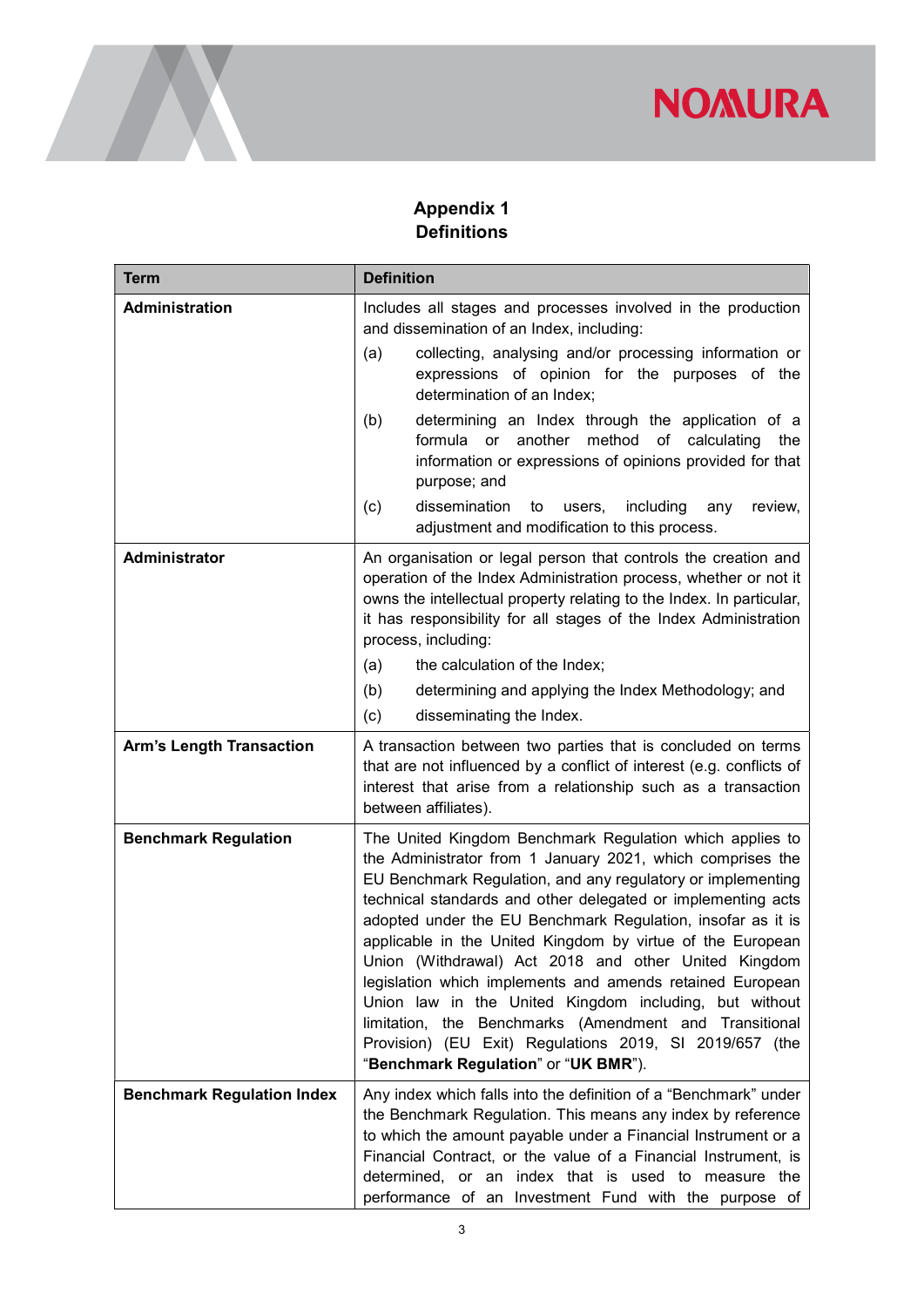| <b>Term</b>                                    | <b>Definition</b>                                                                                                                                                                                                                                                                                                                                                                                                                                                                                                                                                                                                                                                                                                                                                |  |  |  |
|------------------------------------------------|------------------------------------------------------------------------------------------------------------------------------------------------------------------------------------------------------------------------------------------------------------------------------------------------------------------------------------------------------------------------------------------------------------------------------------------------------------------------------------------------------------------------------------------------------------------------------------------------------------------------------------------------------------------------------------------------------------------------------------------------------------------|--|--|--|
|                                                | tracking the return of such index or of defining the asset<br>allocation of a portfolio or of computing the performance fees.<br>For the purposes of this definition, an "index" means any figure:<br>that is published or made available to the public;<br>(a)<br>(b)<br>that is regularly determined:<br>entirely or partially by the application of a<br>(i)<br>formula or any other method of calculation, or<br>by an assessment; and<br>on the basis of the value of one or more<br>(ii)<br>underlying assets or prices, including estimated<br>prices, actual or estimated interest rates, quotes<br>and committed quotes, or other values or<br>surveys.                                                                                                 |  |  |  |
| <b>Benchmark Statement</b>                     | A statement prepared by an Administrator in compliance with<br>Article 27 of the Benchmark Regulation.                                                                                                                                                                                                                                                                                                                                                                                                                                                                                                                                                                                                                                                           |  |  |  |
| <b>Calculation Agent</b>                       | A legal entity with delegated responsibility for determining an<br>Index through the application of a formula or other method of<br>calculating the information or expressions of opinion provided<br>for that purpose, in accordance with the Methodology set out by<br>the Administrator.                                                                                                                                                                                                                                                                                                                                                                                                                                                                      |  |  |  |
| <b>Capacity Monitoring</b><br><b>Threshold</b> | The level of traded notional on an Index, which is calculated in<br>accordance with the Methodology, at which it is expected that<br>execution (of the relevant financial instruments that are<br>components of the Index) in the active market on which the<br>Index is based can be undertaken during normal market<br>conditions without any material impact on the underlying<br>markets for the Index components and/or on the performance<br>of the Index itself.                                                                                                                                                                                                                                                                                          |  |  |  |
| Compliance                                     | The internal regulatory compliance function (in the UK, Asia or<br>other jurisdiction, as applicable) that supports the Index<br>Administration business.                                                                                                                                                                                                                                                                                                                                                                                                                                                                                                                                                                                                        |  |  |  |
| <b>Critical Benchmark</b>                      | A Benchmark Regulation Index in respect of which one of the<br>following conditions is fulfilled:<br>the Benchmark Regulation Index is used directly or<br>(a)<br>indirectly within<br>a<br>combination<br>of<br><b>Benchmark</b><br>Regulation Indices as a reference for Financial<br>Instruments or Financial Contracts or for measuring the<br>performance of Investment Funds, having a total value<br>of at least EUR 500 billion on the basis of all the range<br>of maturities or tenors of the Index, where applicable;<br>Benchmark Regulation Index is based on<br>(b)<br>the<br>submissions by Contributors the majority of which are<br>located in one EU member state and is recognised as<br>being critical in that EU member state in accordance |  |  |  |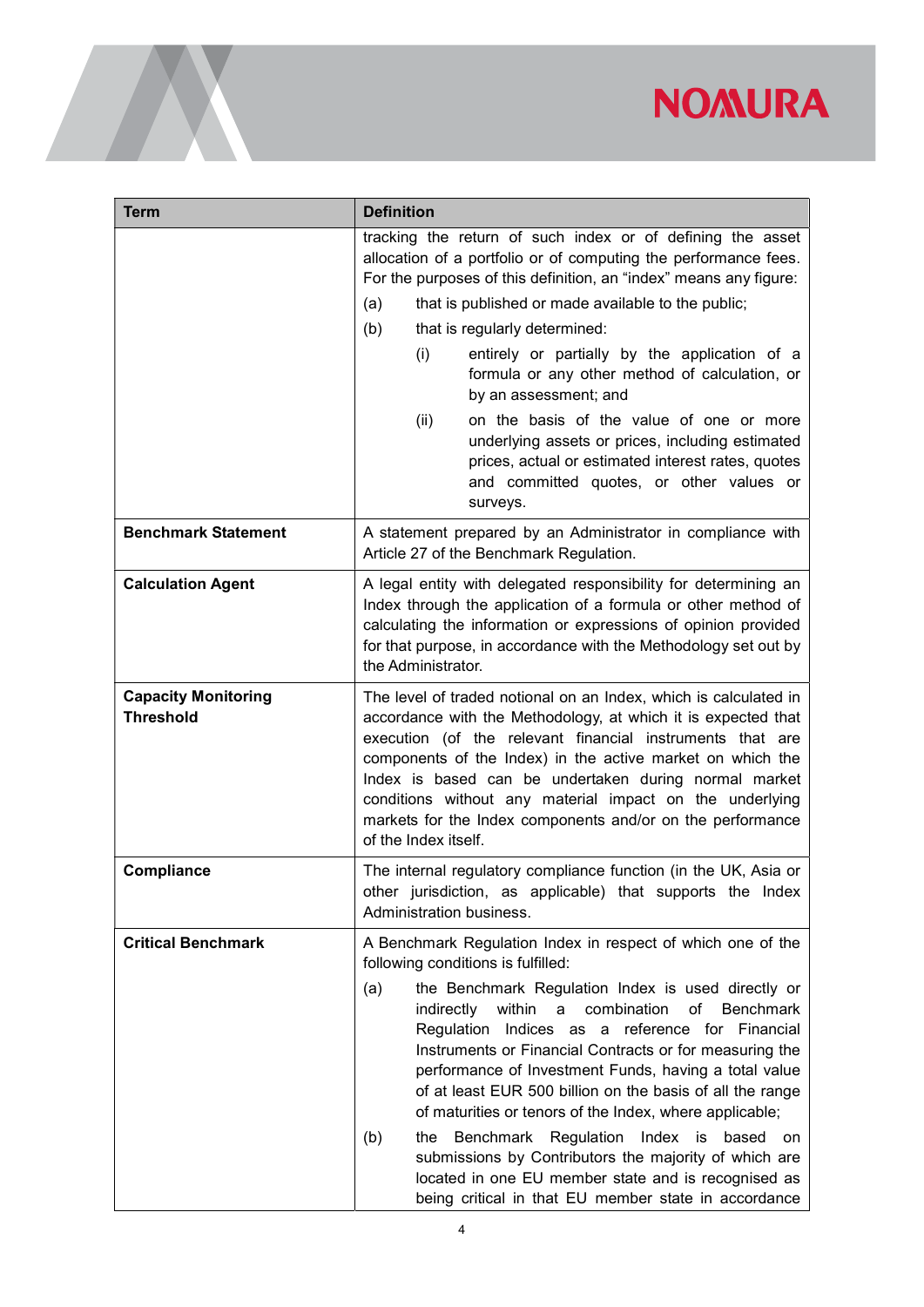| <b>Term</b>                    | <b>Definition</b>                                                                                                                                                                                                                                                                                                                                                                                                                                                                                                                  |  |  |
|--------------------------------|------------------------------------------------------------------------------------------------------------------------------------------------------------------------------------------------------------------------------------------------------------------------------------------------------------------------------------------------------------------------------------------------------------------------------------------------------------------------------------------------------------------------------------|--|--|
|                                | with the procedure laid down in paragraphs 2, 3, 4 and<br>5 of Article 20 of the Benchmark Regulation;                                                                                                                                                                                                                                                                                                                                                                                                                             |  |  |
|                                | the Benchmark Regulation Index fulfils all of the<br>(c)<br>following criteria:                                                                                                                                                                                                                                                                                                                                                                                                                                                    |  |  |
|                                | (i)<br>it is used directly or indirectly within a<br>combination of Benchmark Regulation Indices<br>as a reference for Financial Instruments or<br>Financial Contracts or for measuring the<br>performance of Investment Funds having a total<br>value of at least EUR 400 billion on the basis of<br>all the range of maturities or tenors of the<br>where<br>applicable,<br>benchmark,<br>but<br>not<br>exceeding the value provided for in point (a);<br>(ii)<br>it has no, or very few, appropriate market-led<br>substitutes; |  |  |
|                                | (iii)<br>in the event that the Benchmark Regulation<br>Index ceases to be provided, or is provided on<br>the basis of input data no longer fully<br>representative of the underlying Market or<br>Economic Reality or on the basis of unreliable<br>Input Data, there would be significant and<br>adverse impacts on market integrity, financial<br>stability, consumers, the real economy, or the<br>financing of households and businesses in one<br>or more EU member states.                                                   |  |  |
|                                |                                                                                                                                                                                                                                                                                                                                                                                                                                                                                                                                    |  |  |
| <b>EU Benchmark Regulation</b> | The Regulation on indices used as benchmarks in financial<br>instruments and financial contracts or to measure the<br>performance of investment funds and amending Directives<br>2008/48/EC and 2014/17/EU and Regulation (EU) No 596/2014<br>(Regulation (EU) 2016/1011), as amended by Regulation (EU)<br>2019/2089 as regards EU Climate Transition Benchmarks, EU<br>Paris-aligned<br><b>Benchmarks</b><br>and<br>sustainability-related<br>disclosures for benchmarks.                                                        |  |  |
| <b>Expert Judgment</b>         | Refers to the exercise of discretion by an Administrator or<br>Submitter with respect to the use of data in determining an<br>Index. Expert Judgment includes extrapolating values from<br>prior or related transactions, adjusting values for factors that<br>might influence the quality of data such as market events or<br>impairment of a buyer or seller's credit quality, or weighting firm<br>bids or offers greater than a particular concluded transaction.                                                              |  |  |
| <b>Financial Contract</b>      | Any credit agreement as defined in point (c) of Article 3 of<br>Directive 2008/48/EC; and any credit agreement as defined in<br>point (3) of Article 4 of Directive 2014/17/EU.                                                                                                                                                                                                                                                                                                                                                    |  |  |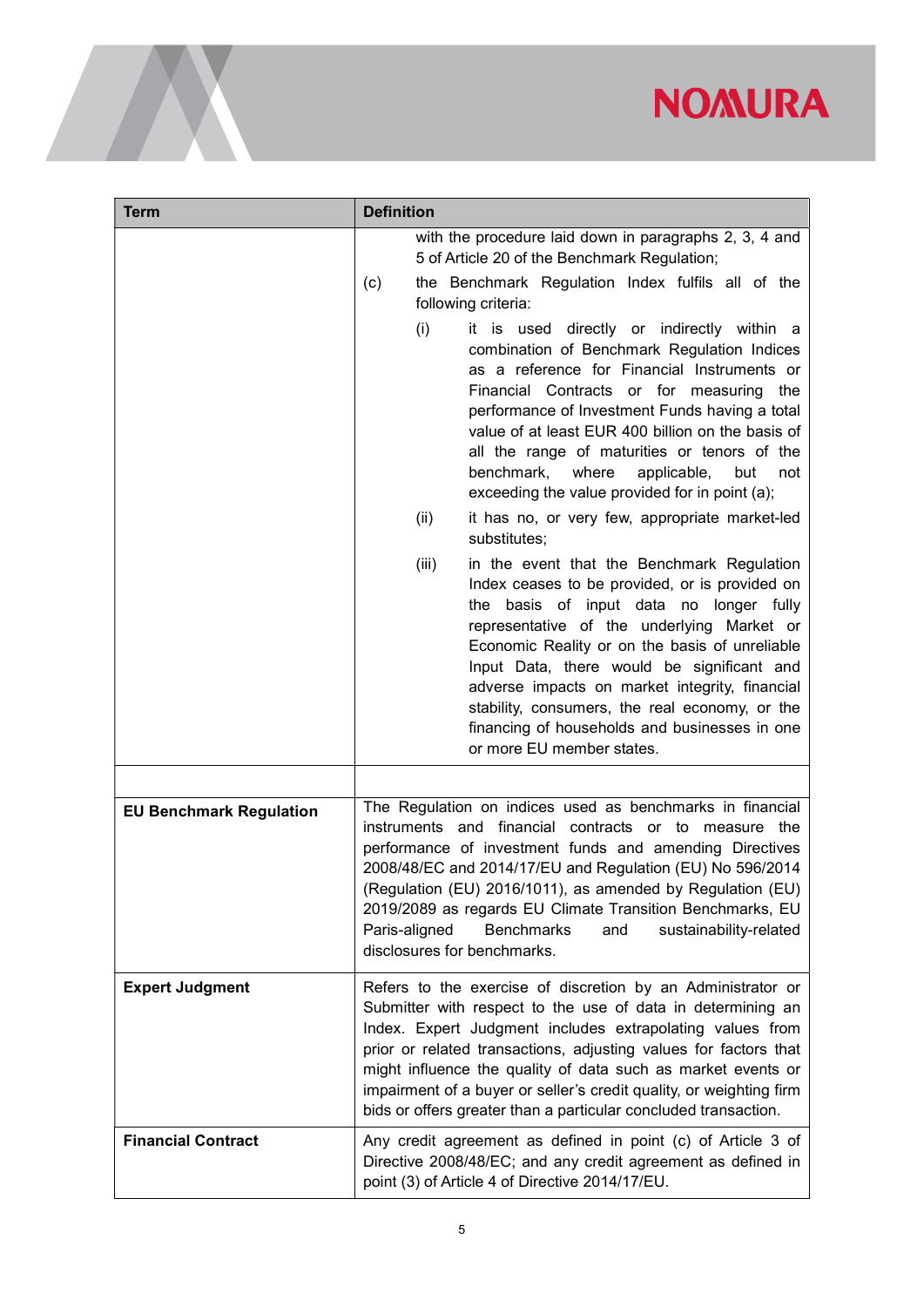| <b>Term</b>                 | <b>Definition</b>                                                                                                 |                                                                                                                                                                                                                                                                                                                                                                                                                                                                                                                                                                                                                                                                     |  |
|-----------------------------|-------------------------------------------------------------------------------------------------------------------|---------------------------------------------------------------------------------------------------------------------------------------------------------------------------------------------------------------------------------------------------------------------------------------------------------------------------------------------------------------------------------------------------------------------------------------------------------------------------------------------------------------------------------------------------------------------------------------------------------------------------------------------------------------------|--|
| <b>Financial Instrument</b> | Means any of the instruments listed in Section C of Annex I to<br>the Markets in Financial Instruments Directive: |                                                                                                                                                                                                                                                                                                                                                                                                                                                                                                                                                                                                                                                                     |  |
|                             | (a)                                                                                                               | Transferable securities;                                                                                                                                                                                                                                                                                                                                                                                                                                                                                                                                                                                                                                            |  |
|                             | (b)                                                                                                               | Money-market instruments;                                                                                                                                                                                                                                                                                                                                                                                                                                                                                                                                                                                                                                           |  |
|                             | (c)                                                                                                               | Units in collective investment undertakings;                                                                                                                                                                                                                                                                                                                                                                                                                                                                                                                                                                                                                        |  |
|                             | (d)                                                                                                               | Options, futures, swaps, forward rate agreements and<br>any other derivative contracts relating to securities,<br>currencies, interest rates or yields, emission allowances<br>or other derivatives instruments, financial indices or<br>financial measures which may be settled physically or<br>in cash;                                                                                                                                                                                                                                                                                                                                                          |  |
|                             | (e)                                                                                                               | Options, futures, swaps, forwards<br>and any other<br>derivative contracts relating to commodities that must<br>be settled in cash or may be settled in cash at the<br>option of one of the parties (other than by reason of a<br>default or other termination event);                                                                                                                                                                                                                                                                                                                                                                                              |  |
|                             | (f)                                                                                                               | Options, futures, swaps, and any other derivative<br>contract relating to commodities that can be physically<br>settled, provided that they are traded on a regulated<br>market, an MTF, or an OTF, except for wholesale energy<br>products traded on an OTF that must be physically settled;                                                                                                                                                                                                                                                                                                                                                                       |  |
|                             | (g)                                                                                                               | Options, futures, swaps, forwards and any other<br>derivative contracts relating to commodities, that can be<br>physically settled not otherwise mentioned in point C of<br>this section and not being for commercial purposes,<br>which have the characteristics of other derivative<br>financial instruments;                                                                                                                                                                                                                                                                                                                                                     |  |
|                             | (h)                                                                                                               | Derivative instruments for the transfer of credit risk;                                                                                                                                                                                                                                                                                                                                                                                                                                                                                                                                                                                                             |  |
|                             | (i)                                                                                                               | Financial contracts for differences;                                                                                                                                                                                                                                                                                                                                                                                                                                                                                                                                                                                                                                |  |
|                             | (j)                                                                                                               | Options, futures, swaps, forward rate agreements and<br>any other derivative contracts relating to climatic<br>variables, freight rates or inflation rates or other official<br>economic statistics that must be settled in cash or may<br>be settled in cash at the option of one of the parties<br>other than by reason of default or other termination<br>event, as well as any other derivative contracts relating<br>to assets, rights, obligations, indices and measures not<br>otherwise mentioned in this Section, which have the<br>characteristics of other derivative financial instruments,<br>having regard to whether, inter alia, they are traded on |  |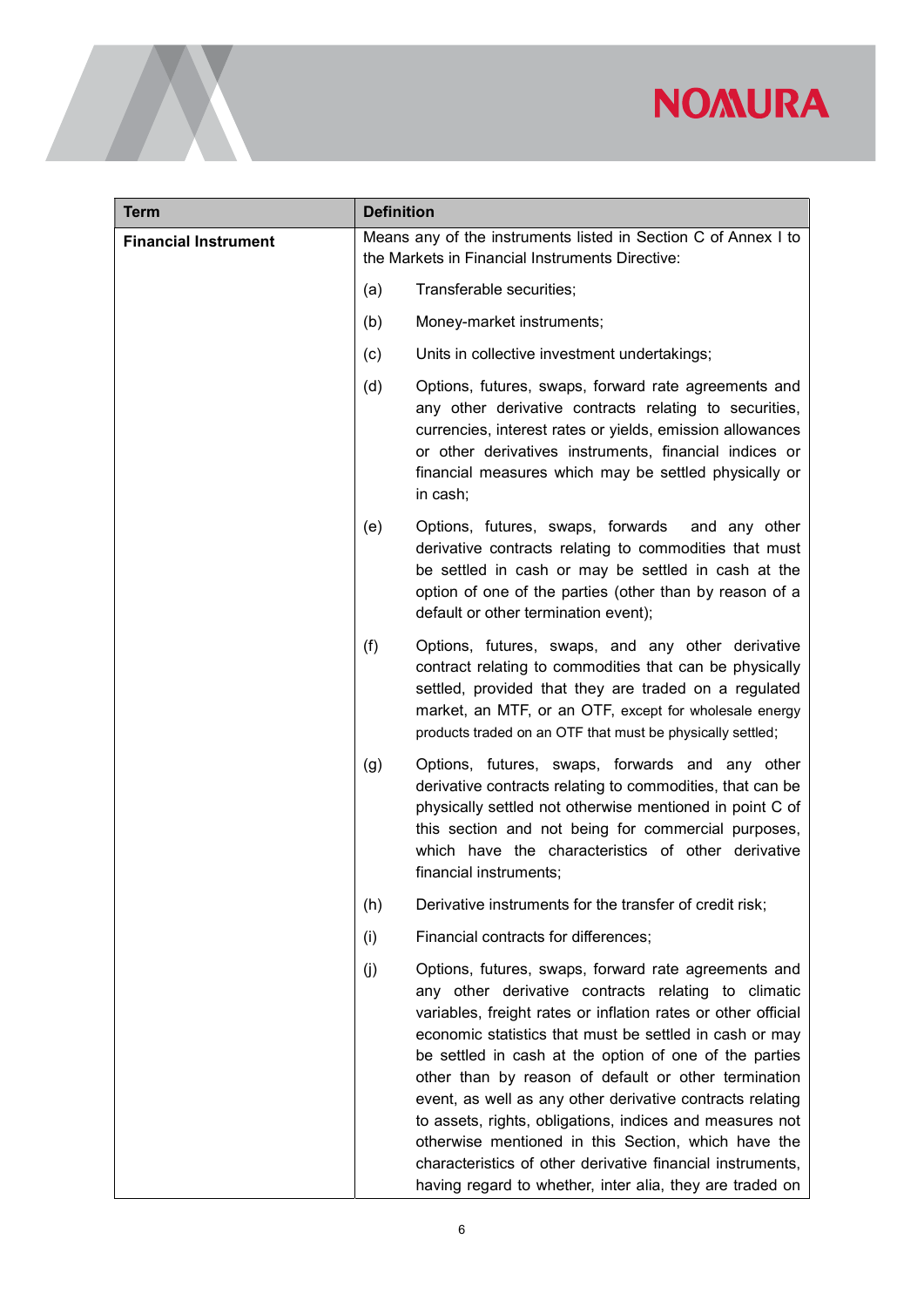| <b>Term</b>                                           | <b>Definition</b>                                                                                                                                                                                                                                                                                                                                                                                                                                                                                                      |  |  |
|-------------------------------------------------------|------------------------------------------------------------------------------------------------------------------------------------------------------------------------------------------------------------------------------------------------------------------------------------------------------------------------------------------------------------------------------------------------------------------------------------------------------------------------------------------------------------------------|--|--|
|                                                       | a regulated market, OTF, or an MTF;<br>Emission allowances consisting of any units recognised<br>(k)                                                                                                                                                                                                                                                                                                                                                                                                                   |  |  |
|                                                       | for compliance with the requirements of Directive<br>2003/87/EC (Emissions Trading Scheme).                                                                                                                                                                                                                                                                                                                                                                                                                            |  |  |
| Firm                                                  | Nomura International plc (and any successor).                                                                                                                                                                                                                                                                                                                                                                                                                                                                          |  |  |
| <b>Front Office</b>                                   | Any department, division, group or personnel of Submitter or<br>any of its affiliates (and, where the context requires, in the<br>Firm), whether identified as such, that performs, or personnel<br>exercising direct supervisory authority over the performance of,<br>any pricing (excluding price verification for risk management<br>purposes), trading, sales, marketing, advertising, solicitation,<br>structuring, or brokerage activities conducted on behalf of a<br>third party or for proprietary purposes. |  |  |
| <b>Index</b>                                          | Index is defined in line with the definition of "Benchmark" used<br>in the IOSCO Principles as prices, estimates, rates, indices or<br>values that are:                                                                                                                                                                                                                                                                                                                                                                |  |  |
|                                                       | made available to users, whether free of charge or for<br>(a)<br>payment;                                                                                                                                                                                                                                                                                                                                                                                                                                              |  |  |
|                                                       | calculated periodically, entirely or partially by the<br>(b)<br>application of a formula or another method of<br>calculation to, or assessment of, the value of one or<br>more underlying interests;                                                                                                                                                                                                                                                                                                                   |  |  |
|                                                       | (c)<br>used for reference for purposes that include one or<br>more of the following:                                                                                                                                                                                                                                                                                                                                                                                                                                   |  |  |
|                                                       | determining the interest payable, or other sums<br>(i)<br>due, under loan agreements or under other<br>financial contracts or instruments;                                                                                                                                                                                                                                                                                                                                                                             |  |  |
|                                                       | (ii)<br>determining the price at which a financial<br>instrument may be bought or sold or traded or<br>redeemed, or the value of a<br>financial<br>instrument; and/or                                                                                                                                                                                                                                                                                                                                                  |  |  |
|                                                       | (iii)<br>measuring the performance of a financial<br>instrument.                                                                                                                                                                                                                                                                                                                                                                                                                                                       |  |  |
|                                                       | For the avoidance of doubt, with the exception of Legacy<br>Indices, the term "Index" as used within the Governance Policy<br>and this document includes Benchmark Regulation Indices.                                                                                                                                                                                                                                                                                                                                 |  |  |
| Index Admin Global Middle<br>Office (Index Admin GMO) | The Firm's middle office function that supports the Index<br>Administration business.                                                                                                                                                                                                                                                                                                                                                                                                                                  |  |  |
| <b>Index Administrator</b>                            | The Firm in its capacity as Administrator.                                                                                                                                                                                                                                                                                                                                                                                                                                                                             |  |  |
| <b>Index Committee</b>                                | The governance committee described in Appendix 3 (including                                                                                                                                                                                                                                                                                                                                                                                                                                                            |  |  |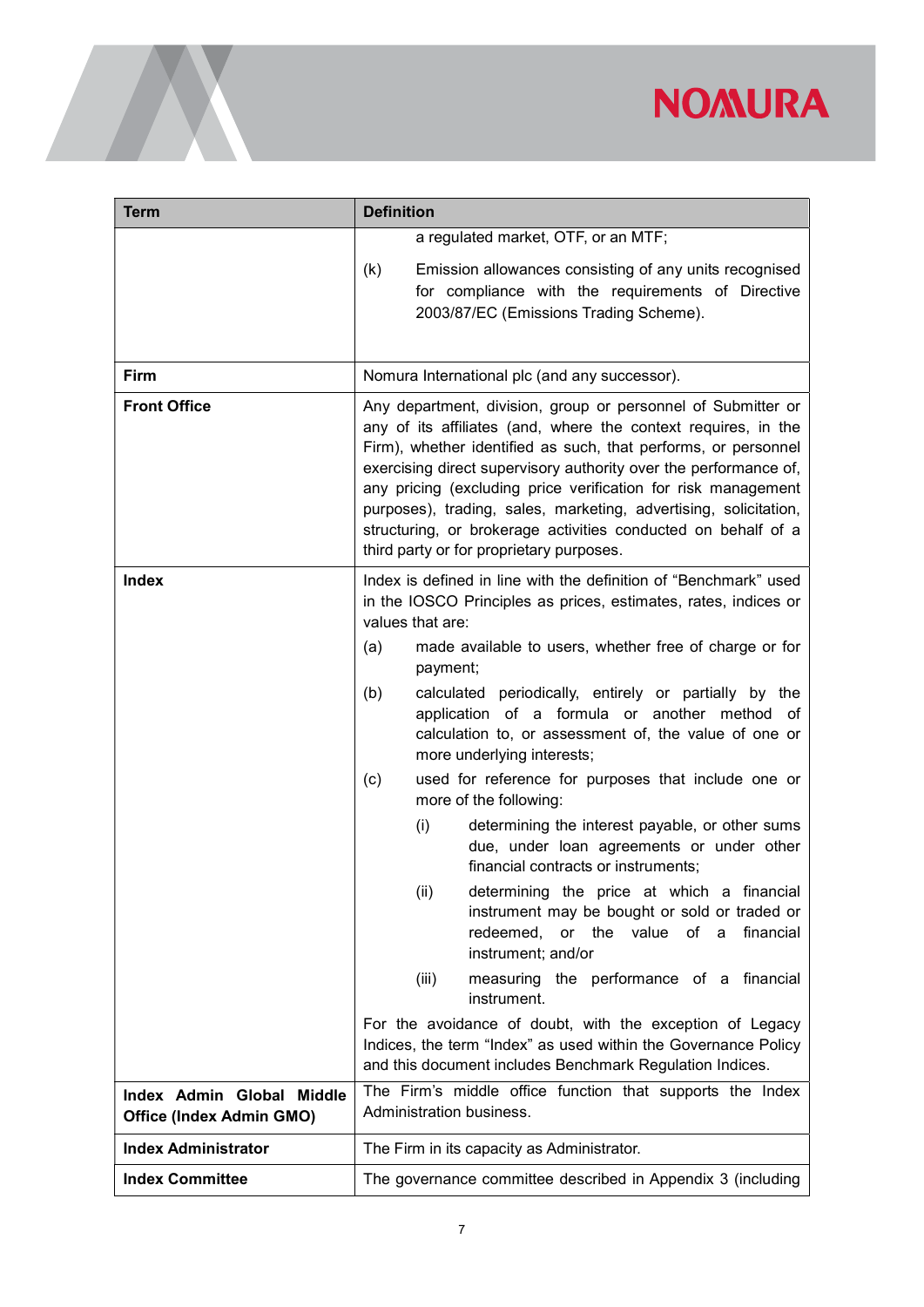| <b>Term</b>                       | <b>Definition</b>                                                                                                                                                                                                                                                                                                                                                                           |  |
|-----------------------------------|---------------------------------------------------------------------------------------------------------------------------------------------------------------------------------------------------------------------------------------------------------------------------------------------------------------------------------------------------------------------------------------------|--|
|                                   | any successor committee).                                                                                                                                                                                                                                                                                                                                                                   |  |
| <b>Index Description</b>          | The document(s) which sets out: (a) the Index summary; (b) the<br>Methodology or rule book which specifies how a particular<br>Index is calculated; (c) Index risk factors; and (d) historical<br>Index performance analysis/information.                                                                                                                                                   |  |
| <b>Index-Linked Product(s)</b>    | Any instrument where the return is wholly or partially dependent<br>on the performance of an Index.                                                                                                                                                                                                                                                                                         |  |
| <b>Input Data</b>                 | The data in respect of the value of one or more underlying<br>assets, or prices, including estimated prices, quotes, committed<br>quotes or other values, used by an administrator to determine<br>an Index. Input Data may include data from Regulated Markets<br>or Trading Venues with mandatory post-trade transparency<br>requirements.                                                |  |
| <b>Investment Fund</b>            | An AIF as defined in regulation 3 of the Alternative Investment<br>Fund Managers Regulations 2013, or a UK UCITS as defined<br>in section 237(3) of FSMA.                                                                                                                                                                                                                                   |  |
| <b>IOSCO</b>                      | The International Organization of Securities Commissions (or<br>any successor organisation).                                                                                                                                                                                                                                                                                                |  |
| <b>IOSCO Compliance Statement</b> | A public statement made by the Index Administrator, in respect<br>of the Indices, which confirms and discloses the extent of<br>compliance with the IOSCO Principles (including any amended<br>or updated compliance statement).                                                                                                                                                            |  |
| <b>IOSCO Principles</b>           | The IOSCO Principles for Financial Benchmarks (as amended,<br>modified or supplemented from time to time).                                                                                                                                                                                                                                                                                  |  |
| <b>K-Curve</b>                    | The Firm's firm-wide proprietary analytical framework, and<br>associated Input Data, for interest rate yield curves (allowing<br>computation of, amongst other things, forward interest rates<br>and discount factors). The use of K-Curve by the Index<br>Administrator, and related governance, is further described in<br>the NIP Indices Yield Curve Methodology set out in Appendix 5. |  |
| <b>Legacy Indices</b>             | Existing legacy indices, which are no longer marketed, and<br>which fall within the definition of a "Benchmark" under the<br>IOSCO Principles, but not within the definition of a Benchmark<br>Regulation Index.                                                                                                                                                                            |  |
| Legal                             | The internal legal function (in the UK, Asia or other jurisdiction,<br>as applicable) that manages legal risk and legal aspects of the<br><b>Index Administration business.</b>                                                                                                                                                                                                             |  |
| <b>Market Abuse Regulation</b>    | The Market Abuse (Amendment) (EU Exit) Regulations 2019.                                                                                                                                                                                                                                                                                                                                    |  |
| <b>Market or Economic Reality</b> | Refers to any physical commodity, currency or other tangible<br>goods, intangibles (such as an equity security, bond, futures<br>contract, swap or option, interest rates, another Index, including<br>Indices that track the performance of a rule based trading                                                                                                                           |  |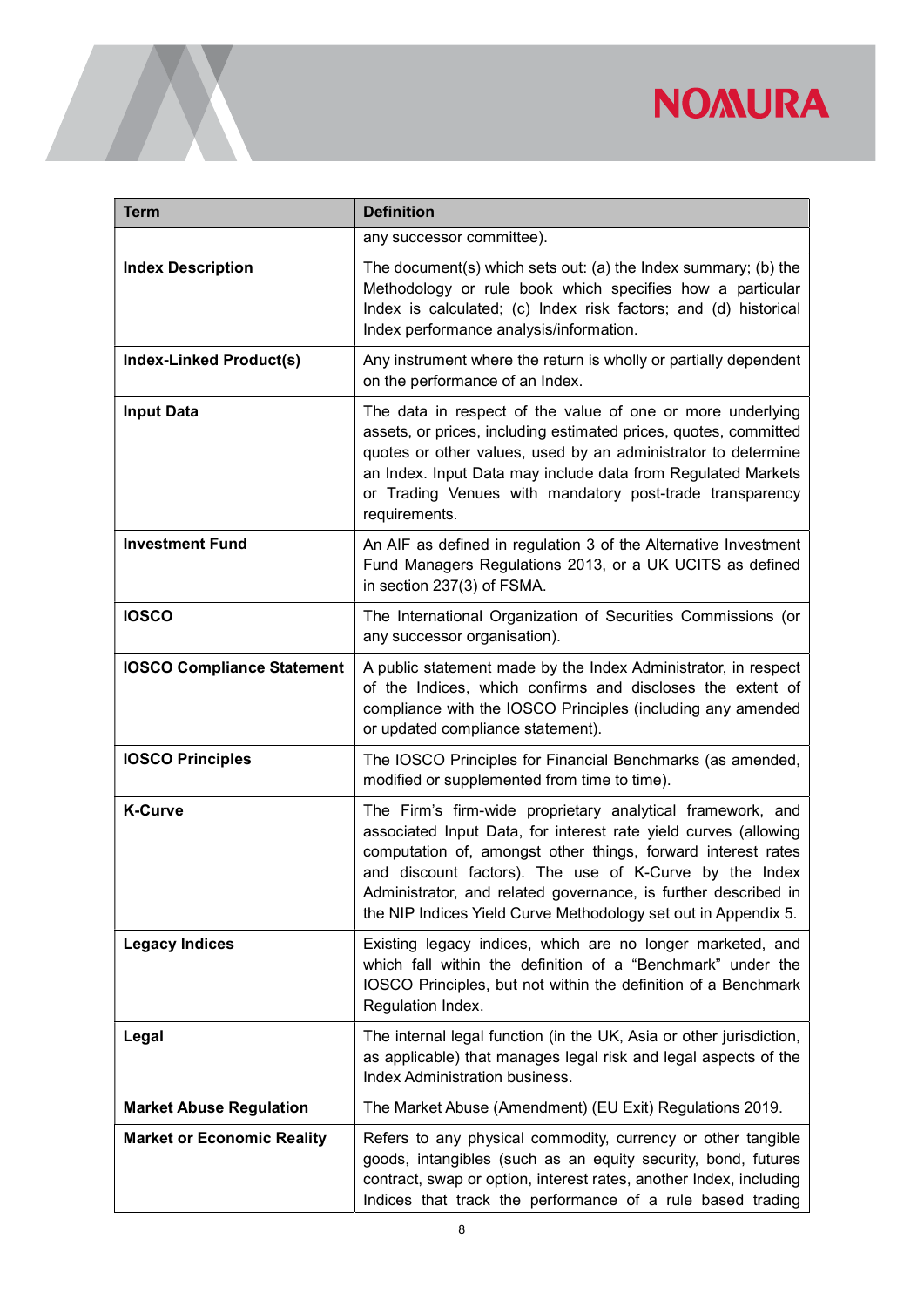| <b>Term</b>                                   | <b>Definition</b>                                                                                                                                                                                                                                                                                                                                                                                                          |  |
|-----------------------------------------------|----------------------------------------------------------------------------------------------------------------------------------------------------------------------------------------------------------------------------------------------------------------------------------------------------------------------------------------------------------------------------------------------------------------------------|--|
|                                               | strategy or the volatility of a Financial Instrument or another<br>Index), any Financial Instrument on an economic interest,<br>which is intended to be measured by an Index, and in all cases<br>includes the market for such interest and the broader real<br>economic activities pertaining to the relevant market.                                                                                                     |  |
| <b>Market Risk</b>                            | The independent market risk function that manages the risk of<br>the Index Administration business.                                                                                                                                                                                                                                                                                                                        |  |
| <b>Methodology</b>                            | The written rules and procedures according to which<br>information is collected and the Index is determined.                                                                                                                                                                                                                                                                                                               |  |
| <b>MIFID II Legislation</b>                   | The Markets in Financial Instruments (Amendment) (EU Exit)<br>Regulations 2018.                                                                                                                                                                                                                                                                                                                                            |  |
| <b>Model Validation Policy</b>                | The model validation policy that applies to the Firm (as<br>replaced, modified or supplemented from time to time).                                                                                                                                                                                                                                                                                                         |  |
| <b>MTF</b>                                    | A multilateral system, operated by an investment firm or a<br>market operator, which brings together multiple third-party<br>buying and selling interests in financial instruments - in the<br>system and in accordance with non-discretionary rules - in a<br>way that results in a contract.                                                                                                                             |  |
| <b>New Product Approval</b><br><b>Process</b> | The new product approval process of the Firm.                                                                                                                                                                                                                                                                                                                                                                              |  |
| <b>Non-Significant Benchmark</b>              | A Benchmark Regulation Index which is not a Critical<br>Benchmark or a Significant Benchmark under the Benchmark<br>Regulation.                                                                                                                                                                                                                                                                                            |  |
| <b>NPRC</b>                                   | New Product Review Committee (including any successor<br>committee).                                                                                                                                                                                                                                                                                                                                                       |  |
| <b>OTF</b>                                    | A multilateral system which is not a regulated market or an MTF<br>and in which multiple third party buying and selling interests in<br>bonds, structured finance products, emission allowances or<br>derivatives are able to interact in the system in a way that<br>results in a contract                                                                                                                                |  |
| <b>Publish or Make Available</b>              | The expectation that a party such as an Administrator should<br>provide a document or notice to Stakeholders. The means by<br>which such notice is made should be proportionate to the<br>breadth and depth of Index use by Stakeholders, as determined<br>by the Administrator on a "best efforts" basis. Ordinarily, posting<br>a document or notice on the Index Administrator's website will<br>meet this expectation. |  |
| <b>Quantitative Strategies</b>                | The non-independent research function (in the UK, Asia or<br>other jurisdiction, as applicable) which supports the Index<br>Administration business.                                                                                                                                                                                                                                                                       |  |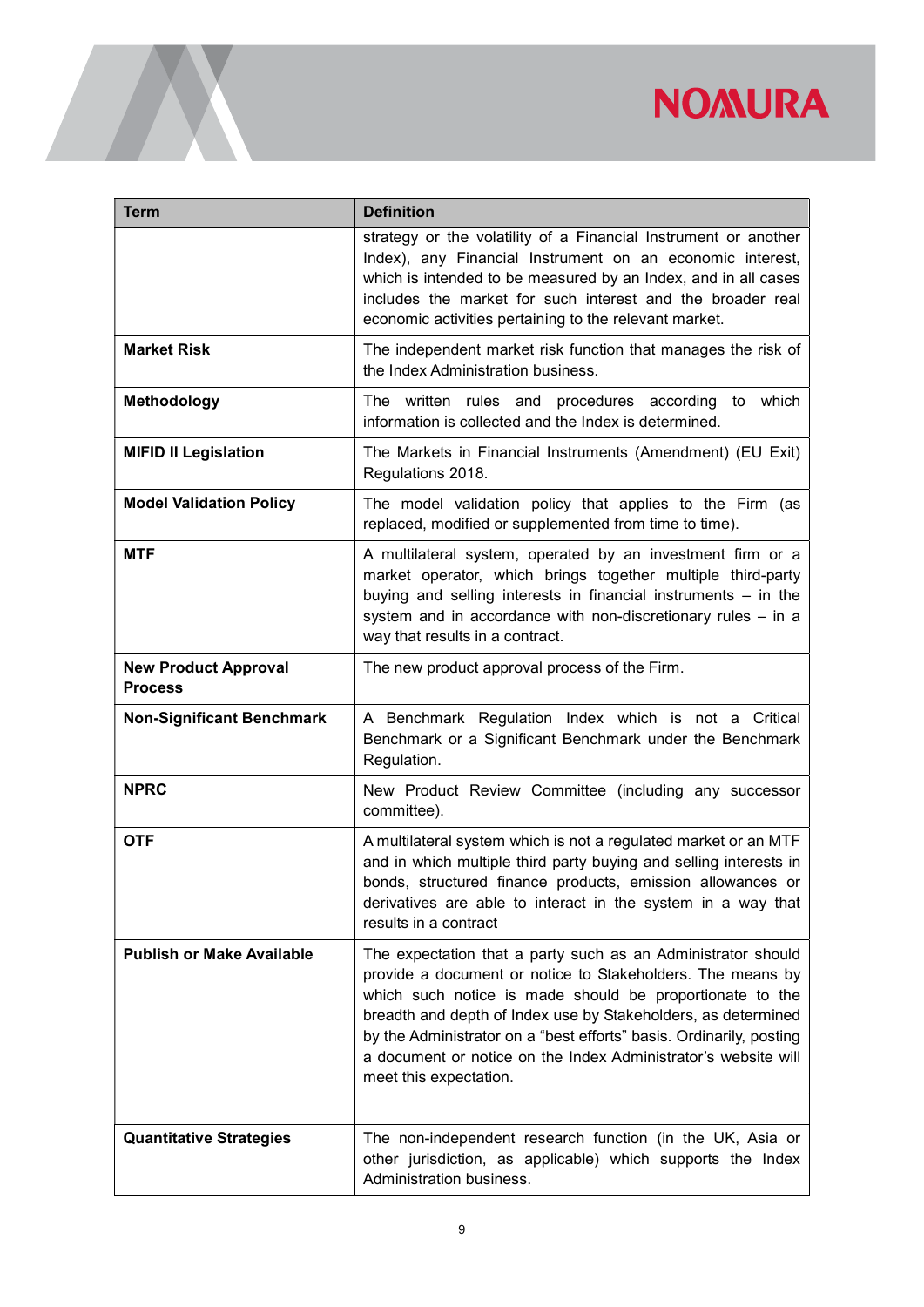| <b>Term</b>                                        | <b>Definition</b>                                                                                                                                                                                                                                                                                                                                                                                                                                                                                                                                                                                                                                                                                                                                                                                                                                                                                     |  |  |
|----------------------------------------------------|-------------------------------------------------------------------------------------------------------------------------------------------------------------------------------------------------------------------------------------------------------------------------------------------------------------------------------------------------------------------------------------------------------------------------------------------------------------------------------------------------------------------------------------------------------------------------------------------------------------------------------------------------------------------------------------------------------------------------------------------------------------------------------------------------------------------------------------------------------------------------------------------------------|--|--|
| Quants                                             | The team (in either the UK, India or Asia) which supports<br>Structuring in the design, determination, and maintenance of<br>Indices and in particular, but not limited to, is responsible for:<br>(a) modelling and analytics used in the valuation of Index-<br>Linked Products; and/or (b) developing application/systems for<br>the verification of certain Indices.                                                                                                                                                                                                                                                                                                                                                                                                                                                                                                                              |  |  |
| <b>Regulated Data</b>                              | Input Data contributed entirely and directly from the sources set<br>out in point (24) of Article 3 of the Benchmark Regulation.                                                                                                                                                                                                                                                                                                                                                                                                                                                                                                                                                                                                                                                                                                                                                                      |  |  |
| <b>Regulated-Data Benchmark</b>                    | A Benchmark Regulation Index determined by the application of<br>a formula to Regulated Data.                                                                                                                                                                                                                                                                                                                                                                                                                                                                                                                                                                                                                                                                                                                                                                                                         |  |  |
| <b>Regulated Market or Trading</b><br><b>Venue</b> | A market or exchange that is regulated and/or supervised by a<br>Regulatory Authority.                                                                                                                                                                                                                                                                                                                                                                                                                                                                                                                                                                                                                                                                                                                                                                                                                |  |  |
| <b>Regulatory Authority</b>                        | A governmental or statutory body (not being a Self-Regulatory<br>with<br>responsibility for<br>Organisation)<br>securities<br>and/or<br>commodities and futures regulation.                                                                                                                                                                                                                                                                                                                                                                                                                                                                                                                                                                                                                                                                                                                           |  |  |
| <b>Self-Regulatory Organisation</b>                | An organisation that has been given the power or responsibility<br>to regulate itself, whose rules are subject to meaningful<br>sanctions regarding any part of the securities market or<br>industry. This authority may be derived from a statutory<br>delegation of power to a non-governmental entity or through a<br>contract between a Self-Regulatory Organisation and its<br>members as is authorised or recognised by the governmental<br>regulator.                                                                                                                                                                                                                                                                                                                                                                                                                                          |  |  |
| <b>Significant Benchmark</b>                       | A Benchmark Regulation Index which is not a critical<br>benchmark when:                                                                                                                                                                                                                                                                                                                                                                                                                                                                                                                                                                                                                                                                                                                                                                                                                               |  |  |
|                                                    | it is used directly or indirectly within a combination of<br>(a)<br>benchmarks as a reference for financial instruments or<br>financial contracts or for measuring the performance of<br>investments funds having a total average value of at<br>least EUR 50 billion on the basis of all the range of<br>tenors of the<br>maturities<br>benchmark,<br>or<br>where<br>applicable, over a period of six months; or<br>it has no or very few appropriate market-led substitutes<br>(b)<br>and, in the event that the benchmark ceases to be<br>provided or is provided on the basis of input data no<br>longer fully representative of the underlying market or<br>economic reality or unreliable input data, there would be<br>a significant and adverse impact on market integrity,<br>financial stability, consumers, the real economy or the<br>financing of households or businesses in the United |  |  |
| <b>Stakeholders</b>                                | Kingdom.<br>Subscribers and other persons or entities who own contracts or<br>Financial Instruments that reference an Index.                                                                                                                                                                                                                                                                                                                                                                                                                                                                                                                                                                                                                                                                                                                                                                          |  |  |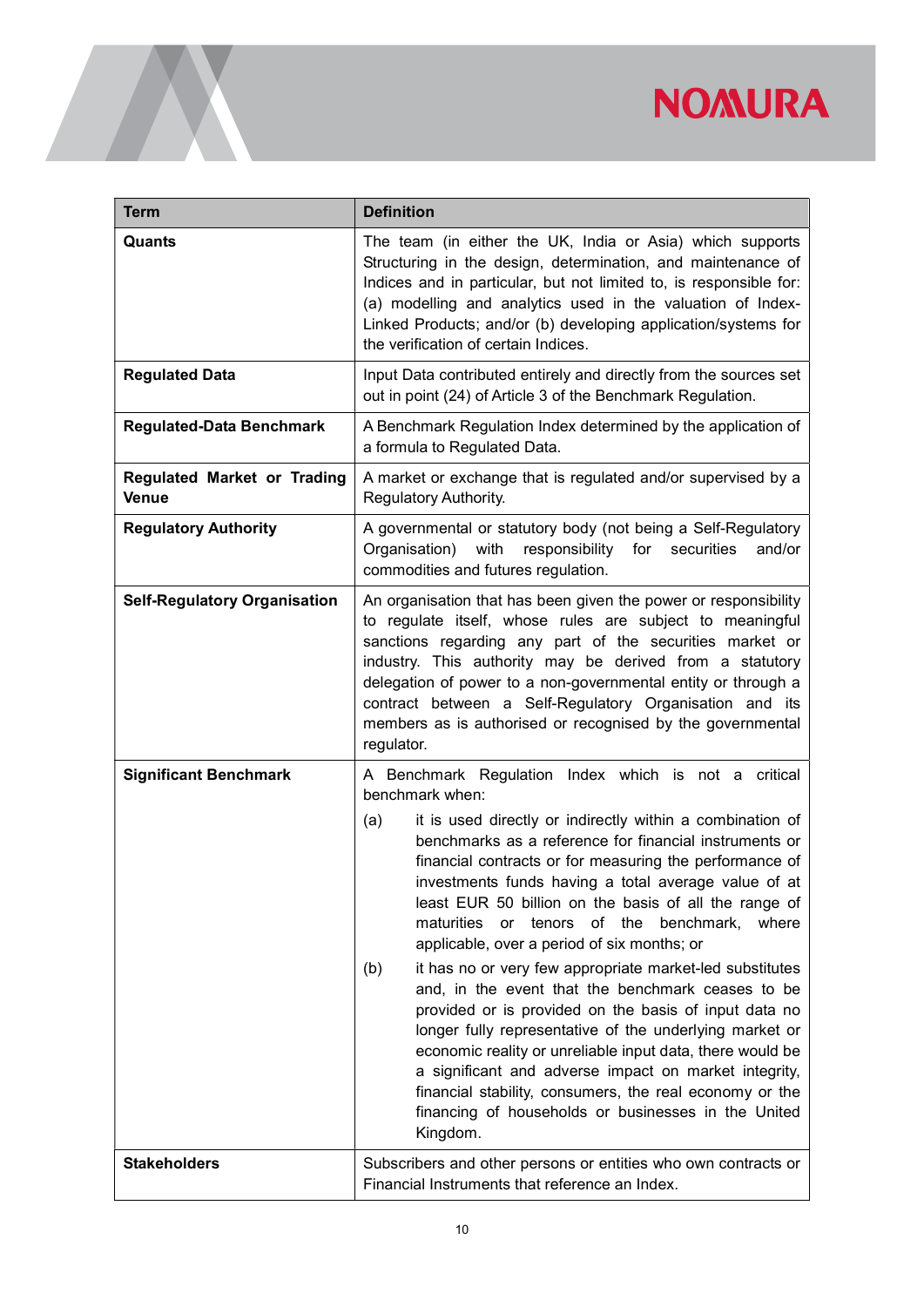| <b>Term</b>                                                                                                                                                                                             | <b>Definition</b>                                                                                                                                                                                                                                                                                                                                                                                                                                                                                                                                                                                                                                                                                                    |  |
|---------------------------------------------------------------------------------------------------------------------------------------------------------------------------------------------------------|----------------------------------------------------------------------------------------------------------------------------------------------------------------------------------------------------------------------------------------------------------------------------------------------------------------------------------------------------------------------------------------------------------------------------------------------------------------------------------------------------------------------------------------------------------------------------------------------------------------------------------------------------------------------------------------------------------------------|--|
| <b>Structuring</b>                                                                                                                                                                                      | The structuring team (in the UK as applicable or, in<br>Asia/Mumbai, a combination of Structuring and Quantitative<br>Strategies teams) which is responsible for the design,<br>determination and maintenance of Indices and which overall<br>supports the Index Administration business.                                                                                                                                                                                                                                                                                                                                                                                                                            |  |
| Submission(s)/Contribution(s)                                                                                                                                                                           | (a) For the purposes of the IOSCO Principles only, prices,<br>estimates, values, rates or other information that is provided by<br>a Submitter to an Administrator for the purposes of determining<br>an Index. This excludes data sourced from Regulated Markets<br>or Trading Venues with mandatory post-trade transparency<br>requirements; and (b) for the purposes of the Benchmark<br>Regulation and applicable to Benchmark Regulation Indices<br>only, providing any Input Data not readily available to the<br>Administrator, or to another person for purposes of passing to<br>the Administrator, that is required in connection with the<br>determination of an Index, and is provided for that purpose. |  |
| <b>Submitter/Contributor</b>                                                                                                                                                                            | A legal person providing information to an Administrator or<br>Calculation Agent required in connection with the determination<br>of an Index, in particular any information provided as part of a<br>Submission/Contribution of Input Data.                                                                                                                                                                                                                                                                                                                                                                                                                                                                         |  |
| <b>Subscriber</b>                                                                                                                                                                                       | A person or entity that purchases Index determination services<br>from an Administrator.                                                                                                                                                                                                                                                                                                                                                                                                                                                                                                                                                                                                                             |  |
| <b>Trading</b>                                                                                                                                                                                          | The trading operations (in the UK or Asia, as appropriate) which<br>manage risk in relation to any Index-Linked Product of the Firm<br>or any of its affiliates.                                                                                                                                                                                                                                                                                                                                                                                                                                                                                                                                                     |  |
| <b>Trading Venue</b>                                                                                                                                                                                    | a regulated market, an MTF or an OTF; - or if "UK Trading<br>Venue" means a UK regulated market, a UK MTF or a UK OTF.                                                                                                                                                                                                                                                                                                                                                                                                                                                                                                                                                                                               |  |
| <b>Transaction Data</b>                                                                                                                                                                                 | Observable prices, rates, indices or values representing Arm's<br>Length Transactions in an "active market" subject to<br>competitive supply and demand forces.                                                                                                                                                                                                                                                                                                                                                                                                                                                                                                                                                      |  |
| <b>UK Compliance Statement</b>                                                                                                                                                                          | A statement made by the Index Administrator pursuant to Article<br>26(3) of the Benchmark Regulation, which clearly states why it<br>is appropriate for the Index Administrator not to comply with any<br>provisions in the Benchmark Regulation that it has chosen not<br>to apply with respect to its Non-Significant Benchmarks.                                                                                                                                                                                                                                                                                                                                                                                  |  |
| <b>Valuation</b><br><b>Model</b><br>Validation<br>("VMVG")<br>Group<br>(formerly<br>"Model<br><b>Risk</b><br>known<br>as<br>Management" or "MRM", and<br>"Model<br>Validation<br>Group"<br>or<br>"MVG") | The Firm's internal control function that is involved in the review<br>and approval of an Index or an Index variation or new Index<br>with similar characteristics.                                                                                                                                                                                                                                                                                                                                                                                                                                                                                                                                                  |  |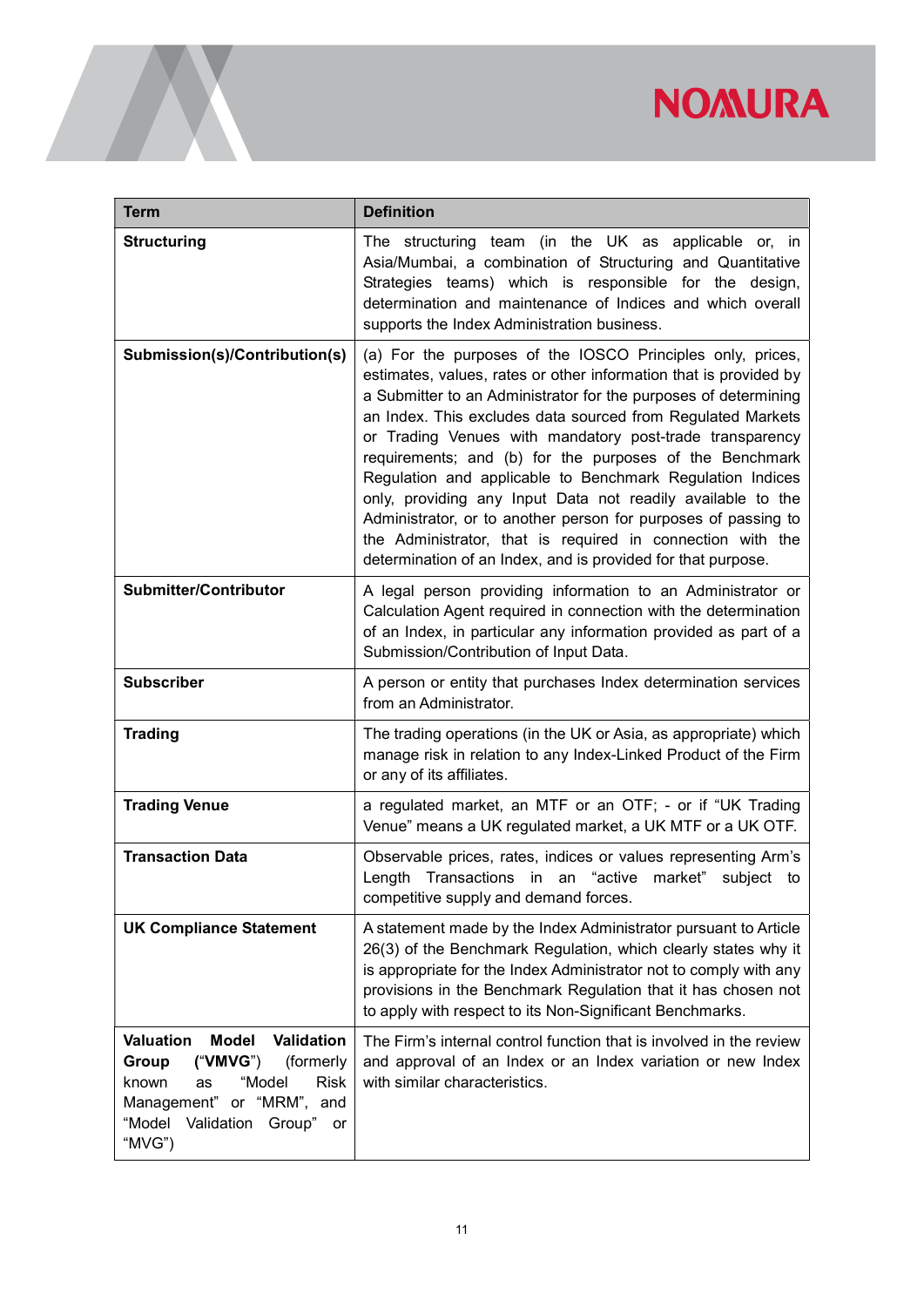



## Appendix 2 Main Features of the Governance Policy

#### 1 Oversight of Third Parties

The Index Administrator must remain fully responsible for discharging its obligations under all applicable legal and regulatory requirements.

Where there is an outsourcing to a third-party service provider of activities relating to the Index determination process, the Index Committee must approve the outsourcing, including any material changes to such outsourcing arrangements.

The Index Administrator must maintain appropriate oversight of the third-party service provider. and must ensure that:

- the nature of the outsourced services, the role and responsibilities of each party, as well as the costs, fees and any other charges payable by the Firm in respect of third party service providers are documented;
- due diligence (on a documented basis) is conducted on the service provider to ensure they have the ability, capacity and any authorisation/licence/permission required by law, to perform the outsourced functions, services or activities reliably and professionally;
- the Index Administrator has the legal right to Make Available to Stakeholders and any relevant Regulatory Authority the identity and roles of service providers who participate in the Index determination process.

Structuring must document in a legally binding agreement the material commercial terms of any outsourcing arrangement, including the role of the service provider as well as the service standards they must comply with. Such written agreement must also impose on the service provider any contractual obligations which are necessary for compliance with the requirements in Article 10 of the Benchmark Regulation.

Structuring must monitor the service provider's compliance with the standards set by the Index Administrator.

Structuring must ensure it takes reasonable steps, including contingency plans, to avoid undue operational risk related to the participation of any third-party service provider in the Index determination process.

The way in which the requirements above are fulfilled may vary, in particular, in proportion to the significance of the service provider's role and the nature of the activities it is performing.

Any outsourcing will be conducted in accordance with the Firm's outsourcing policy and applicable rules and regulations.

#### Outsourcing to Nomura International (Hong Kong) Limited

The Firm has outsourced certain activities relating to the provision of certain Benchmark Regulation Indices to Nomura International (Hong Kong) Limited, and these activities include:

administering the arrangements for determining such an Index;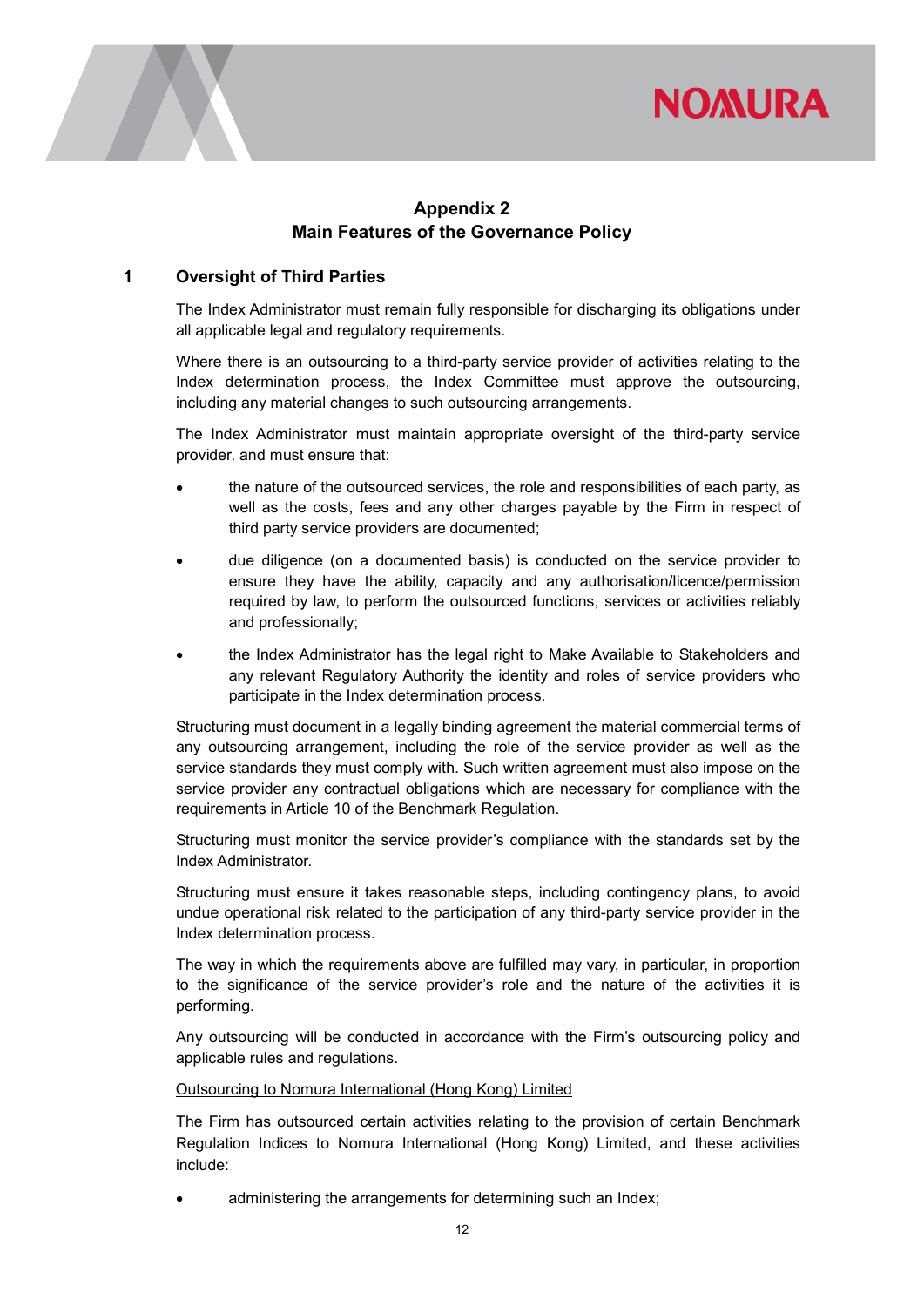

- collecting and analysing the data for determining such an Index;
- determining such an Index through calculation methods or by an assessment of data; and
- publishing such an Index.

A corporate outsourcing agreement has been put in place between the Firm and Nomura International (Hong Kong) Limited to ensure that the relevant requirements of the Benchmark Regulation and the IOSCO Principles are met. In accordance with the outsourcing agreement, Nomura International (Hong Kong) Limited is required to comply with the Governance Policy in respect of any outsourced activities and such compliance shall be to the same extent and standard that would be applicable to the Firm as Administrator, were it to perform those same activities. The Firm maintains appropriate oversight of the outsourced activities through its Index Committee.

#### Outsourcing to Nomura Structured Finance Services (India) Private Limited

The Firm has outsourced certain activities relating to the provision of certain Indices to Nomura Structured Finance Services (India) Private Limited which include:

- the development, design and implementation of new Indices;
- the identification, reporting and resolution of lifecycle events and the conduct (in whole or in part) of any Index periodic reviews;
- the automation and creation of analytics required for calculation and risk management of Indices;
- the development and maintenance of infrastructure (including IT infrastructure) required to support calculation and risk management of Indices; and
- supporting the Administration function, including by way of Index verification, market data remediation and the operation of calculation systems.

The activities which are outsourced to Nomura Structured Finance Services (India) Private Limited are subject to a corporate service agreement. The relevant functions in Nomura Structured Finance Services (India) Private Limited report to their counterparts in the Firm (i.e. IT, Quants, Index Admin GMO and Structuring) and the Administrator maintains appropriate oversight of the outsourced functions through its Index Committee.

#### 2 Conflicts of Interest

The Firm is committed to ensuring the independence and integrity of its role as Administrator and will take appropriate steps to identify conflicts of interest and to maintain and operate systems and controls designed to prevent or manage conflicts of interest, which include disclosure of conflicts of interest which arise from its ownership structure or the control of the Administration function to its Stakeholders, Regulatory Authorities and, where relevant, Submitters.

In addition to broader Firm policies on the management of conflicts of interest, the Index Administrator applies various mitigants and requirements in order to identify and manage actual or potential conflicts of interest in respect of Indices, such as (this is a nonexhaustive list provided for purposes of this summary):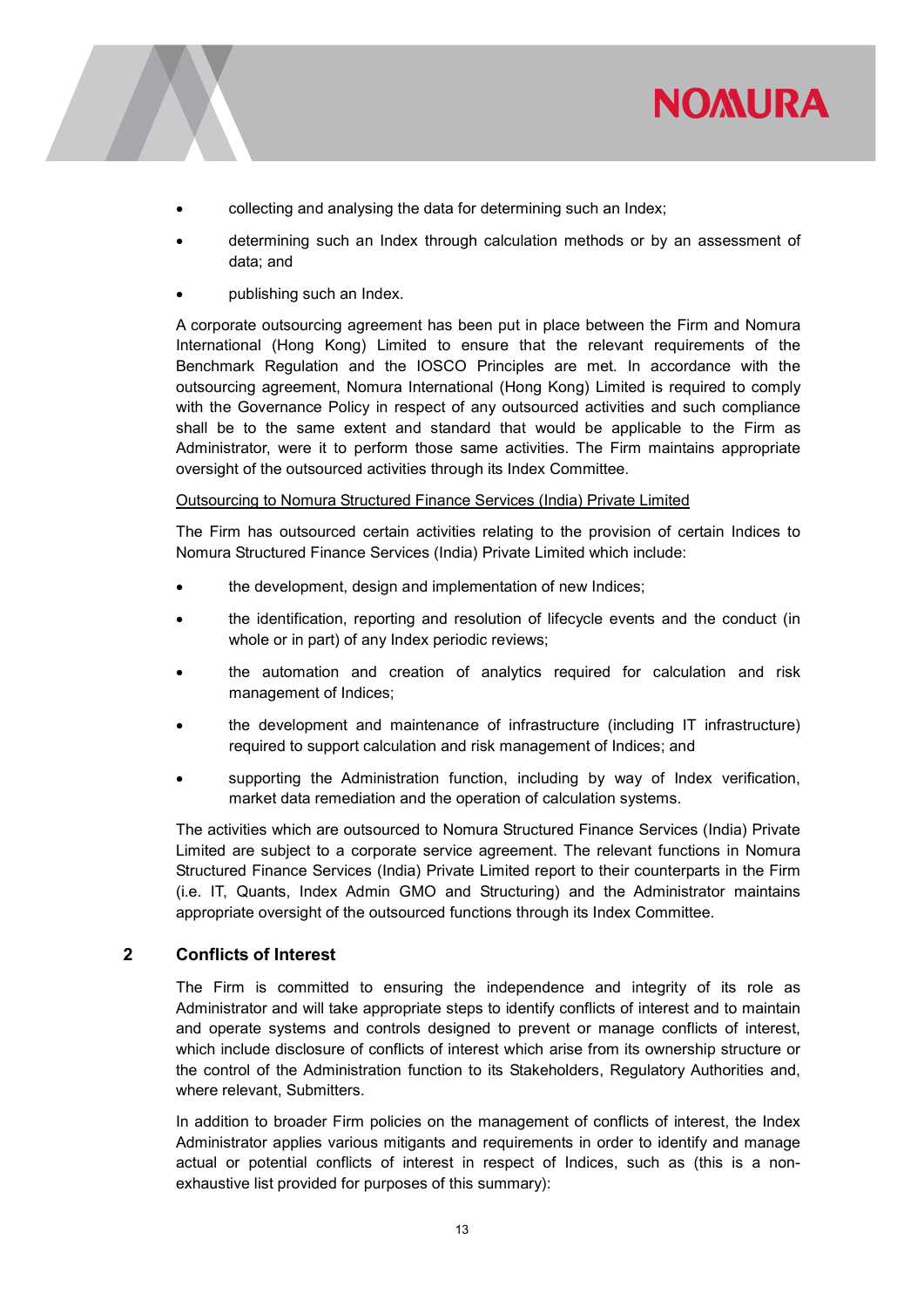



- the Index Administrator seeks to identify and prevent or manage all actual or potential conflicts of interest as part of the Index design and development process;
- all material conflicts of interest must be set out in the relevant Index Description;
- all functions supporting the Index Administration business must report any actual or potential conflict of interest they become aware of during the life of an Index to the Index Committee;
- the Index Administrator has a number of measures and controls to ensure (to the extent necessary and appropriate), the confidentiality and security of information it uses in the Index Administration process, including in relation to Input Data, Index level calculation and the dissemination of Index levels;
- the Governance Policy seeks to ensure segregation of reporting lines within the Index Administrator, where appropriate;
- only those functions of the Index Administrator that are involved in the Index calculation and sign-off process have the ability to edit calculation models or the inputs for an Index;
- employees are required to ensure that their personal interests and connections do not in any way compromise the Firm's role as Administrator. All staff involved in Index Administration cannot put any personal interest ahead of those of Stakeholders;
- the Firm uses a Conflicts Register to identify and manage conflicts of interests. The Conflicts Register is reviewed and updated at least annually; and
- remuneration policies must be in place for all employees and any other natural persons whose services are placed at the disposal or control of the Administrator who are involved in the determination of an Index. Such policies must specify the criteria used to determine remuneration and the direct or indirect remuneration of any employee must not be linked to the performance or level of Indices.

Actual or potential conflicts of interest may arise in various ways between the Firm's role as Index Administrator, Calculation Agent and the Firm's (or any of its affiliates') role as user.

The main areas of identified potential conflicts of interest in relation to the Firm's trading activities include:

- the hedging and pre-hedging transactions that the Firm (or its affiliates) will typically enter into in respect of each Index-linked transaction the Firm (or any of its affiliates) enters into. Such hedging and pre-hedging activities will typically involve trading the instruments underlying the relevant Index or instruments related to those underlying the relevant Index;
- the Firm and its affiliates may also trade (either for clients or its own books), in the normal course of business as a market maker, in the Index, in instruments underlying the Index or in instruments related to those underlying the Index. Such trading activities may be conducted by the same employees that are trading and hedging Index-Linked Products; and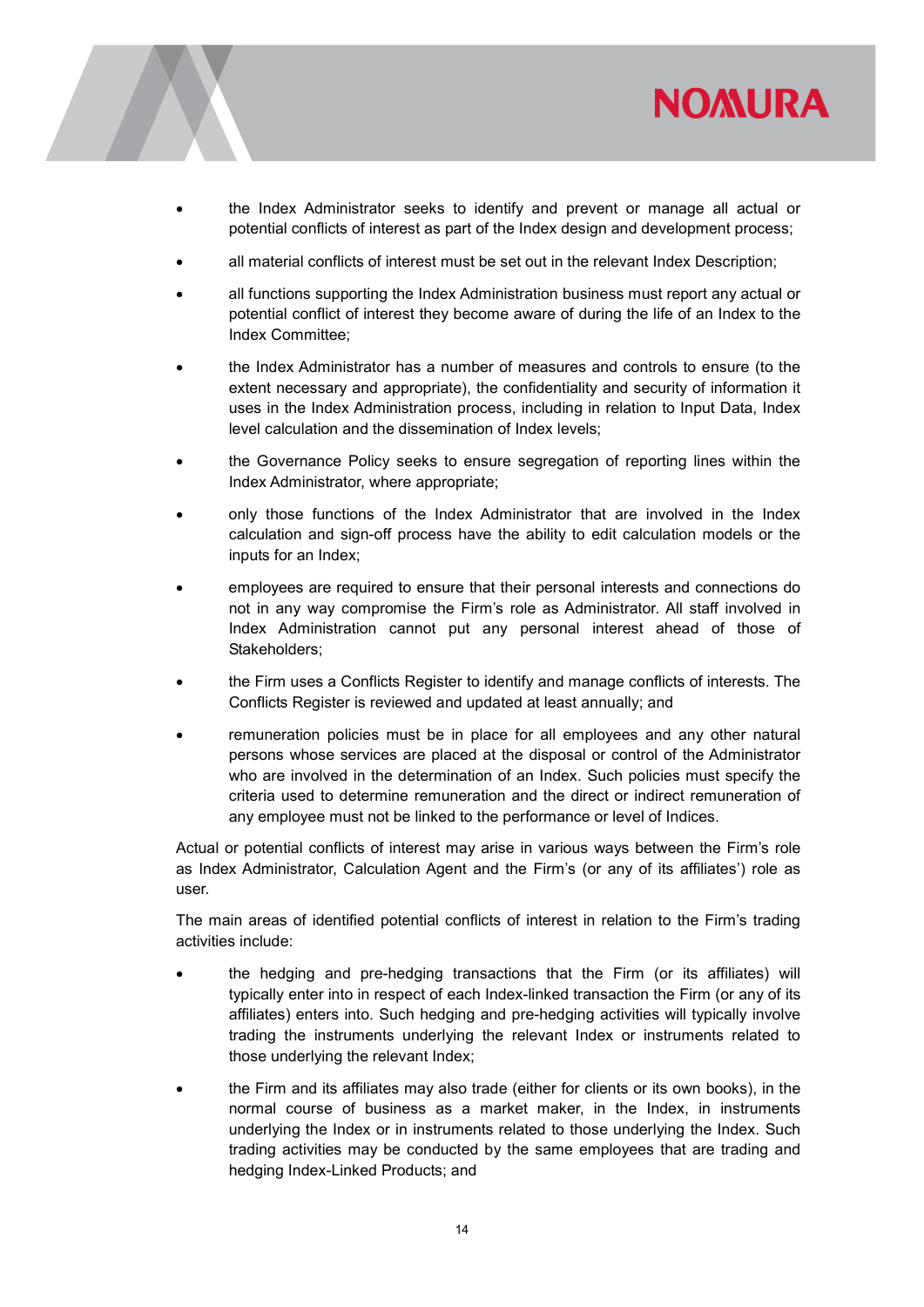

 there is no physical separation between Structuring and other front office functions such as Trading.

The following mitigants and requirements are applied to manage potential conflicts of interest in relation to the Firm's trading activities:

- internal policies, procedures and surveillance/monitoring tools are implemented to comply with the Market Abuse Regulation and other legal and regulatory requirements;
- regular training is provided to traders on the Firm's relevant policies and procedures;
- Trading must report to Structuring/Legal and Compliance (as appropriate) any material impact that its hedging and pre-hedging arrangements have or may have on the performance of an Index;
- Trading must report to Structuring/Legal and Compliance (as appropriate) any change in market conditions which could impact its hedging and pre-hedging arrangements and therefore the performance of the Index;
- hedging related trading books and records must be segregated from those used for the Firm's other trading activities and can only be viewed on a "need to know basis";
- Trading does not have the ability to amend the model which calculates an Index and its output positions or otherwise manipulate the way in which an Index operates;
- any pre-hedging must fully comply with the Firm's pre-hedging guidance, which requires there to be specific client disclosure, that pre-hedging must only be conducted where necessary for the Firm's legitimate risk management, in a way that minimises market impact, and should not result in over-hedging (where possible).

The main area of identified potential conflicts of interest in relation to the exchange of Index determination information is the lack of physical separation between Structuring and other front office functions. The Firm has a number of measures and controls in place to ensure the integrity and confidentiality of information used in the Index Administration process.

#### 3 Index Design and Creation of New Indices and Methodologies

All new Indices (excluding those which are a basket comprised exclusively of existing Indices) must follow the New Product Approval Process and be approved by the Index Committee. All Index "variations" and new Indices "with similar characteristics" must follow the approval process for Index variations and new Indices with similar characteristics and be notified to the Index Committee. Each new Index that is a basket comprised exclusively of existing Indices has to be notified (only) to the Index Committee.

The design of all Indices should seek to achieve, and result in, an accurate and reliable representation of the Market or Economic Reality it seeks to measure and/or the investment objective of the Index (as applicable, in each case in relation to the Index's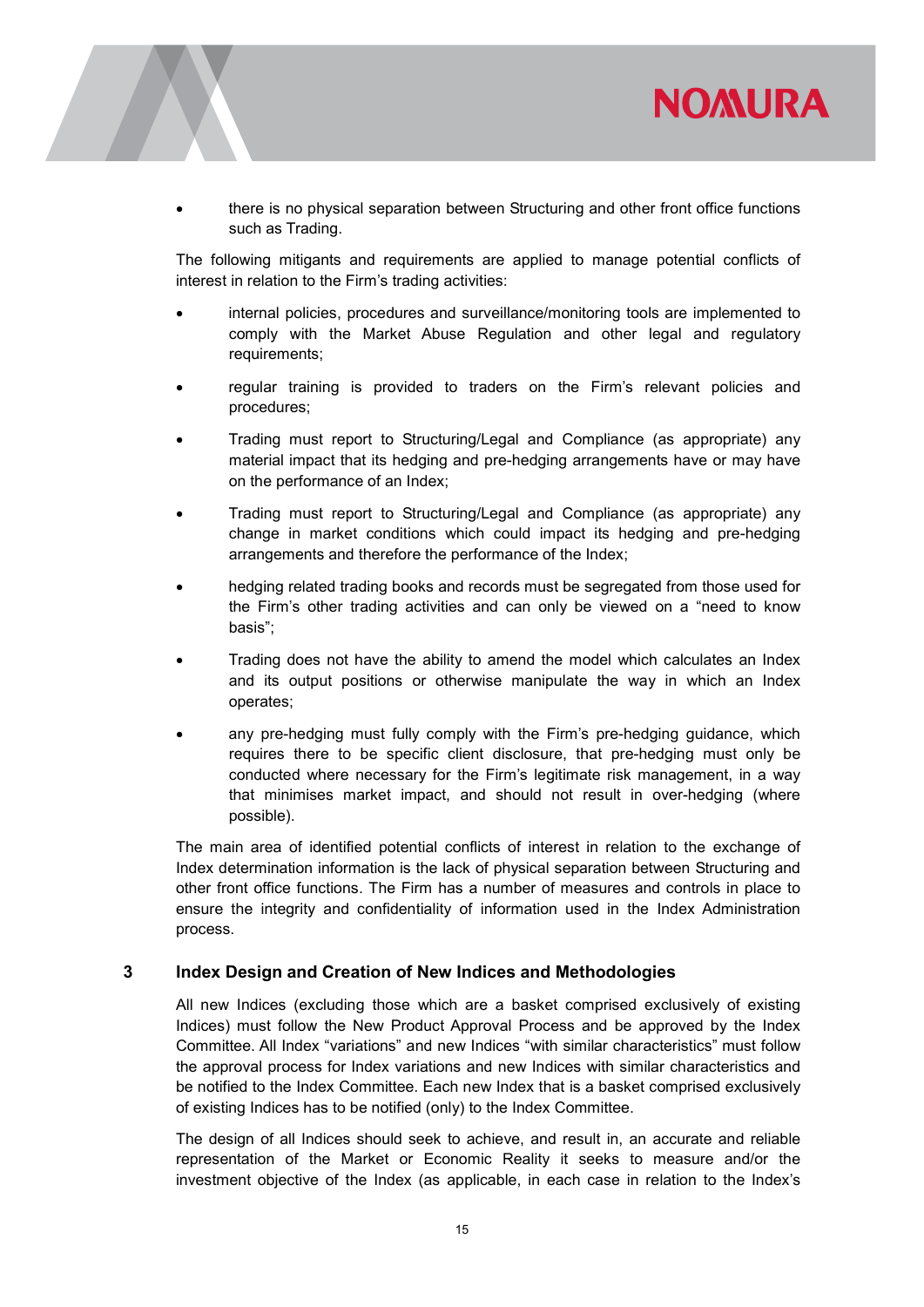

strategy). In constructing or designing an Index, Structuring should take into account a non-exhaustive list of market considerations, including but not limited to:

- where relevant, the adequacy of the sample size used to represent the Market or Economic Reality;
- the size of the relevant underlying market and market dynamics;
- whether there is sufficient liquidity; and
- the transparency of trading and the positions of market participants in the relevant Market or Economic Reality that the Index is intended to measure.

In constructing or designing an Index, Structuring should take the following non-exhaustive commercial considerations into account:

- whether the Index has an appropriate revenue model;
- statistical analysis of the Index (e.g. drawdown, risk/return ratios as deemed appropriate) is completed and appropriately documented; and
- index branding being discussed (to the extent appropriate) with Legal and Corporate Communication.

In constructing or designing a Methodology, Structuring must ensure that a Methodology:

- is robust and reliable. The Methodology should have a clear and tested rationale;
- is designed in accordance with requirements under the Governance Policy for data sufficiency and hierarchy of Input Data (see Section 6 below) and uses external Input Data where possible (any exceptions need to be approved by the Index Committee);
- the extent to which the Index is rules-based. The Index Administrator may only exercise discretion in accordance with the relevant provisions of the Governance Policy and in the circumstances that are set out in the relevant Index Description;
- is rigorous, continuous and capable of validation. Where appropriate, back-testing against available transaction-data should be completed;
- is resilient and ensures that the Index can be calculated in the widest set of possible circumstances, without compromising its integrity, which will require consideration of the likely availability of data during periods of market volatility, turmoil and inactivity, and the practicality of ensuring that the Index can be maintained in accordance with the requirements of the Governance Policy (and applicable legal/regulatory requirements); and
- is traceable and verifiable.

The review and approval/notification process for new Indices (excluding baskets comprised exclusively of existing Indices), Index variations and new Indices with similar characteristics is as follows: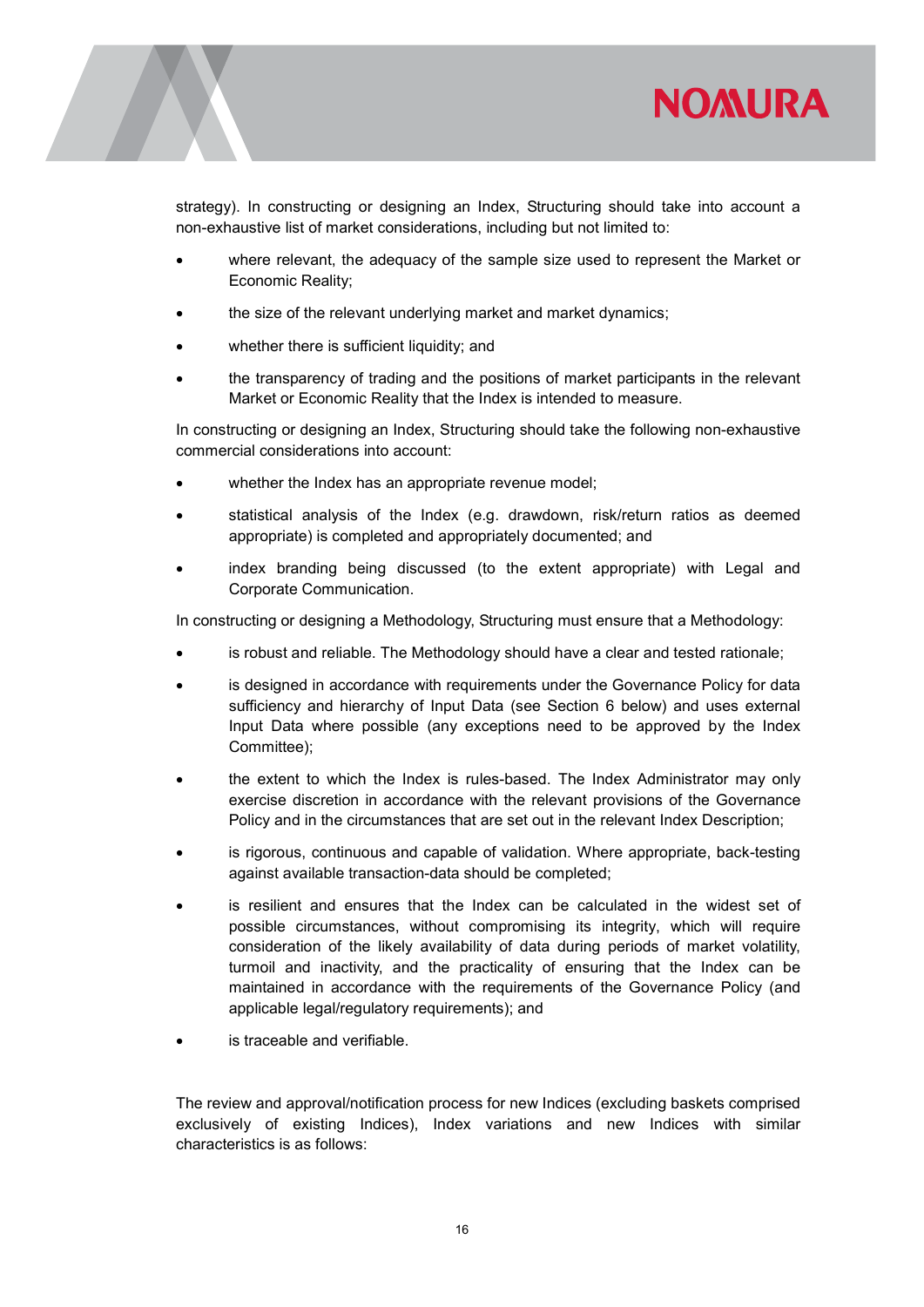



- The VMVG team seeks to ensure that any new Index, Index variation or new Index with similar characteristics is ready for use by checking, amongst other things, the relevant Index construction by reference to its Methodology in order to validate the Index level calculation.;
- In respect of Index variations and new Indices with similar characteristics, the Structuring team head or delegate is required to confirm that the Index has been designed and set-up operationally in accordance with this Governance Policy;
- New Indices require Index Committee approval, which will require confirmation from relevant functions that the Index has been designed and set-up operationally in accordance with the Governance Policy.
- Index variations and new Indices with similar characteristics will only require notification to the Index Committee (as opposed to approval).

The review and notification process for new Indices that are baskets comprised exclusively of existing Indices is as follows:

- No VMVG review is required for a new Index that is a basket comprised exclusively of existing Indices, as the components of the basket will have previously been reviewed and approved by the VMVG team.
- Instead, the Index Admin GMO team seeks to ensure that such Indices are ready for use by checking the Index basket construction with respect to the Index Methodology, in order to validate the Index level calculation.
- New Indices that are baskets comprised exclusively of existing Indices will only require notification to the Index Committee (as opposed to approval).

#### Active Market

The Benchmark Regulation requires Administrators to determine and internally document what constitutes an "active market" for the purposes of an Index. The market considerations listed above should be considered together to determine the "active market" for the specific Index, with a particular focus on identifying the prices, rates, indices or other values that have been formed by the competitive forces of supply and demand in the relevant market which the Index is intending to measure, whilst considering factors such as size, liquidity, market concentration and market dynamics.

The market shall be considered active so long as there is sufficient depth and liquidity in the market for trading in accordance with the Index Methodology, in sizes equivalent to the Capacity Monitoring Threshold for the Index (which may be adjusted from time to time to take into account current market conditions), where such trading can be conducted without materially distorting the market, the performance of the Index and/or the components of the Index. For these purposes, the definition of "Capacity Monitoring Threshold" is set out below.

Structuring shall establish for each Index, individually or (as appropriate) as part of a group of Index variations or Indices "with similar characteristics", a "Capacity Monitoring Threshold", which may be adjusted from time to time. The Capacity Monitoring Threshold is the level of traded notional on an Index, which is calculated in accordance with the Methodology, at which it is expected that execution (of the relevant financial instruments that are components of the Index) in the active market on which the Index is based can be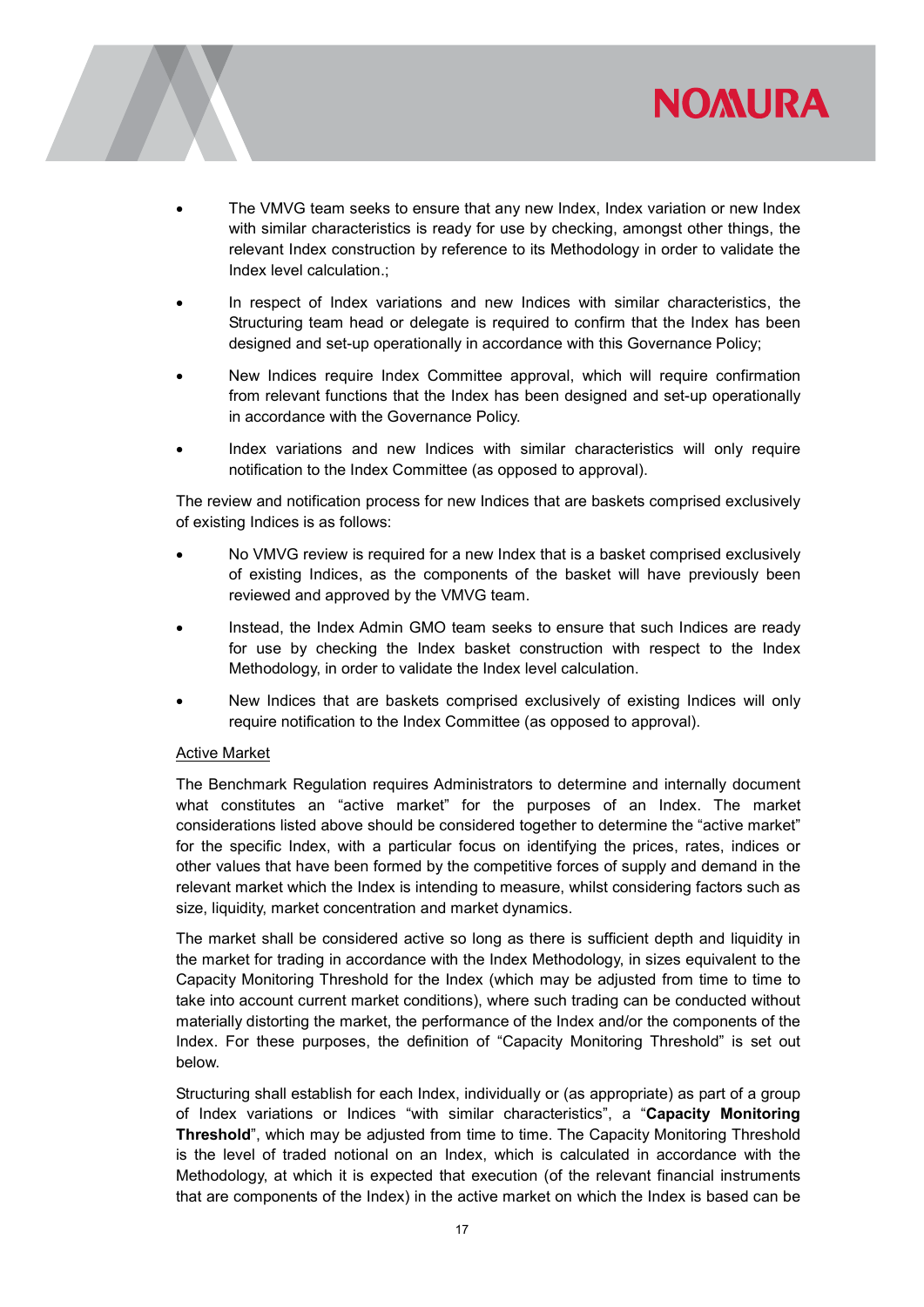

undertaken during normal market conditions without any material impact on the underlying markets for the Index components and/or on the performance of the Index itself. The Capacity Monitoring Threshold will be determined, in consultation with Trading and Market Risk, by considering: (i) the liquidity of the underlying markets for the Index components; and (ii) the exposures and sizes of rebalancing over time of the Index components. The liquidity of the markets of the Index components shall be assessed by quantitative and/or qualitative information such as (as appropriate) information relating to the size and depth of trading activity of each Index component at or around the fixing time(s) of the respective Index component, as specified in the Index Methodology. The levels of exposure and size of rebalancing of the Index components shall be evaluated by considering, for example, the maximum levels for such as per the Index Methodology, and, as appropriate, by considering the frequency and likelihood of such maximum levels in the Index back-test.

#### 4 Licensing

Where an Index references a third party index, whether a licence is required must be confirmed with the Firm's market data function. Where a third party distributes a product referencing an Index, an Index licence agreement must be entered into other than in exceptional cases.

The Index administrator will ensure compliance with the obligations under the MiFID II Legislation, with respect to the licensing of Benchmarks to Trading Venues and central counterparties and conditions of access, the dissemination of information, and requirements concerning the proof of new Benchmarks.

#### 5 Back-Testing

It should be ensured that a clear back-test for each Methodology is completed, the assumptions for which must be documented in the Index Description. Any discrepancies between the Index Description and the results of a back-test should be reduced as much as possible. Records of the results of the back-tests need to be kept in accordance with the Governance Policy.

### 6 Data Sufficiency and Hierarchy of Input Data

The Input Data used to construct an Index determination must be sufficient to accurately and reliably represent the underlying Market or Economic Reality measured by the Index. The hierarchy as set out in the Governance Policy (and reproduced in summary below) will generally be applied to determine the most appropriate Input Data.

The hierarchy of Input Data is as follows:

- Transaction Data;
- non-Transaction Data which is comprised of committed (executable) bids and offers – this relates to prices at which parties are actually willing to trade (see below for indicative bids and offers); and
- other non-Transaction Data, which includes other market information, macroeconomic or accounting data or Expert Judgment or discretion. Other information includes (but is not limited to): (a) indicative bid and offer prices communicated via broker screens or communicated by brokers via telephone; (b)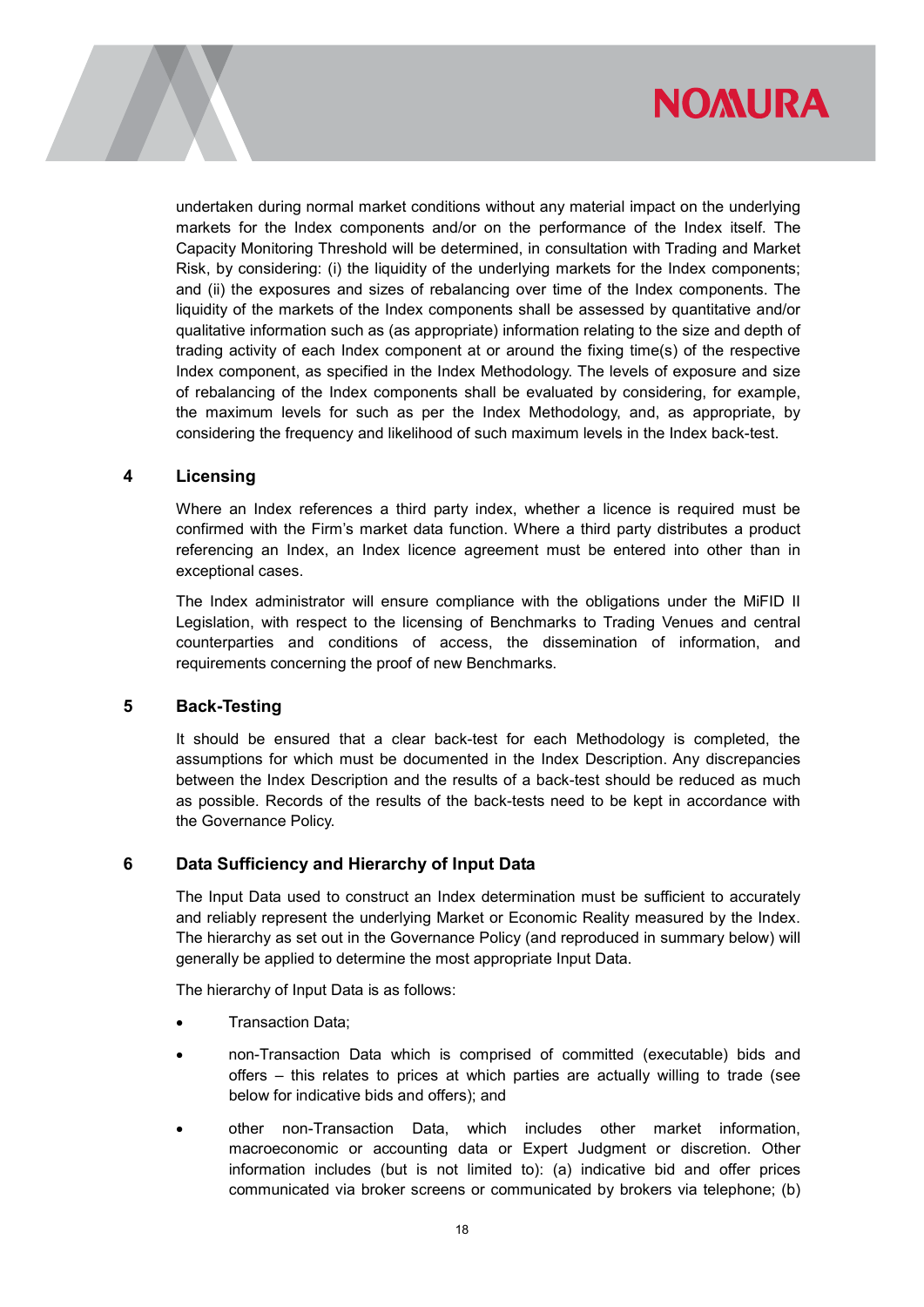



indicative bid and offer prices where an internal model is used to prepare a price; (c) estimated prices and quotes; and (d) market surveys. Examples of the use of Expert Judgment or discretion includes (but is not limited to): (i) extrapolating values from prior or related transactions; or (ii) adjusting values that might influence the quality of data following certain market events or the impairment of a buyer or seller's credit quality.

The Index Administrator shall make every effort to use Transaction Data as its Input Data for Indices, where Transaction Data is available and appropriate. Non-Transaction Data should only be used as Input Data where Transaction Data is not sufficient or Non-Transaction Data is considered more appropriate to achieve the central objective of the Index. This might occur where the Index measures an illiquid or volatile segment of the market, or one where single transactions have the ability to influence price fixing.

In circumstances where data other than Transaction data is considered more appropriate, or Transaction Data is not sufficient to achieve the central objective of the Index, the Index Administrator shall, in accordance with the Input Data hierarchy set out above, use the Input Data it believes are most appropriate to ensure the quality, integrity, continuity and reliability of its Index determinations.

The need to exercise Expert Judgment or discretion may arise: (i) where the Index Methodology has discretionary elements or provides for use of Expert Judgment (including resulting from market disruption events or similar); or (ii) although not prescribed in further detail in an Index's Methodology, where changes in the market and/or changes in the underlying Market or Economic Reality, issues relating to data availability or integrity or other events or circumstances require the use of Expert Judgment or discretion. The Index Administrator will generally attempt to prescribe in the Index Description any anticipated use of Expert Judgment or discretion, and otherwise the proposed exercise of Expert Judgment will need to be approved by the Index Committee.

#### Standards of Quality and Quantity of Input Data

The Benchmark Regulation further requires Administrators to determine the minimum standards of quantity and quality of Input Data necessary to determine the Index accurately and reliably, and to then publish or make these standards available. The arrangements that identify the circumstances in which the quantity or quality of Input Data falls below these standards are set out in the "Nomura: Index Reviews Policy", which is available via the Firm's website:

https://www.nomuranow.com/portal/site/nnextranet/en/global-markets/structuredderivatives/quant-investment-strategies.shtml.

#### Quality of Input data

The standard of quality of Input Data (including the relevant price source), as applicable for any given Index, has to be such that the Input Data used:

- (i) reflects the Market or Economic Reality as per the objective of the Index (which is set out in the Methodology);
- (ii) follows the data hierarchy as stipulated in Section 6;
- (iii) is robust and reliable, such that where Index Descriptions include disruption provisions in respect of price sources, the intention is to rely upon them only on an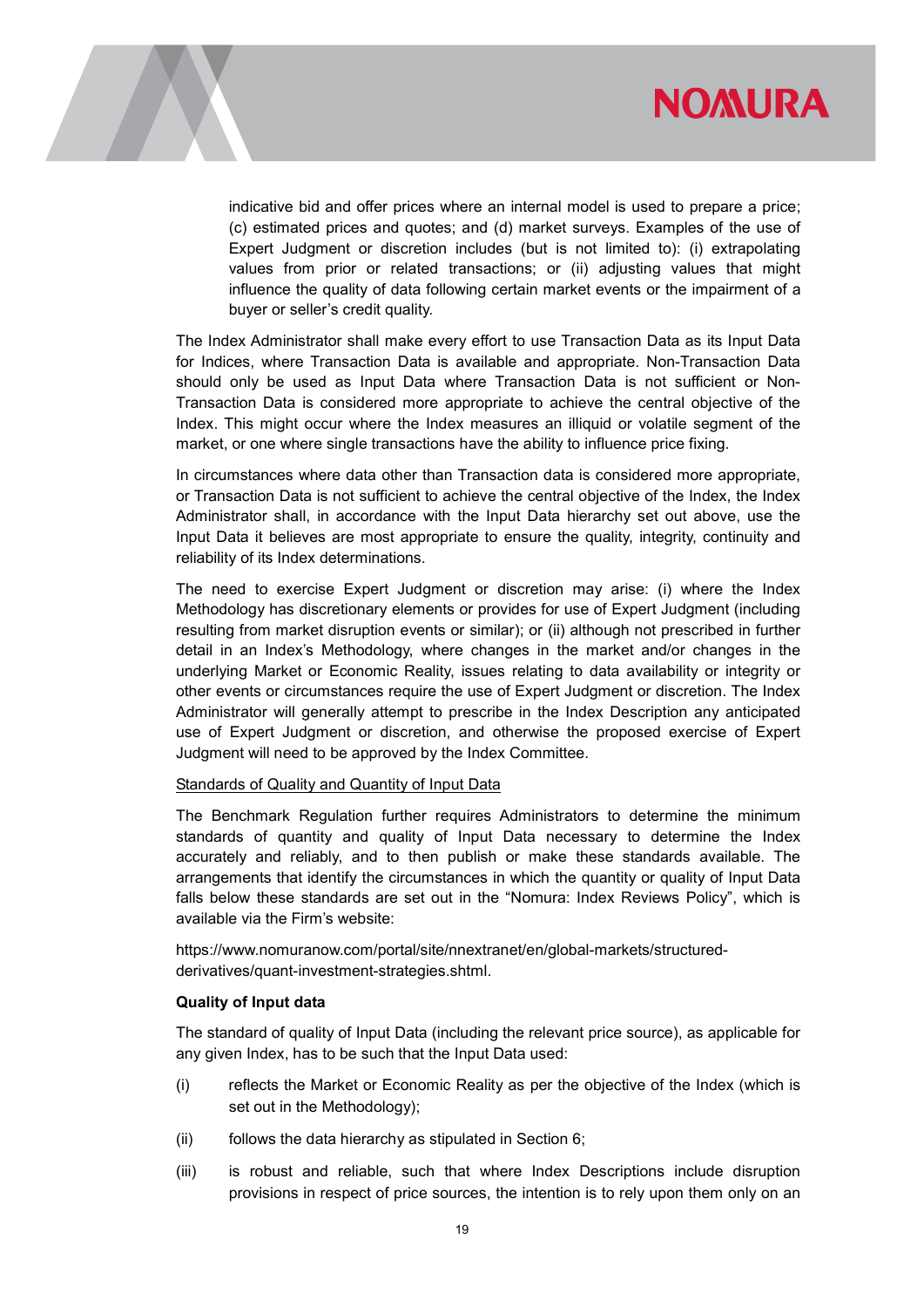



exceptional basis and therefore minimise the use of discretion by the Index Administrator; and

(iv) is sourced from a price source which is robust and reliable and expected to be of sufficient longevity, in order to ensure that the Input Data will be available for the foreseeable future.

The Administrator will select the relevant Input Data and the price source in accordance with these requirements when designing an Index and upon replacing any Input Data or price source in accordance with Section 15; the selected Input Data and its price source(s) will be set out in the Methodology.

#### Quantity of Input Data

The Administrator typically constructs Indices by using single prices or levels, or an average or other formula of prices/levels, where all relevant prices or levels are published or observed as a single data point at times prescribed by the Methodology of the relevant Index. Where this is the case, the Administrator considers that the requirement under the Benchmark Regulation to determine the necessary thresholds of the quantity of Input Data is met by observing and collecting such single price or level or average or other formula of prices/levels, in accordance with the relevant Methodology.

#### Timing of quality/quantity checks

In accordance with Section 16, Structuring and/or Index Admin GMO will semi-annually review the appropriateness of the Input Data used in an Index and look to identify the circumstances in which the quantity or quality of Input Data falls below the standards, as set out above, necessary for that Methodology to determine the relevant Index accurately and reliably.

#### Other data and factors

Any data and/or factors (other than Input Data) used to construct an Index and its Methodology shall comply with Section 3, so that any such data and/or factors do not detract from the Index being robust and reliable, continuous, traceable and verifiable etc.]

### 7 Documentation and Content of Methodology

Each Index should have an Index Description and the Index Administrator shall Publish and Make Available such Index Description to Stakeholders. The Index Description should include sufficient detail to allow Stakeholders to understand how the Index is derived and to assess its representativeness, its relevance to particular Stakeholders and its appropriateness as a reference for Financial Instruments. It should also comply with all applicable content requirements prescribed by the IOSCO Principles and the Benchmark Regulation. In Publishing or Making Available each Index Description, the Index Description may be subject to one or more of the following (as determined by the Index Administrator, amongst other measures considered appropriate in the circumstances):

- requiring that the relevant Stakeholder enter into a non-disclosure agreement (or equivalent document);
- providing a summary of the key elements of the Index Methodology, rather than the Methodology in full (this should include sufficient elements to allow Stakeholders to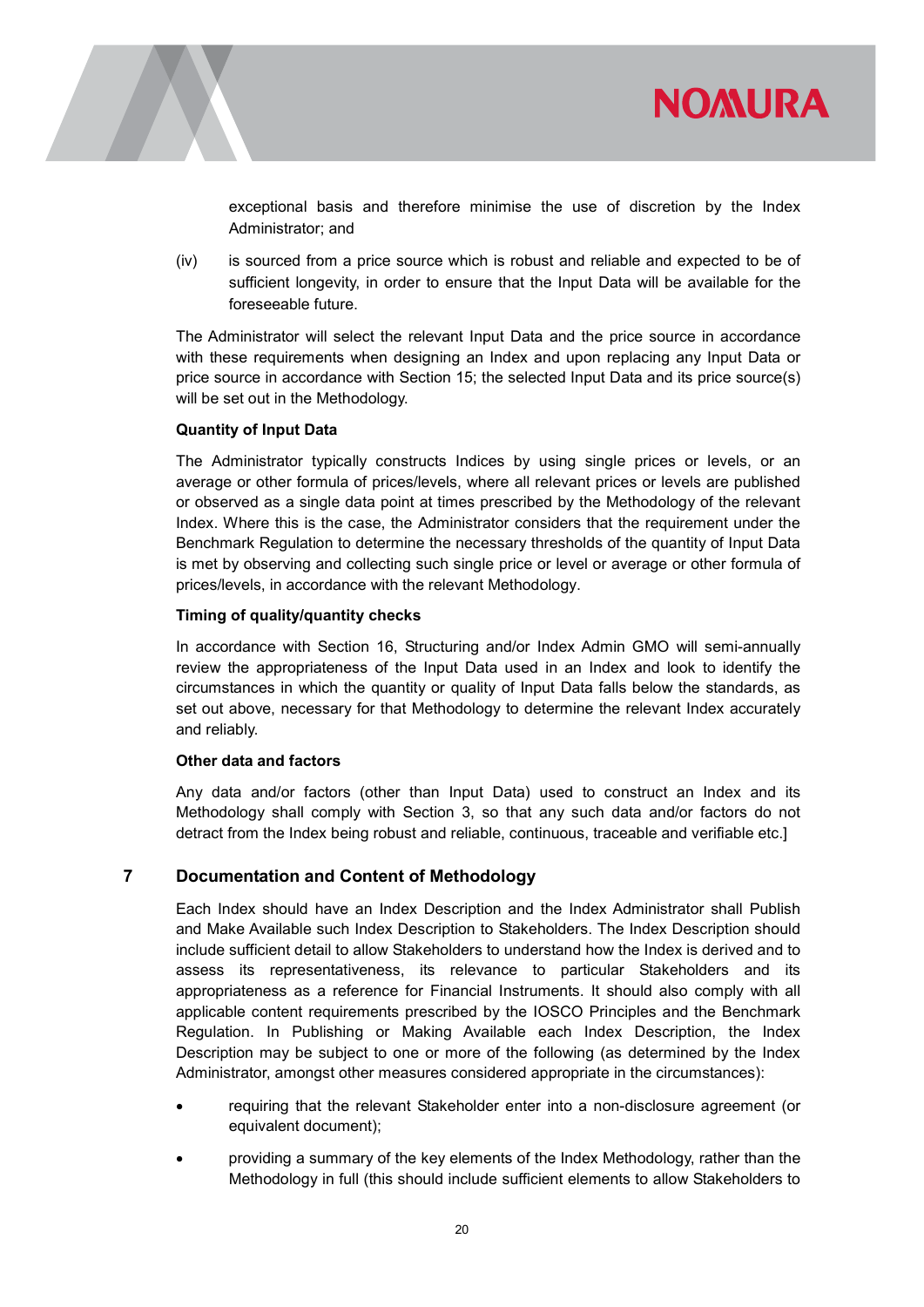



understand how the Index is derived and to assess its representativeness, relevance and appropriateness for intended use);

- redacting parts of the Methodology; and/or
- providing accompanying wording (which may take the form of a standardised legend) which emphasises that the Methodology is for use by Stakeholders only, is confidential.

#### 8 Marketing

The Governance Policy sets out a series of requirements that each marketing document must meet. Pre-marketing in respect of proposed Indices is permissible, provided certain conditions are met.

#### 9 Data Submission and Internal Controls over Data Collection

All Input Data which the Index Administrator uses shall be sufficient to represent accurately and reliably the Market or Economic Reality that the benchmark is intended to measure. To ensure appropriateness of Input Data, any Input Data collected should meet the requirements as set out in the relevant Methodology, including:

- (v) the requirements on the currency or the unit of measurement, the tenor and the types of counterparties;
- (vi) relevant thresholds for the quantity of input data and standards for the quality of input data;
- (vii) the priority of use of different types of input data; and
- (viii) the exercise of any discretion or expert judgment in the contribution/submission of input data, where the Index Administrator receives Submissions/Contributions of input data (the Index Administrator may receive such Submissions/Contributions in the future, but does not currently do so).

In the event that the Index Administrator administers Indices which are Regulated-Data Benchmarks, some of the requirements in respect of Input Data set out above will not apply to such Indices. The Index Administrator does not currently administer any Indices which are Regulated-Data Benchmarks.

If any concerns relating to Input Data (in particular, in relation to its accuracy and/or integrity) are identified, Structuring will consult with Trading (where appropriate) to perform a more in-depth assessment of the Input Data and the process of its determination.

#### 10 Calculation and Sign-off

For proprietary indices, calculation is conducted either using a calculation tool operated by Structuring or one operated independently from Structuring; the Index Administrator is currently taking steps to migrate as many Indices as possible to the latter. The levels of all indices are then verified by way of secondary calculation on the day of or before publication. These secondary calculations shall be performed by a team independent from Structuring where Structuring conduct the primary calculations. Any differences between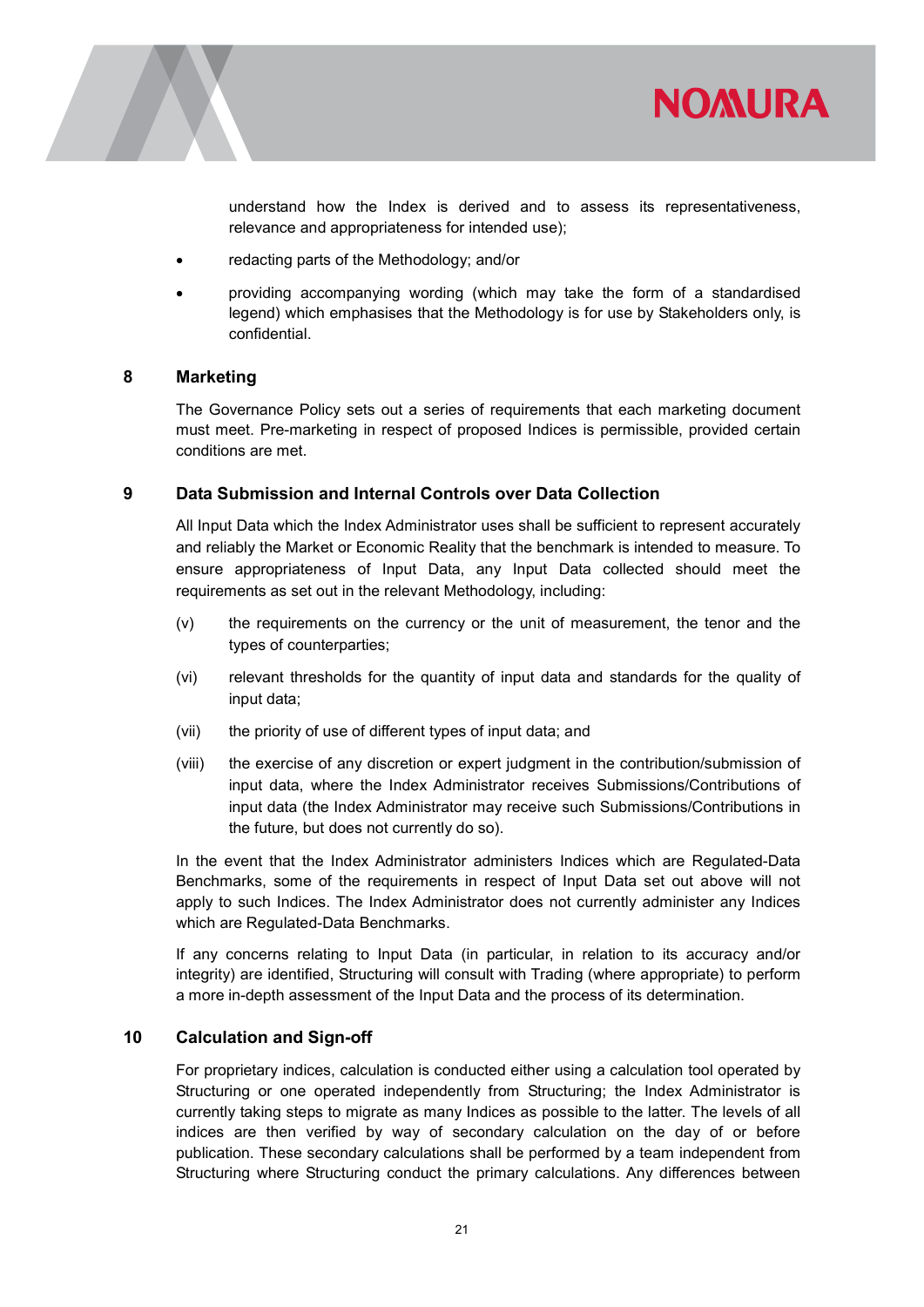

the primary and secondary calculation must be fully investigated and resolved on a timely basis.

For fund-linked indices, different processes for calculation and sign-off apply to (i) new fund-linked Indices, (ii) existing fund-linked Indices and (iii) fund-linked dynamic basket Indices. However, they each involve calculation tools that are created/operated by one or more functions of the Firm, and verification using calculation models created/operated by another function or functions. Where there is a discrepancy, a full investigation into its cause will be made with the aim of timely resolution; where this is not possible, however, the discrepancy must be escalated to the Index Committee for further review.

#### 11 Transparency of Index Determinations

The Index Administrator's approach to transparency of Index determination is designed to ensure that the Index determination methodology is comprehensively explained to Stakeholders. The Index Administrator determines the level of transparency required and how information should be communicated, depending on the nature and extent of the use of the Index. In practice, many Indices are derived from data sourced from a Regulated Market or Trading Venue which are subject to mandatory post-trade transparency requirements. Furthermore, Index determination is generally rules based and subject to the Governance Policy. Importantly, where discretion can be used it must be done so within the Governance Policy. These factors ensure the transparency of Index determinations made by the Index Administrator.

#### 12 Index Determinations and Market Abuse

All employees involved in Index determination must be aware of the requirements of the Firm's market conduct and related policies and any other Firm requirements relating to the use of inside information and market manipulation. Trading will report any material impact that its hedging arrangements have or may have on the performance of an Index, any potential front-running by external parties being done in the market which Trading observe or suspect, any change in market conditions which could impact its hedging arrangements or the strategy of the Index and any event that may impact the performance of the Index or hedging activities.

#### 13 Correction of Errors

Errors in published Index levels are normally self-identified by the Index Administrator or are otherwise raised by Stakeholders.

Where an error (with the exception of minor typographical errors) is identified, the Governance Policy sets out the full process to be followed where an error in published Index levels is identified.

 Any error identified by any of the functions that support the Index Administration business must be escalated to Legal and Compliance (and Market Risk, as appropriate) as soon as practicable. All identified errors should be analysed by the relevant team (e.g. Structuring, Quants and/or Index Admin GMO (as applicable)) to assess the nature and scope of the error and to propose the most appropriate remediation (which may need to be approved by the Index Committee: see below).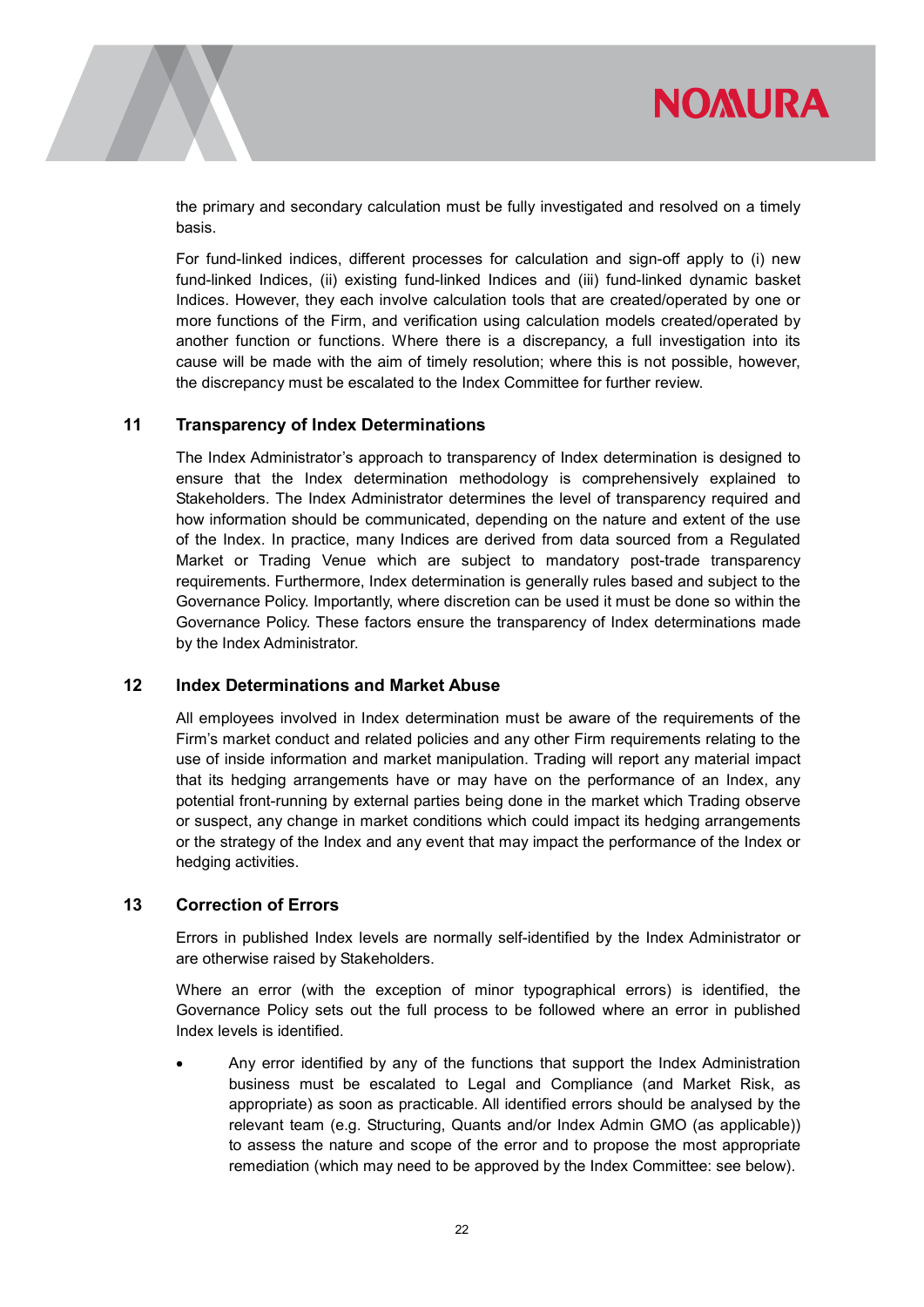

- - The following factors should be considered (amongst any other appropriate factors) to ensure remediation is appropriate: the seriousness/magnitude of the error; the known impact of similar/comparable errors; and the overall anticipated impact on users and any other Stakeholders.
	- Further, in respect of any identified error, the Firm's event reporting requirements as per the Firm's risk management policy must be followed.
	- All identified errors and their remediation should be notified to the Index Committee as soon as reasonably practicable. This notification will take place by Structuring or Index Admin GMO completing a specified event error form, appended to the Governance Policy (containing all material information in relation to the error, as stipulated in the Governance Policy) which is then sent to members of the Index Committee by email, as soon as reasonably practicable.
	- Remediation of errors that affect future payments only may be conducted without Index Committee approval, as long as the remediation is unambiguous and based on the Index Description and the error was identified within in one week from its occurrence. Otherwise, the remediation of the error must also be approved by the Index Committee.
	- Where an Index restatement is required, all relevant Stakeholders must be notified.
	- An overview of any error and its rectification must be provided in the next quarterly review meeting of the Index Committee.

#### 14 Expert Judgment and Discretion

The Index Administrator may need to exercise discretion with respect to the use of data in determining an Index. Such need may arise:

- (i) where the Index Methodology has discretionary elements or provides for use of Expert Judgment (including resulting from market disruption events or similar); or
- (ii) although not prescribed in further detail in an Index Methodology, where:
	- (a) changes in the market and/or changes in the underlying Market or Economic Reality;
	- (b) issues relating to data availability or integrity; or
	- (c) other events or circumstances which impair the ability of the Index to achieve its economic objective, or the prompt or accurate determination of the Index level, and/or the ability of the Index Administrator or Calculation Agent to perform its role in respect of the Index,

require the use of Expert Judgment or discretion in order for the Index to be representative of the Market or Economic Reality it is intended to measure.

The Index Administrator will generally attempt to prescribe in the Index Description any anticipated use of Expert Judgment or discretion. If the Expert Judgment or discretion is prescribed in the Index Description, then the exercise of such prescribed Expert Judgment or discretion must be notified to the Index Committee as soon as practicable after such exercise. If the Expert Judgment or discretion is not prescribed in further detail but is set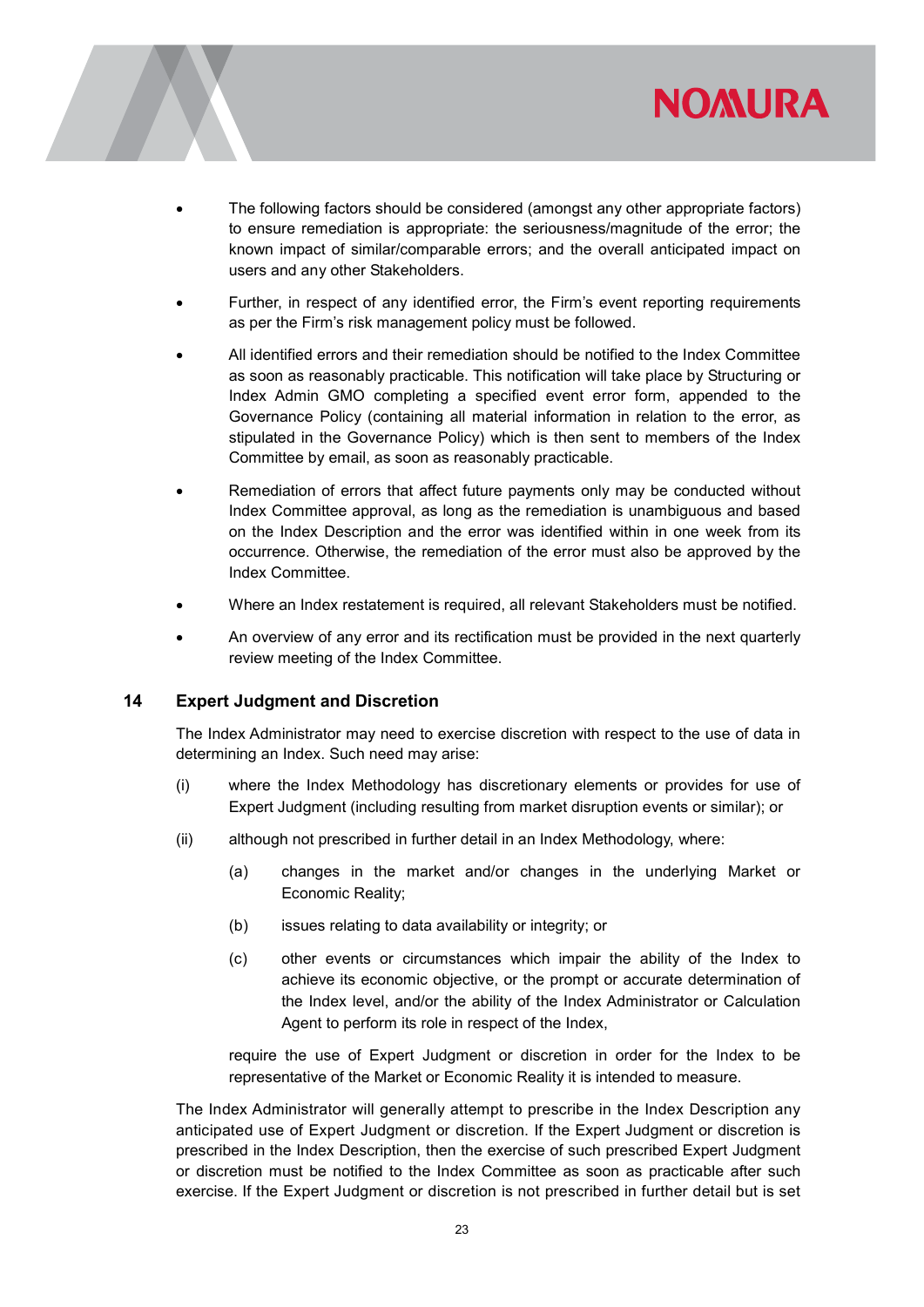

out as part of a "catch all" provision in the Index Description, then Structuring or Index Admin GMO must report the proposed exercise of Expert Judgment or discretion to the Index Committee for prior approval.

All instances of Expert Judgment or discretion should be reported by Index Admin GMO or Structuring (as applicable) to the Index Committee as part of the quarterly Index review meetings (see section 16).

In all instances, the Index Administrator must exercise Expert Judgment or discretion:

- in a way that avoids or otherwise mitigates any actual or potential conflict of interest;
- in a way that seeks to ensure, as far as possible, that any Input Data used for the determination of the Index follows the standards set out in Section 6;
- in good faith and in a commercially reasonable manner in accordance with any requirements specified in the Index Description and otherwise in accordance with the objectives of the relevant Index; and
- in a way that seeks to ensure, as far as is appropriate and commercially reasonable in the circumstances, consistency with the way Expert Judgment or discretion has previously been exercised in relation to the same or a similar instance and, where possible, consistent across Indices in relation to the affected asset class and instrument.

#### 15 Changes to Methodology

Changes to Methodology should only be made for clear and objectively verifiable reasons, and may be driven by changes in the market, changes in the underlying Market or Economic Reality which the Index represents, issues related to the availability and/or integrity of data or other market restraints, and legal, regulatory and/or financial requirements as well as operational reasons, such as limits on Index capacity which require changes to a Methodology to permit continued hedging.

Pursuant to periodic reviews of Indices, or any other internal reviews of Input Data, the Index Administrator may (where appropriate) be required to make changes to a Methodology, including rectifying any issues through changes to the Input Data. This will be the case where: (i) the Index Administrator considers that the Input Data is no longer sufficient to represent accurately and reliably the Market or Economic Reality that the Index is intended to measure, or (ii) is not otherwise appropriate. The overriding objective when making any change to a Methodology is the continued integrity of Index determinations. All proposed changes to Methodology must be notified to the Index Committee.

A distinction is made between material and non-material changes to a Methodology. Material changes are those:

- specified as "material" (or equivalent) in the Index Description or any other documentation provided to Stakeholders; or
- designated as "material" by Structuring or Index Admin GMO. When deciding whether a change is material, Structuring or Index Admin GMO will consider (amongst anything else it considers appropriate): (i) the economic or financial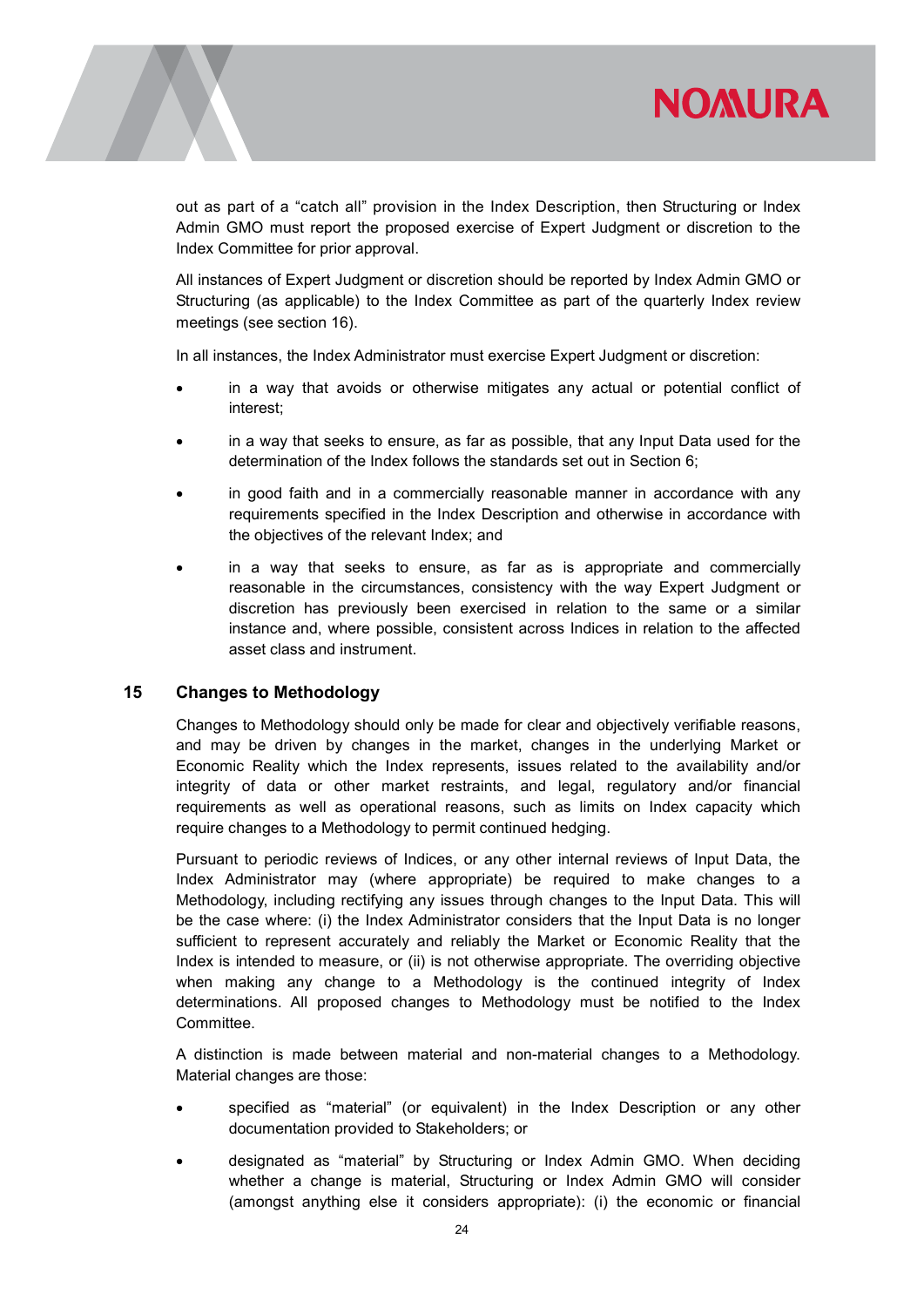



impact of the change; (ii) whether the change is related to Submissions/Contributions;; (iii) the breadth and depth of the Index's use; and/or (iv) whether the change is consistent with the design objective of the Index (which may involve re-running the historic back-test/live performance with the change to assess the difference).

Both material and non-material changes to a Methodology require approval from VMVG in accordance with the Model Validation Policy and associated procedures. Changes to the firm-wide elements of the methodology of K-Curve are, as and when required in accordance with the Model Validation Policy, considered by VMVG as part of the process for changing the firm-wide yield curve calculation model or inputs. Material changes to the Index Methodology must be approved by the Index Committee. Non-material changes must be notified to the Index Committee. In considering a proposed material change to a Methodology, the Index Committee will determine if Stakeholder consultation is required and, in particular, the timing and length of consultation and the consultation process. An effective consultation will provide advance notice, a clear timeframe, provide for each Stakeholder's summary comments, and the Index Administrator's response to those comments to be made accessible to the respective Stakeholder/s during or after any given consultation period.

After considering a proposal and following any consultation (where applicable), the Index Committee may approve the content of the notification of the material change.

Where a material change is made, the Index Administrator will publish an announcement on the Firm's website: https://www.nomuranow.com/portal/site/nnextranet/en/globalmarkets/structured-derivatives/quant-investment-strategies.shtml or will communicate such material change directly to respective Stakeholders via email.

Such communications will specify: (i) the nature of the material change to the Methodology; (ii) the rationale for the material change; and (iii) the proposed timing of the material change.

Where the Index Committee decides not to approve a proposed change following a Stakeholder consultation such determination shall be communicated to the respective Stakeholders.

Where a non-material change is made, Structuring or Index Admin GMO will consider on a case by case basis whether it is required or appropriate in the circumstances for the Index Administrator to notify the respective Stakeholders, and if so whether to Publish or Make Available an announcement to Stakeholders on the Index Administrator's website or communicate such material change directly to respective Stakeholders via email. No such consideration or notification will be required for any non-material changes in respect of bespoke Indices and the Yield Curve Methodology.

#### 16 Periodic Review of Indices

- Structuring will monitor each Index to ensure that it does not exceed the requisite threshold triggering re-classification as a Significant Benchmark;
- Structuring or Index Admin GMO will conduct quarterly reviews to highlight any market data issues, errors, challenges, structural changes in the underlying Market or Economic Reality that might require changes to the design of Index Methodology, or concerns about the underlying data used to calculate an Index;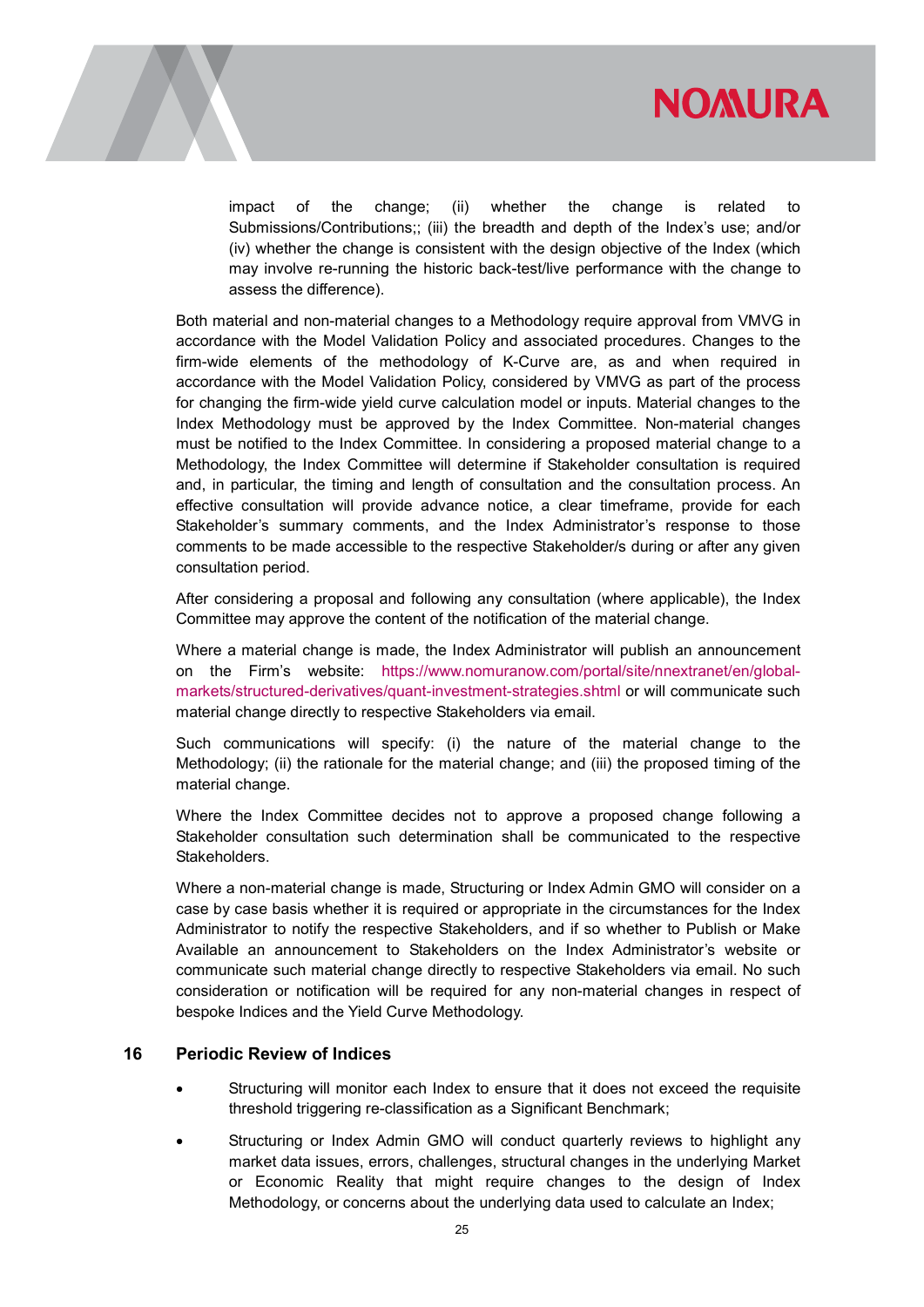

 Structuring or Index Admin GMO will conduct quarterly reviews of the performance and capacity usage of all material Indices; and

Structuring and/or Index Admin GMO will semi-annually review the appropriateness of the Input Data used in an Index. Structuring and/or Index Admin GMO will look to identify the circumstances in which the quantity or quality of Input Data falls below the standards necessary for that Methodology to determine the relevant Index accurately and reliably.

The Index Committee will also conduct an annual review of each Index.

The outcome of periodic reviews may require a change in Methodology (see Section 15 above).

The full policies and procedures in relation to Index reviews are set out in the "Nomura: Index Reviews Policy", which is available via the Firm's website: https://www.nomuranow.com/portal/site/nnextranet/en/global-markets/structuredderivatives/quant-investment-strategies.shtml.

#### 17 Termination of Indices and Transitional Arrangements

The termination of an Index will take into consideration the estimated breadth and depth of Financial Instruments and Financial Contracts that reference the Index, and the possible impact of termination on Stakeholders. The Governance Policy includes a non-exhaustive list of reasons for why a termination proposal may be put forward including but not limited to lack of investment in the Index, availability of underlying market/Input Data, the Input Data no longer being sufficient to accurately and reliably represent the Market or Economic Reality the Index is intended to measure, practicability/possibility of maintenance of the Index from an operational perspective, the Index no longer meeting its objective and a change to the Methodology not being feasible, as well as commercial factors relevant to the cost of maintaining the Index.

The full policies and procedures on the approach taken to Index termination are available via the Firm's website: https://www.nomuranow.com/portal/site/nnextranet/en/globalmarkets/structured-derivatives/quant-investment-strategies.shtml.

#### 18 Role as Administrator of Submission Based Indices and Submitter Code

The Firm is currently not the Administrator of any Submission based Indices; however, to ensure full compliance with Principle 14 (Submitter Code of Conduct) and Article 15 of the Benchmark Regulation, the Index Administrator has developed a template submitter/contributor code of conduct for use if Submissions/Contributions are made by third parties.

In the event that the Firm becomes the Administrator of a Submission/Contribution based Index, Legal and Compliance shall be consulted on which internal processes are to be followed.

Certain provisions of the submitter/contribution code may be negotiated. The Firm will only use Submissions/Contributions from entities which fully adhere to the relevant submitter/contributor code, and the Index Administrator will monitor and record adherence from submitters. Where the Index Administrator has any indication that the Submitter/Contributor does not adhere to the submitter code, the Index Administrator shall stop using Input Data from the relevant Submitter/Contributor.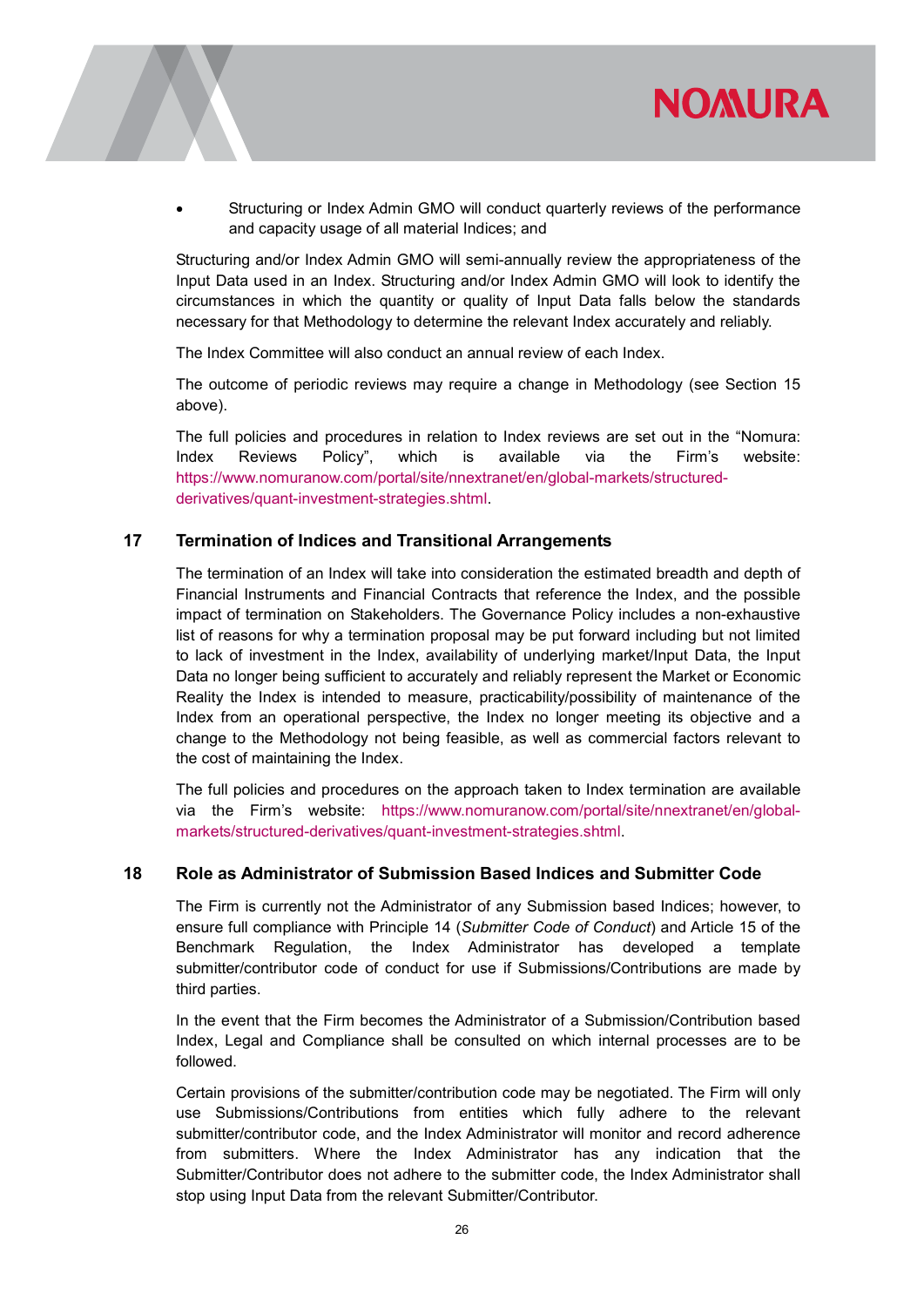



In respect of Submission/Contribution based Indices, the Index Administrator will establish criteria for including and excluding Submitters/Contributors which will be set out in the relevant Index Description (including notice periods). These criteria will address any issues arising from the location of the relevant Submitter/Contributor, if in a different jurisdiction to the Index Administrator. These criteria will be made available (on request) to any relevant Regulatory Authority, if any, and made available to Stakeholders on their request.

#### 19 Complaints Handling Policy

Any complaint relating to an Index from any Stakeholder will be resolved in accordance with the Index specific complaints policy, which will be reviewed at least annually by the Index Committee, and which is enclosed in Appendix 4 of this document.

#### 20 Whistleblowing

The Firm has a number of policies and established procedures for dealing with genuine concerns that employees may have about suspected breaches within the Firm, including of the Governance Policy, the IOSCO Principles and the Benchmark Regulation.

#### 21 Audits

The Index Administrator is subject to the Firm's internal audit programme and the internal audit will periodically assess various aspects of the Index business. An independent external auditor may also be appointed where appropriate.

### 22 Record Keeping

The Governance Policy sets out a list of items for which written records must be retained for a period of at least five years (subject to applicable national legal or regulatory requirements).

### 23 Co-operation with Regulatory Authorities

The Governance Policy, any related policies, documents and records will be made available promptly on request to any relevant regulatory authorities in carrying out their regulatory or supervisory duties.

### 24 Staff Expertise and Training

All staff involved in the Index administration process must possess the necessary skills and expertise for their role and complete certain mandatory staff training which includes training relating to individual accountability (including ethics), conflicts of interest, key elements of the Governance Policy and any related regulatory developments. The Firm has in place continuity and succession planning for personnel that support the Index Administration process.

### 25 Compliance Statement

The Index Administrator will Publish an IOSCO Compliance Statement and a UKBMR Compliance Statement as and when required by the IOSCO Principles and Benchmark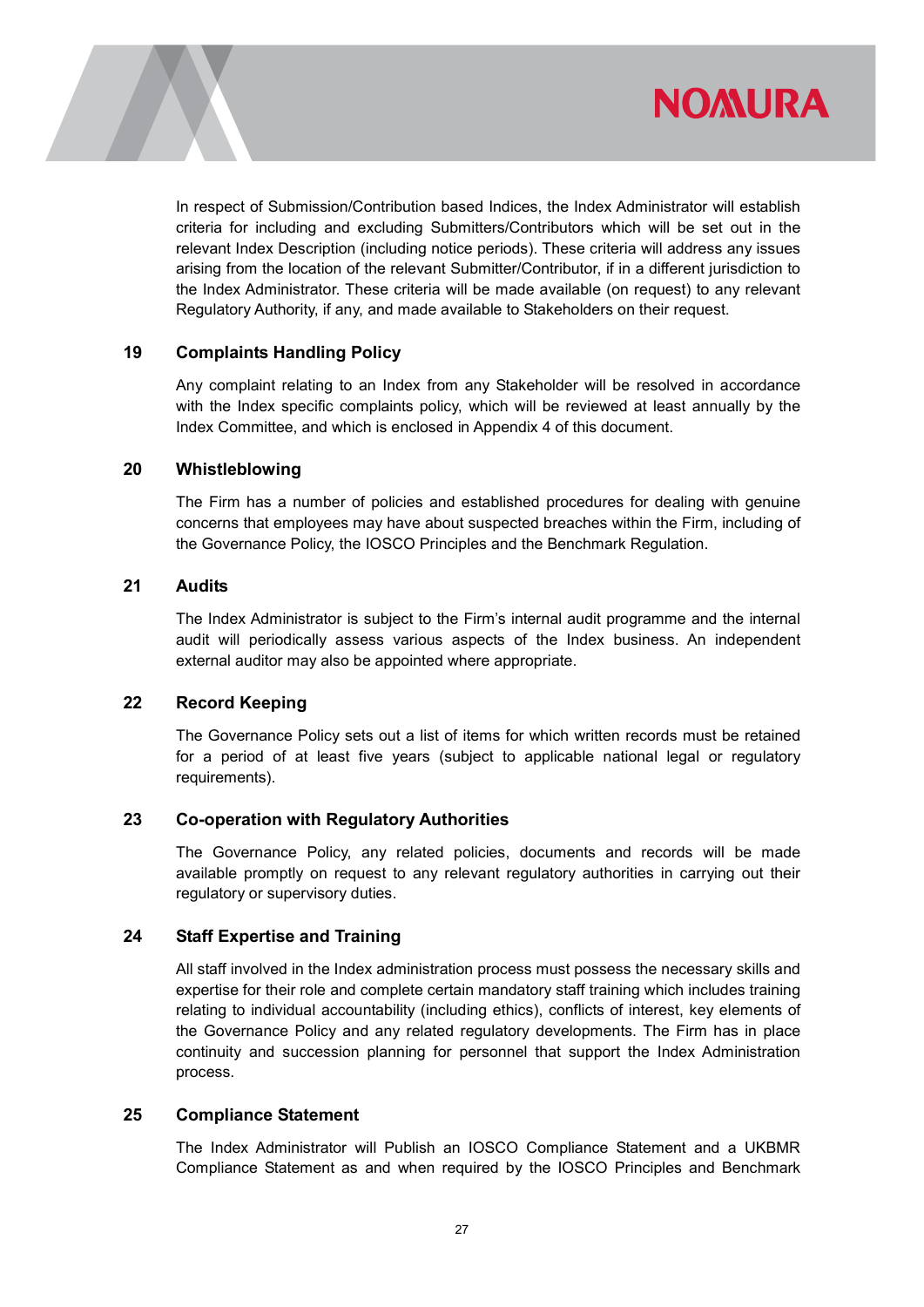

Regulation respectively and will follow the procedures applicable to publishing such compliance statements as specified in the Governance Policy..

### 26 Benchmark Statement

The Index Administrator will Publish and Make Available to Stakeholders a Benchmark Statement via via the Firm's website: https://www.nomuranow.com/portal/site/nnextranet/en/global-markets/structuredderivatives/quant-investment-strategies.shtml.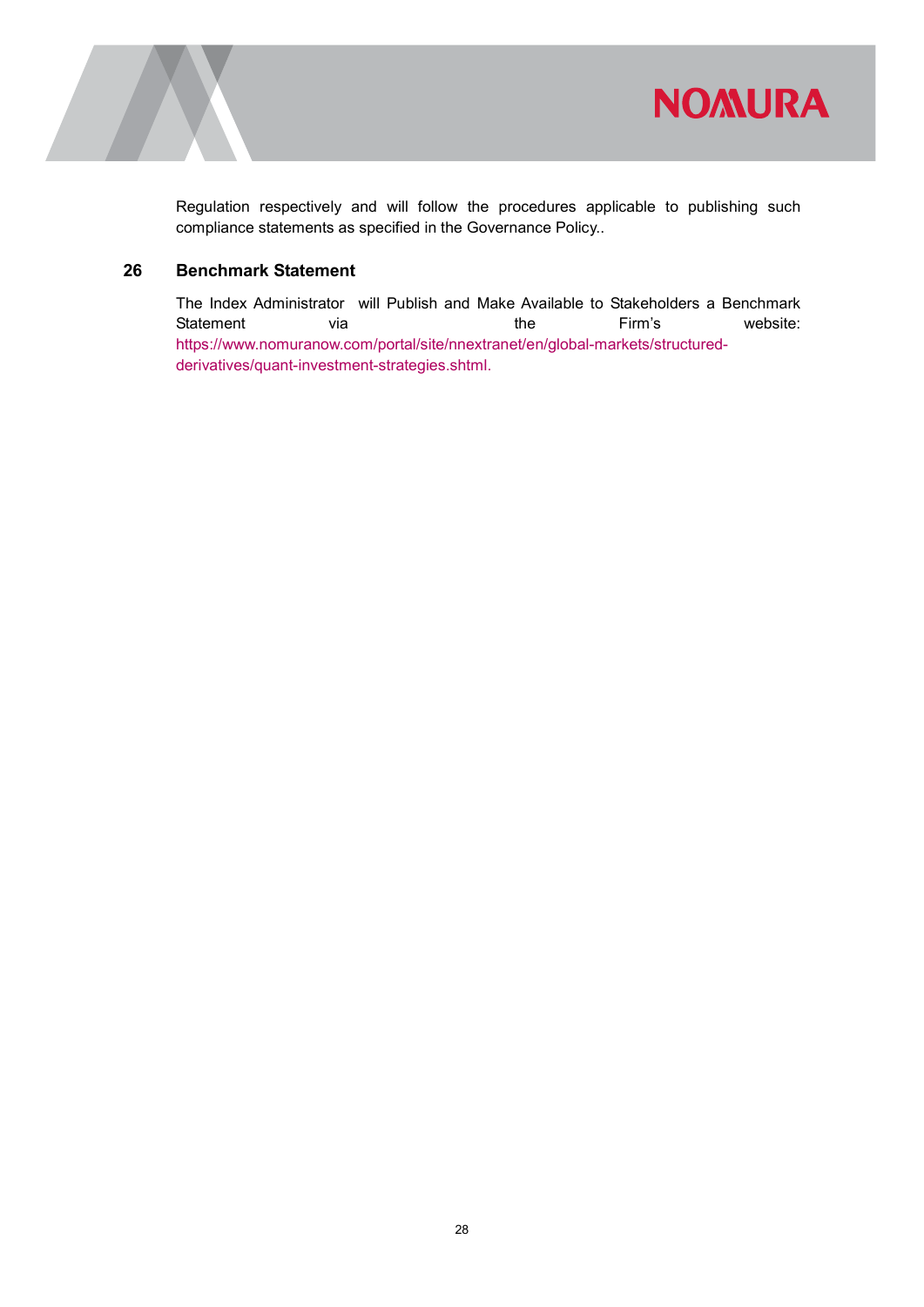



### Appendix 3

### Main Features of Index Committee Constitution and Terms of Reference

#### 1 Mission Statement

The Index Committee has been established to provide independent review and challenge on all aspects of the Index determination process and to act as the Index's Administrator's oversight function.

#### 2 Duties and Responsibilities

The primarily responsibilities of the Index Committee are the review, approval and/or oversight of:

- the Governance Policy;
- new Indices, Index variations and new Indices with similar characteristics;
- hierarchy of Input Data;
- Input Data and calculation;
- Index errors;
- changes to Methodology;
- periodic review and oversight (including, among other things, overseeing the exercise or use of Expert Judgment or discretion);
- Index termination;
- Submission based Indices;
- third party input (including, among other things, any arrangement where activities relating to the Index determination process are outsourced);
- complaints and challenges;
- staff expertise and training;
- compliance statements; and
- legal and/or regulatory developments that impact the Index Administrator and its business.

On at least an annual basis, the Index Committee shall review the Index Committee terms of reference to ensure the Index Committee is operating at its maximum effectiveness and in accordance with applicable legal and/or regulatory requirements.

#### 3 Membership

#### 3.1 Composition

The Index Committee has been established as a sub-committee of the Firm's New Product Review Committee (the "NPRC") by the Chief Risk Officer, EMEA (the "Regional CRO") of Nomura Europe Holdings plc ("Nomura"). Index Committee members shall be appointed by the NPRC and shall comprise the following (each, a "Committee Member"):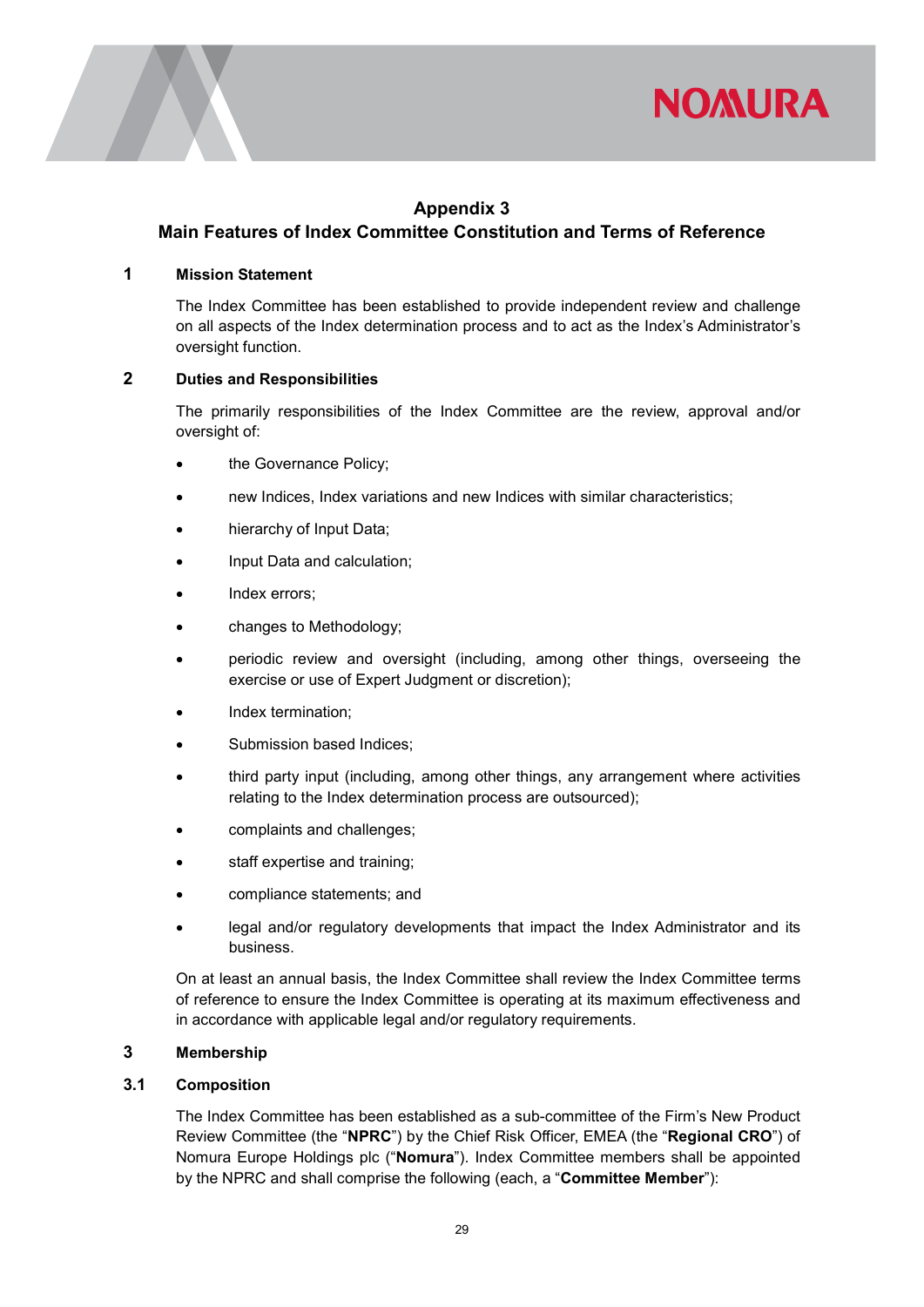

- EMEA Head of Wholesale Advisory Compliance (Chair);
- EMEA Head of Transaction Legal (Alternate Chair);
- EMEA Head of Market Risk; and
- Head of IR/FX/Hybrids Valuation Model Validation Group;

The Index Committee will report into and will be accountable to the NPRC.

#### 4 Review and approval of Committee Members

The Index Committee shall, at least annually, review its composition (including any need for the appointment, substitution or removal of members and/or individuals) to ensure it continues to operate effectively and efficiently (including in accordance with applicable legal and regulatory requirements and good industry practice) and will, via the New Business Group, recommend any changes it considers necessary to the NPRC for approval.

#### 5 Meetings

At the quarterly Index Committee meetings, the head of each team supporting the Index Administration business, or their representative at the Index Committee meeting, shall raise any material issues or concerns (in respect of conflicts of interest or otherwise) encountered in respect of the Index Administration business.

For Front Office functions, the head of each team supporting the Index Administration business will further confirm, on a quarterly basis, to the Index Committee that their team is otherwise acting in compliance with the Governance Policy.

For back office/control functions, the head of each team supporting the Index Administration business will confirm on an annual basis to the Index Committee that their team is acting in compliance with the Governance Policy.

Unanimous approval is required for decision making from all attending Committee Members. If the vote is not unanimous, the proposal is declined.

#### 6 Personal conflicts of interest

If any Committee Member (or their delegate) has a private interest in any transaction, matter or issue to be considered by the Index Committee, the Committee Member must disclose that interest to the Chair and committee secretary. In addition:

- the nature of that interest must be disclosed at, and recorded in the minutes of, the Index Committee meeting/telephone call/video conference/email correspondence where the transaction, matter or issue is considered;
- the interested person will not be permitted to participate in discussions relating to the transaction, matter or issue being considered; and
- the interested person will not be permitted to vote on the relevant transaction, matter or issue being considered.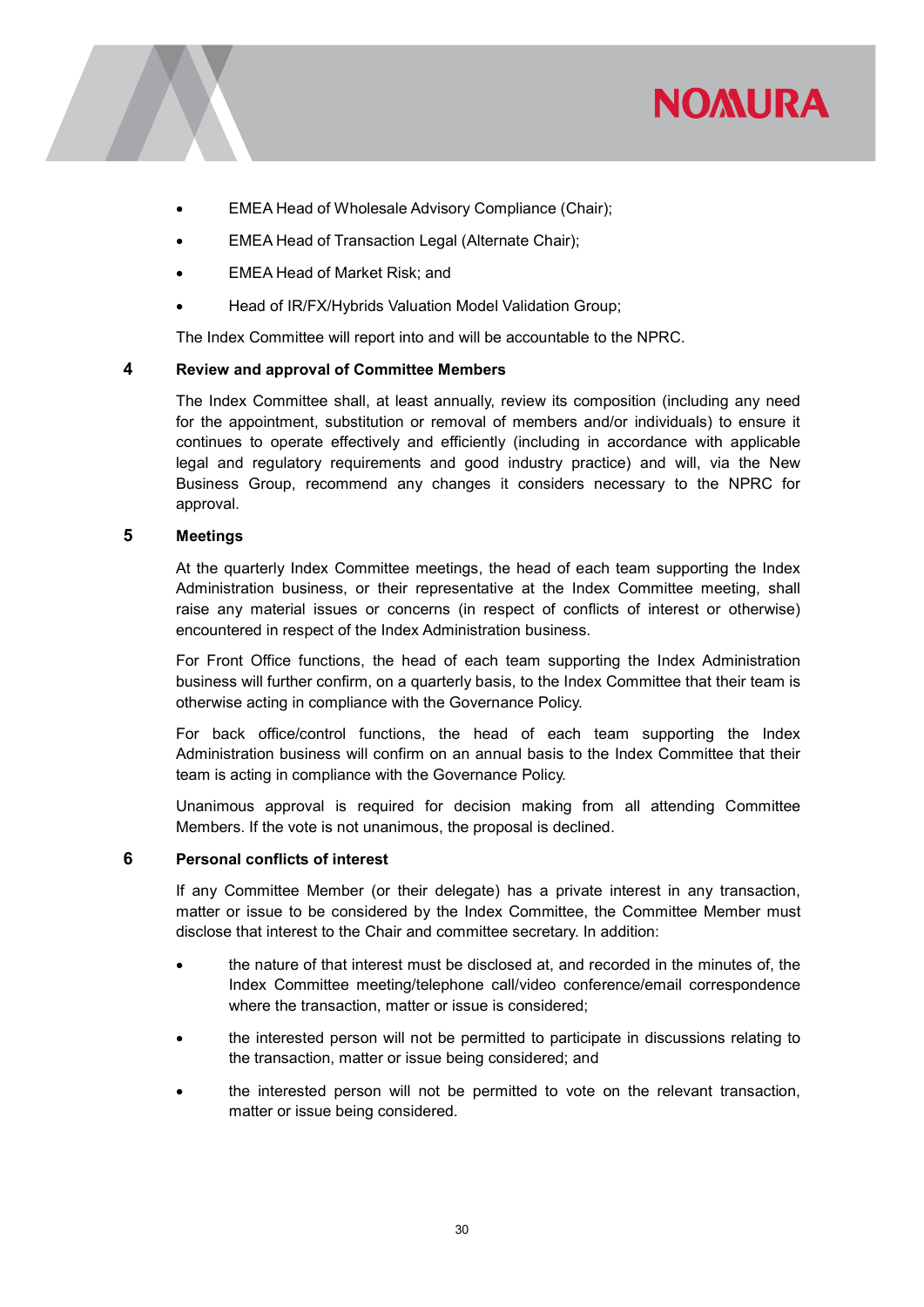



### Appendix 4 Indices Complaint Handling Policy for EMEA

#### 1 Overview

To comply with Principle 16 of the IOSCO Principles for Financial Benchmarks, Nomura International plc in its capacity as an index administrator (the "Index Administrator") has created this Indices Complaints Handling Procedure Policy (the "Policy") in respect of the Indices that it administers, which forms part of the Governance Policy and Governance Policy.

The following complaints shall be considered in accordance with this Policy:

- complaints regarding specific indices that are administered by the Index Administrator;
- complaints on the determinations process applied by the Index Administrator around such indices; and/or
- complaints regarding the application of any determinations around indices.

This Policy differentiates between formal complaints and informal complaints. A formal complaint is any complaint made in accordance with section 2 below. Formal and informal complaints are referred to collectively in this Policy as "Complaints".

Unless otherwise stated, capitalised terms are as defined in the Summary of the Index Administrator's Governance Policy.

#### 2 How do I make a formal complaint?

Please complete the Complaint Form (see Annex A) and send it to both of the following email addresses:

Compliance Advisory – GM complianceadvisory-gm@nomura.com

TL Global Markets – tlglobalmarkets@nomura.com

A complaint made in accordance with this section 2 is a formal complaint for the purposes of this Policy. Formal complaints must be made in writing.

#### 3 Index Administrator procedure for investigating a formal complaint

Any formal complaint to the Index Administrator will be handled in accordance with the following procedure:

- All formal complaints must be made using the process specified in section 2 above.
- The Index Administrator or someone acting on its behalf will provide an acknowledgement of the receipt of each Complaint Form.
- Formal complaints will be investigated by or on behalf of the Index Administrator in a timely and fair manner (and normally within four weeks of receipt).
- The investigation of formal complaints will be supervised by personnel who are independent of anyone who either was or may reasonably have been involved in the subject to which the formal complaint relates. Formal complainants may be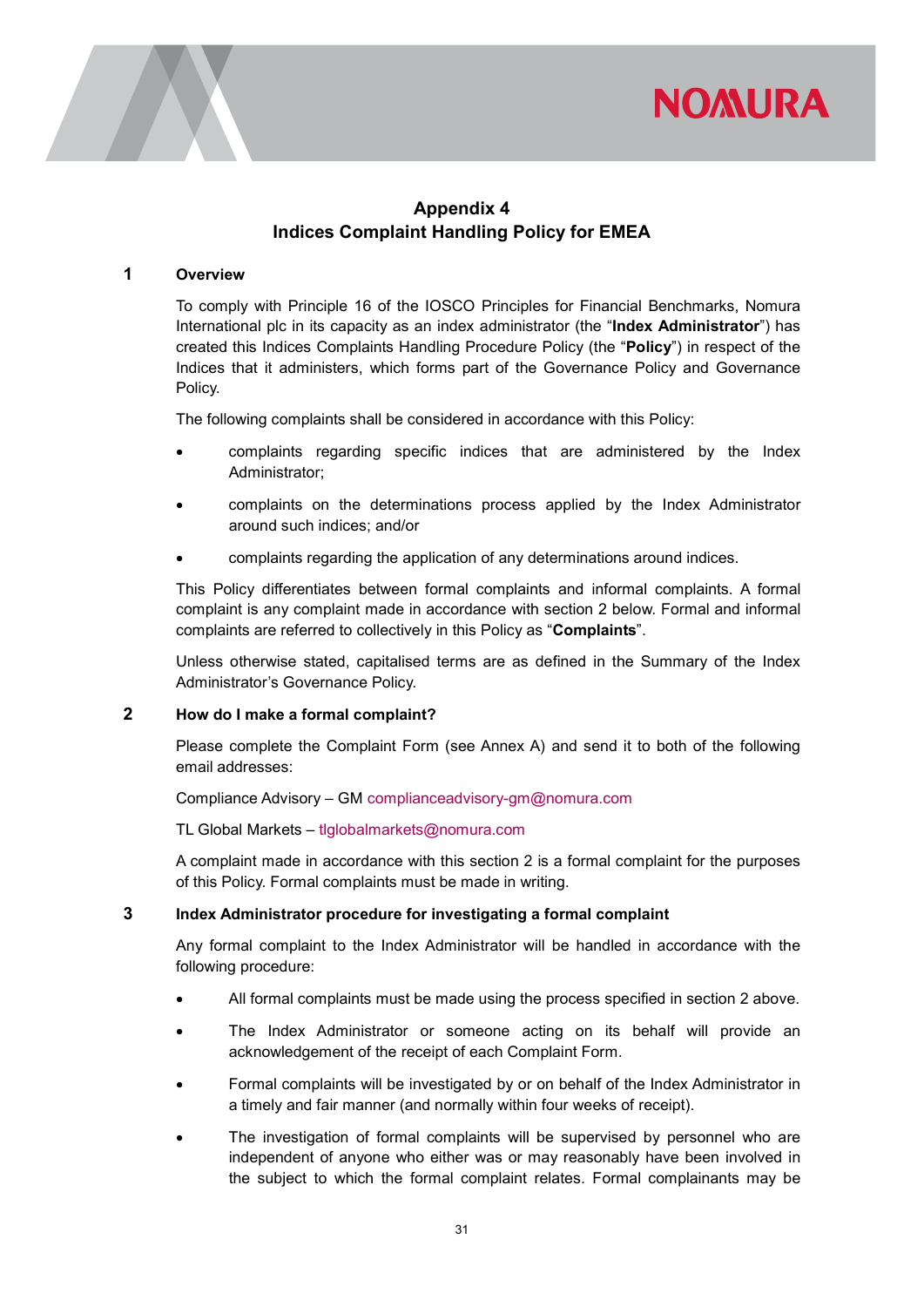



asked for additional information/documentation where this is reasonably necessary to investigate a formal complaint.

- All formal complaints received will be reported to the Index Committee, including progress of investigation and resolution.
- The Index Administrator or someone acting on its behalf will provide a formal complainant with a final response, being a written response (normally by email and within four weeks) to state: (i) whether or not a formal complaint has been upheld; and (ii) where a formal complaint is upheld, any remediation action proposed by the Index Administrator; and (iii) where a formal complaint is not upheld, the reasons for this.
- If a formal complaint cannot be resolved within eight weeks of receipt, the Index Administrator will notify a formal complainant in writing, explaining the reason and indicating when it expects to be able to provide a final response.

#### 4 Informal complaints (including normal course of business queries)

Where the Index Administrator receives an informal complaint (e.g. a routine price inquiry or other inquiry/request for information made in the ordinary course of business), it will be handled in accordance with the following process:

- The Index Administrator will review any informal complaint and will normally provide an initial written response (by email) within one week.
- Legal/Compliance will be consulted if there is any doubt as to whether a formal complaint or informal complaint has been made. A complainant can ask for their complaint to be classified as a formal complaint for the purposes of section 3 above at any time, although a complainant may be required to complete and submit the Complaint Form set out in Schedule A.
- The Index Administrator will investigate and seek to resolve any identified issues in a timely and fair manner. Any informal complaint may also be considered, where appropriate, in conjunction with the Index Administrator's compliance and/or legal departments to determine an appropriate response.
- The Index Administrator will seek to resolve any identified issues as soon as reasonably practicable in the circumstances, with the timeframe depending on the nature and extent of the issue identified.
- A complainant will be informed of the outcome of any investigation and any remediation action taken as a result of an informal complaint in a timely and fair manner. This will take place in writing and normally by email.

#### 5 Process for escalating Complaints

You may dispute or appeal the outcome of any Complaint to the Index Committee. If no clear request to appeal the outcome of any Complaint is received in writing within four weeks of the date of communicating the outcome, it is deemed that the outcome has been accepted.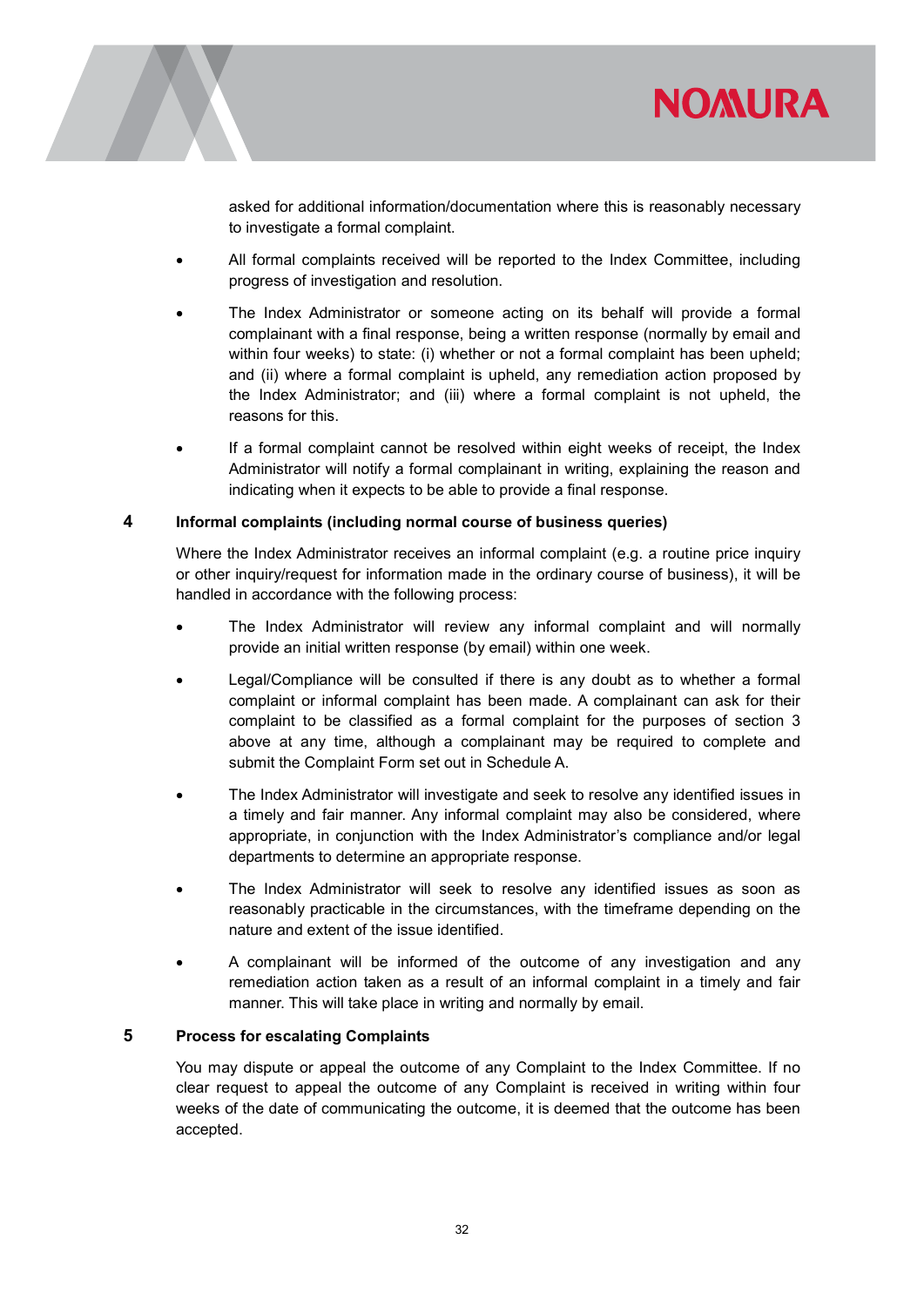

#### 6 Publication of changes following a Complaint

If a Complaint results in a change to an Index determination, this change will be Published or Made Available to Subscribers and Published or Made Available to Stakeholders as soon as possible as set out in the relevant Methodology.

### 7 Record Keeping

All documents relating to a Complaint will (subject to applicable legal and/or regulatory requirements) be retained for a minimum of five years from the date the Complaint is received by the Index Administrator.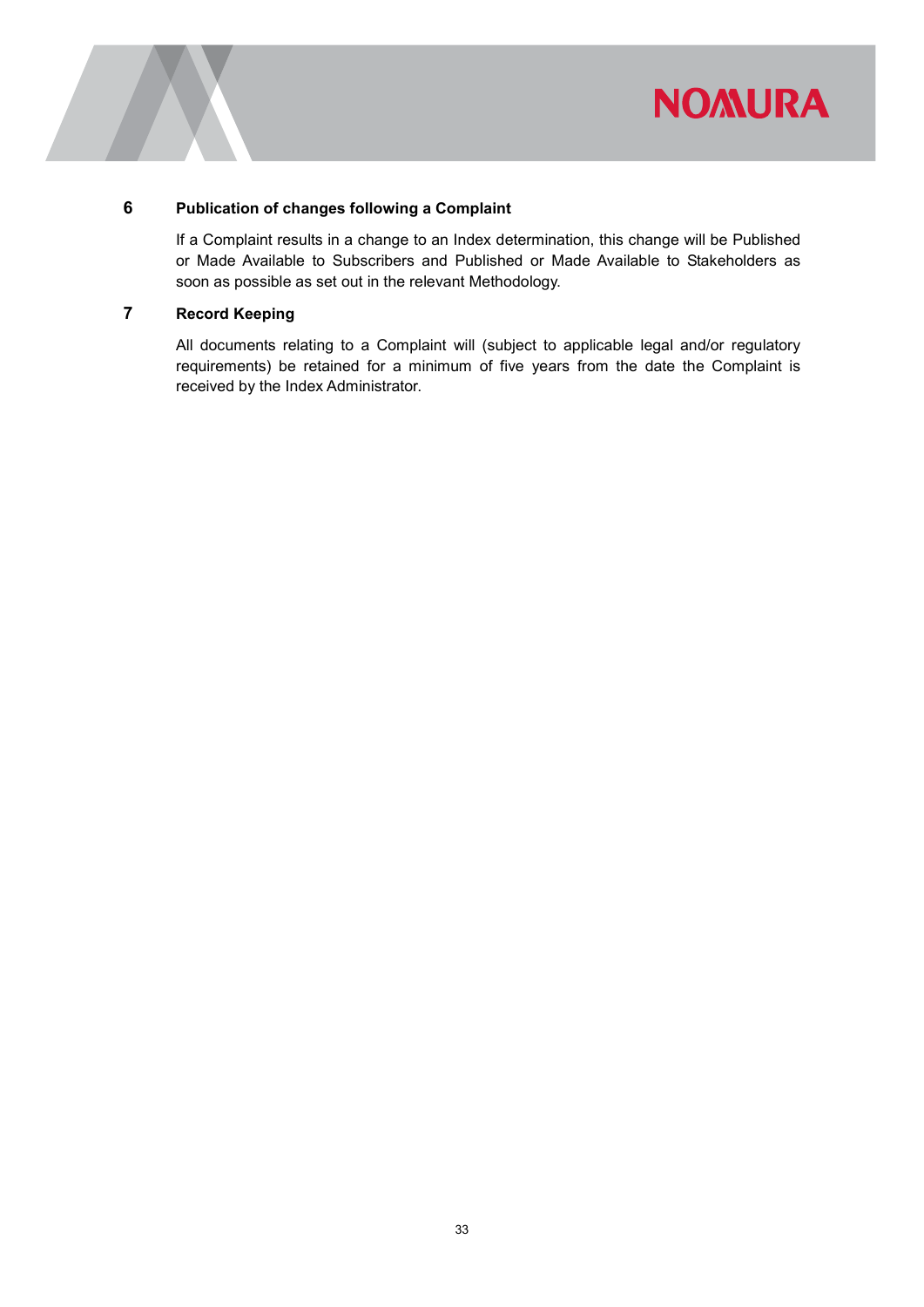

### Schedule A – Complaint Form

All complaints should be sent to Legal and Compliance using both of the email addresses below:

complianceadvisory-gm@nomura.com

tlglobalmarkets@nomura.com

Please complete the information below:

Details of the Index (e.g. name of the index to which your complaint relates)

**Date Date Click here to enter a date.** 

Title Choose an item.

Full Name

Company Name

Company Address

Email Address

Contact Number

Your position / role

Department / team

Description of the complaint

Comments / supporting documents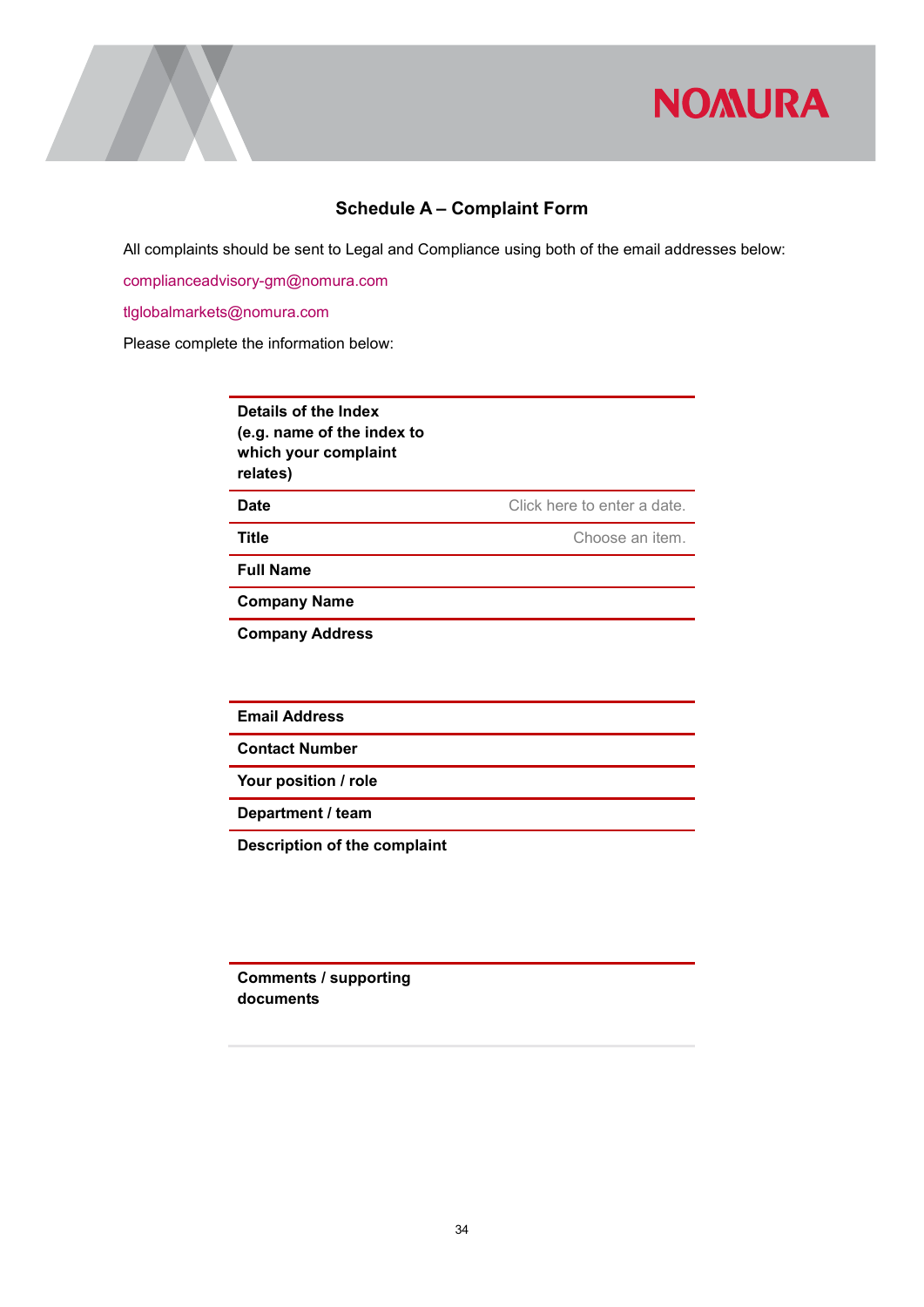



Appendix 5 NIP Indices Yield Curve Methodology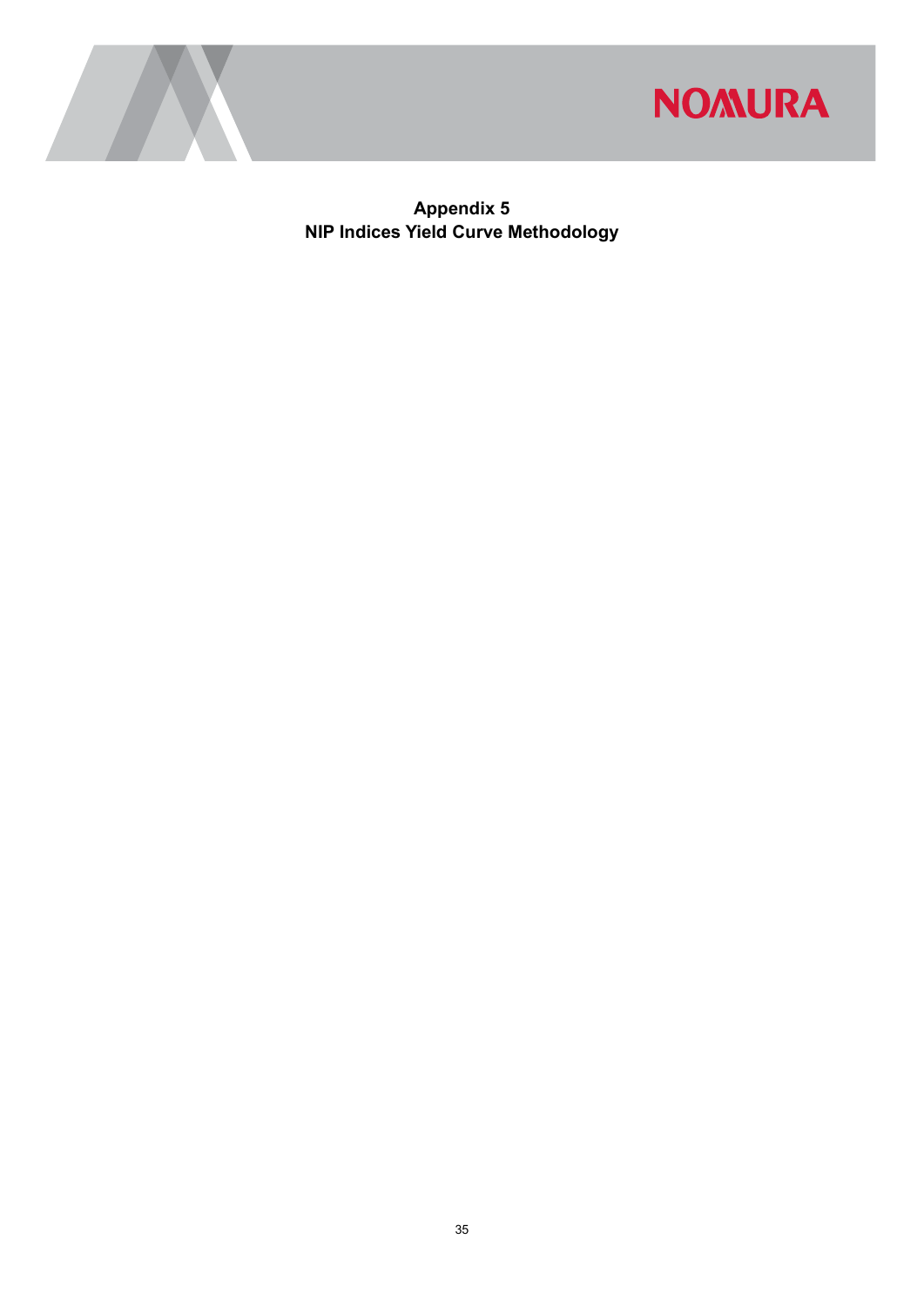

## NIP Indices Yield Curve Methodology

MARCH 2022

US Dollars, Euros, Great British Pounds, Japanese Yen, Canadian Dollars, Australian Dollars, New Zealand Dollars, Swiss Francs, Norwegian Kroner, Swedish Kronor and Danish Kroner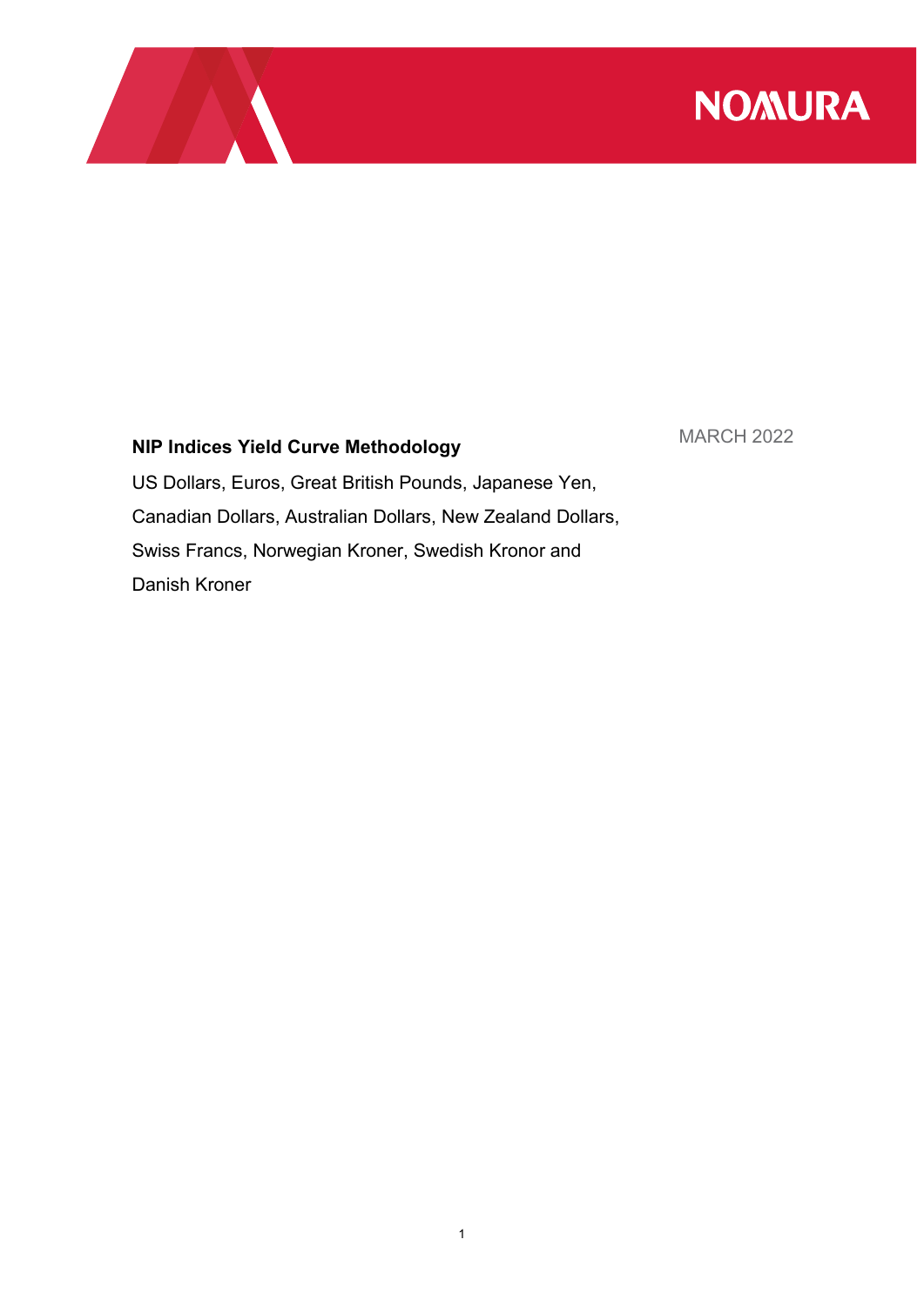#### Summary Description

Nomura International plc as Index Sponsor has created certain proprietary indices (each an "Index" and together the "Indices") that reference hypothetical forward interest rate swaps (the "Index Components") for which reliable price data is not publically available. Thus, for calculating the value of such Index Components the Index Sponsor decided to design the "Yield Curve Methodology" which uses a firm-wide proprietary yield curve analytical model (as further described below) that the Index Sponsor considers robust and reliable to determine the value of the Index Components. The firm-wide proprietary yield curve analytical model is used firm-wide by Nomura International plc in the ordinary course of its business as a dealer/market maker and for the purposes of its own audited books and records and certain other data. The use of proprietary yield curve models is market standard for firms such as Nomura to determine the value of interest rate derivative instruments.

The value of the Index Components utilized in the calculation of the Indices is determined by the Index Sponsor by applying the firm-wide proprietary yield curve model using data inputs from (a) input data sources used firm-wide in relation to the proprietary yield curve model and (b) input data sources which have been selected and pre-defined by the Index Sponsor.

The Yield Curve Methodology covers Index Components denominated in US Dollars, Euros, Great British Pounds, Japanese Yen, Canadian Dollars, Australian Dollars, New Zealand Dollars, Swiss Francs, Norwegian Kroner, Swedish Kronor and Danish Kroner (the "Applicable Currencies").

The Yield Curve Methodology is governed by the Governance Policy and Control Framework the Index Sponsor established to ensure compliance with UK BMR $<sup>6</sup>$  and the IOSCO Principles</sup> and any related measures and applicable FCA rules (each as amended or replaced from time to time) 7 . A summary of the Governance Policy and Control Framework (the "Control Framework Summary") is published on: www.nomuranow.com/portal/site/nnextranet/en/globalmarkets/structured-derivatives/quant-investment-strategies.shtml. Terms in capital letters that are not defined here have the same meaning as defined in the Nomura Indices Governance Policy and Control Framework.

#### Market or economic reality of the Yield Curve Methodology

The underlying market or economic reality measure provided by the Yield Curve Methodology are levels of interest rates and interest rate swaps (spot and forward starting) across various tenors in the following currencies: US Dollars, Euros, Great British Pounds and Japanese Yen,

-

<sup>&</sup>lt;sup>6</sup> UK BMR means the United Kingdom Benchmark Regulation which comprises Regulation (EU) 2016/1011 ("**EU BMR**") as amended by Regulation (EU) 2019/2089 as regards EU Climate Transition Benchmarks, EU Paris-aligned Benchmarks and sustainability-related disclosures for benchmarks insofar as they are applicable in the United Kingdom by virtue of the European Union (Withdrawal) Act 2018 and other United Kingdom legislation which implements and amends retained European Union law in the United Kingdom including, but without limitation, the Benchmarks (Amendment and Transitional Provision) (EU Exit) Regulations 2019, SI 2019/657.

<sup>7</sup>https://www.iosco.org/library/pubdocs/pdf/IOSCOPD415.pdf . The Governance Policy and Control Framework will be periodically reviewed and has been updated to reflect the requirements of EU BMR and UK BMR, as well as related measures and applicable FCA rules.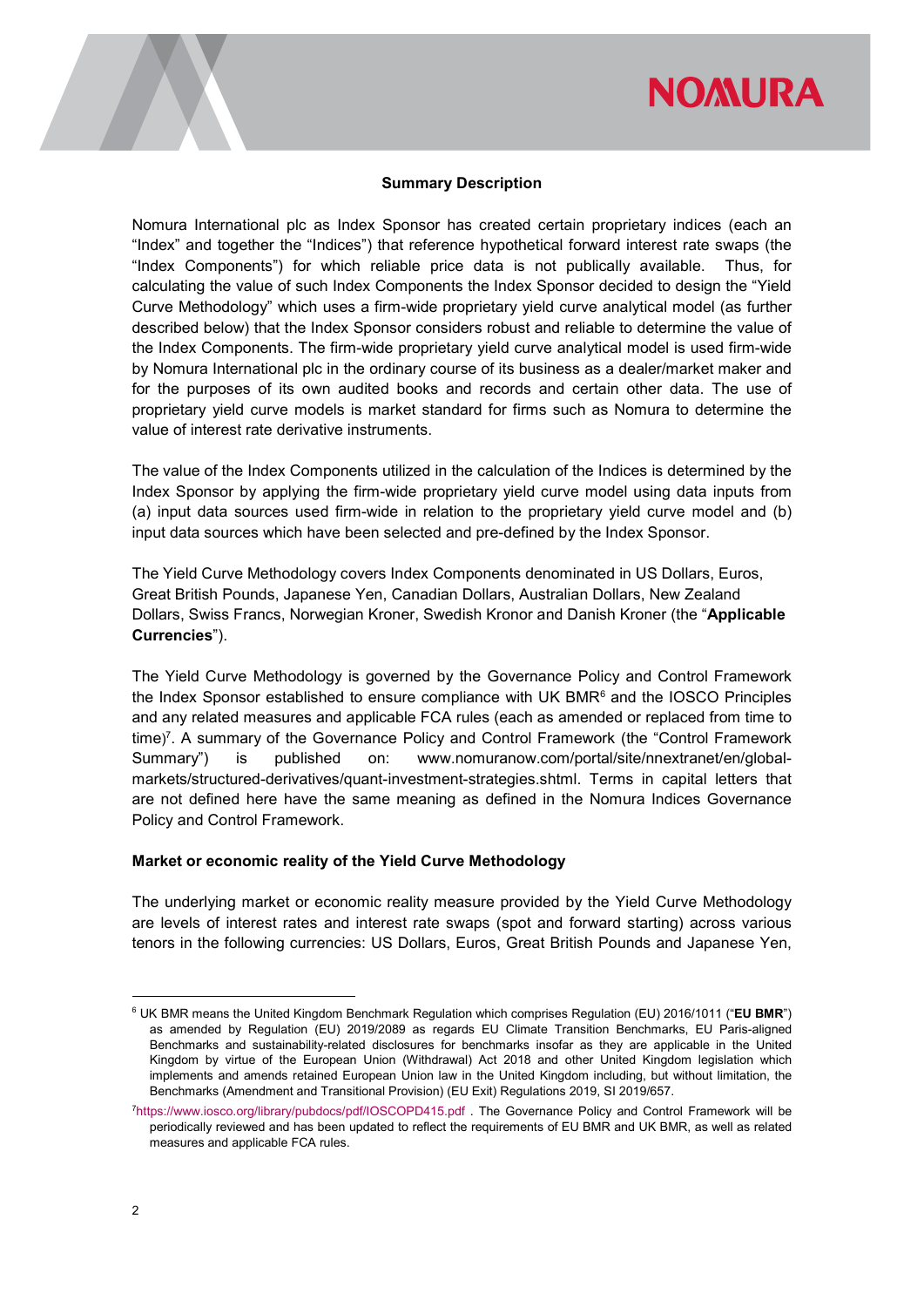

Canadian Dollars, Australian Dollars, New Zealand Dollars, Swiss Francs, Norwegian Kroner, Swedish Kronor and Danish Kroner across time zones.

#### Yield Curve Calculation

#### Firm-wide yield curve model

The firm-wide yield curve model is a proprietary interpolation model used for (among other things) the determination of forward interest swap rates and "PV01s" (a measure of the sensitivity of the forward interest swaps to changes in interest rates). Key features of the firmwide interpolation model include the "Fingal Functions" and the "KCurve Market".

The Fingal functions are a set of firm-wide analytical functions that are developed and maintained by the Quants team subject to the firm's governance process as further described below. The Fingal functions are used (amongst other things) to construct a KCurve Market (per currency), which consist of the discounting and forward rates for Libor, OIS and other interest rate indices as interpolated from a certain set of data inputs captured at a particular time for the respective currency, and to then derive a forward swap rate as well as the PV01 sensitivity of a forward swap rate from such KCurve Market. Respectively, these are calculated by the Fingal functions as the coupon that results in the sum of the discounted implied forward cash flows of the interest rate swap being equal to zero, and the sensitivity of the interest rate swap's present value to a 1 basis point change in the coupon. The KCurve Market is used for valuing the firm's end of day books and records, and can also be constructed at any other time of the day utilizing the latest available intra-day data inputs.

The interpolation methodology utilized by the Fingal functions to construct the KCurve Market varies by currency and is summarized in Appendix C.

The type of market data inputs used by the Fingal functions to construct the KCurve Market are selected by the Quants in collaboration with the respective Flow Trading teams  $8\,$  to comprehensively represent interest rate markets and allow for robust and accurate calculation of interest rate swaps, swaptions and other instruments. The Quant team may change the market data inputs used by the Fingal functions at any time in order for it to remain representative, subject to the firm's governance process as further described below. The current set of market data input types is set out in Appendix A.

The levels of interest rate swaps derived by the firm-wide yield curve model has, by the nature of its construction, the greatest sensitivity to data inputs that are levels of interest rates, which includes (a) short-term interest rate futures (and futures convexity adjustments) and FRAs which are the most material data inputs utilized in valuing shorter-dated swap rates (e.g. 1-year, 2 year tenors) and (b) spot starting swap rates which are the most material data inputs utilized in valuing longer-dated swap rates (e.g. 5-year, 10-year, 20-year, 30-year tenors). It has less sensitivity to basis swap rates and the least sensitivity to turn off year data inputs.

-

<sup>&</sup>lt;sup>8</sup> The respective Flow Trading teams are those which are mandated, either as a price maker and/or a price taker, to hold positions in financial instruments whose daily books and records are valued by utilizing the respective KCurve Market and Fingal functions.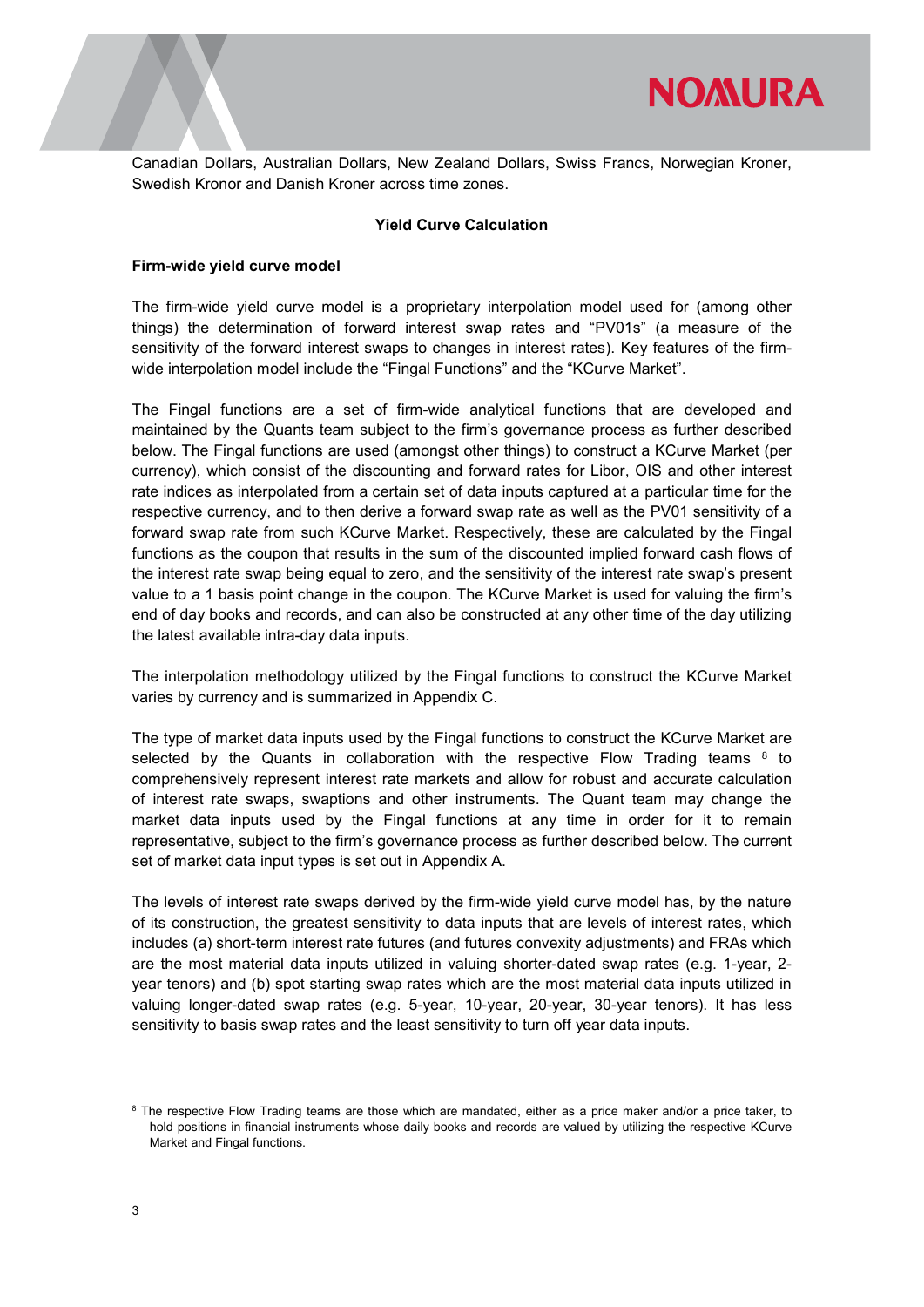

The firm-wide yield curve model uses external prices sources (Reuters RICs codes and Bloomberg) and internal price sources (Flow Trading desks) selected by the Flow trading teams. The Flow trading teams may change the price sources of market data inputs used by the Fingal functions at any time subject to the firm's governance process as further described below, in order for the firm-wide yield curve model to remain robust and reliable and representative of the market of the interest rate derivative instruments.

The lists of price sources used by the firm-wide yield curve model are maintained by the Radial Rates Server team within the Nomura IT department ("RRS IT"), who are also responsible for sourcing the input data from these sources for use in calculating the KCurve Market and KCurve Intraday Market.

#### Yield Curve

The Index Sponsor's Yield Curve Methodology is determined by using the firm-wide yield curve calculation model, which the Index Sponsor considers robust and reliable to determine the value of the Index Components in accordance with the criteria as set out in Appendix 2, Section 3 of the Control Framework Summary ("Index Design and Creation of New Indices and Methodologies").

When a certain set of data inputs at a particular time for the Applicable Currency is fed into the firm-wide yield curve calculation model the KCurve Market is created which is a snapshot on the yield curve for the Applicable Currency (e.g. USD) at the particular time (e.g. 11am). The Fingal functions are then used to derive swap rates (spot and forward starting) and PV01 sensitivity from such KCurve Market. These swap rates and PV01 sensitivity are used for the calculation of the Index Components.

For inputs, the Yield Curve Methodology uses (a) data inputs and Price Sources as determined by the Firm for application by the firm-wide yield curve model (which the Index Sponsor considers appropriate in accordance with the criteria as set out in Appendix 2, Section 6 of the Control Framework Summary ("Data Sufficiency and Hierarchy of Data Inputs")) and (b) data inputs and Price Sources as determined by the Index Sponsor, in particular in respect of spot swap rate data, which are considered to have the most material impact on the calculation of Index Components. The current set of market data input types in respect of spot swap rate data is the sub-set of data input types set out in Appendix A, for which under the "Process" field "Set by Index Sponsor" is specified.

The majority of the material data inputs used for the Yield Curve Methodology is sourced by the Index Sponsor's Vertex Index calculation system. Such inputs include short-term interest rate futures, and certain tenor and cross currency basis swaps. The remainder of the market data inputs is sourced by the firm-wide KCurve Market data capture process from the Price Sources used in the firm-wide yield curve model, most of which are internal Price Sources (Flow Trading desk) that have little to no impact on the Index calculations, with the exception of convexity adjustments made to short term interest rate futures. These are maintained by the Product Control team using inputs provided by the Flow Trading desks, which can have a relatively more material impact on the valuation of shorter-dated interest rate swaps.

The full set of input data types is summarized in Appendix A. Internal records (Audit files) are stored for every KCurve Market created that detail all individual input data and all Price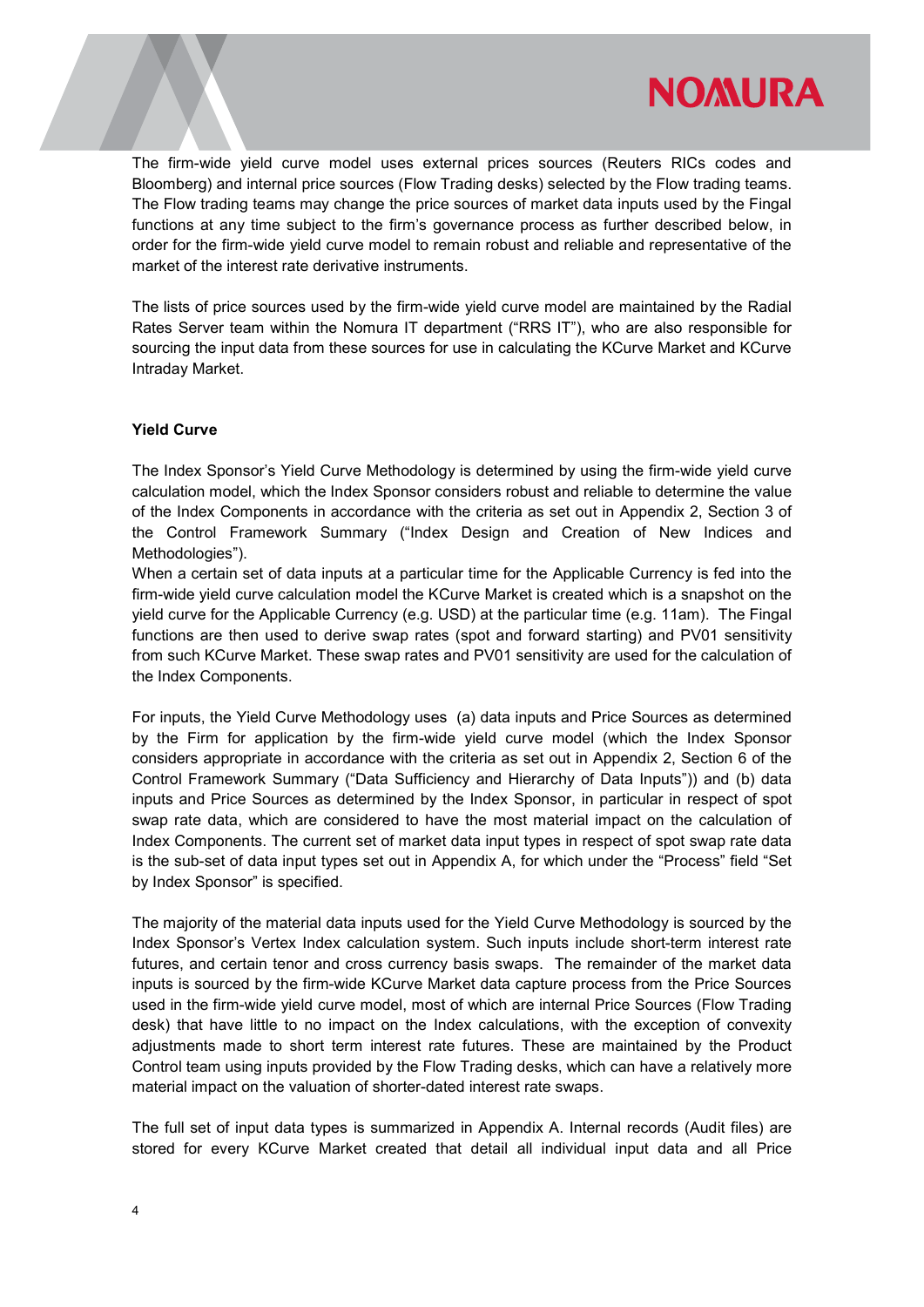

Sources.

The Index Sponsor determined the standards of quality of the data inputs used in the determination of the Yield Curve Methodology (including the data inputs and Price Sources as applied by the firm-wide yield curve model) as described herein at the design stage of the Yield Curve Methodology in accordance with Appendix 2, Section 6 of the Control Framework Summary ("Data Sufficiency and Hierarchy of Data Inputs").

#### Changes to input data, input data Price Source or the firm's calculation model

Upon any change to the firm's calculation model to calculate the KCurve Market (for example a change in interpolation methodology for a particular currency), or to the input data and/or input data Price Source used in the firm's calculation model, the Index Sponsor will determine whether to apply such changed calculation model and/or input data and/or input data Price Source to the Yield Curve Methodology. Any changes will follow the process as set out in Appendix 2, Section 15 of the Control Framework Summary ("Changes to Methodology"). The Index Sponsor will make such determination upon notification of the change by the Quants team or IT team, which takes place before or shortly after such change is implemented in the firm's calculation model.

Should the Index Sponsor determine that (a) the relevant change results or would result in the Yield Curve Methodology no longer being able to achieve its objective and/or to represent accurately and reliably the market and economic reality it is intended to measure, or (b) any changed input data and/or Price Source does not meet the standard of input data quality for the Index Yield Curve Methodology as determined by the Index Sponsor during the design of the Index Yield Curve Methodology, then the Index Sponsor may keep the original calculation model, the original input data and/or the original Price Source for the Index Yield Curve Methodology.

If the original input data no longer meets the aforementioned criteria, then the Index Sponsor may replace the original input data and/or Price Source with an alternative which better achieves the objective of the Yield Curve Methodology, and, where possible, is of the same or equivalent standard of quality as the prior input data and/or Price Source used, having regard to the standard of input data quality for the Yield Curve Methodology as determined by the Index Sponsor during the design of the Yield Curve Methodology, as set out in Appendix 2, Section 6 of the Control Framework Summary ("Data Sufficiency and Hierarchy of Data Inputs"). The Index Sponsor may also decide to make such changes to the Yield Curve Methodology as it deems necessary to preserve the integrity of the Yield Curve Methodology. In each case, any such change will be applied to the Yield Curve Methodology in accordance with the process as set out in Appendix 2, Section 15 of the Control Framework Summary ("Changes to Methodology"). Appendix A will be updated accordingly.

#### Other changes to the Yield Curve Methodology

Upon any "Index Modification Event" (as defined in the relevant Index Description) which in the determination of the Index Sponsor would require a replacement of any Price Source set by the Index Sponsor (and not the firm) for spot swap rate data inputs for the Yield Curve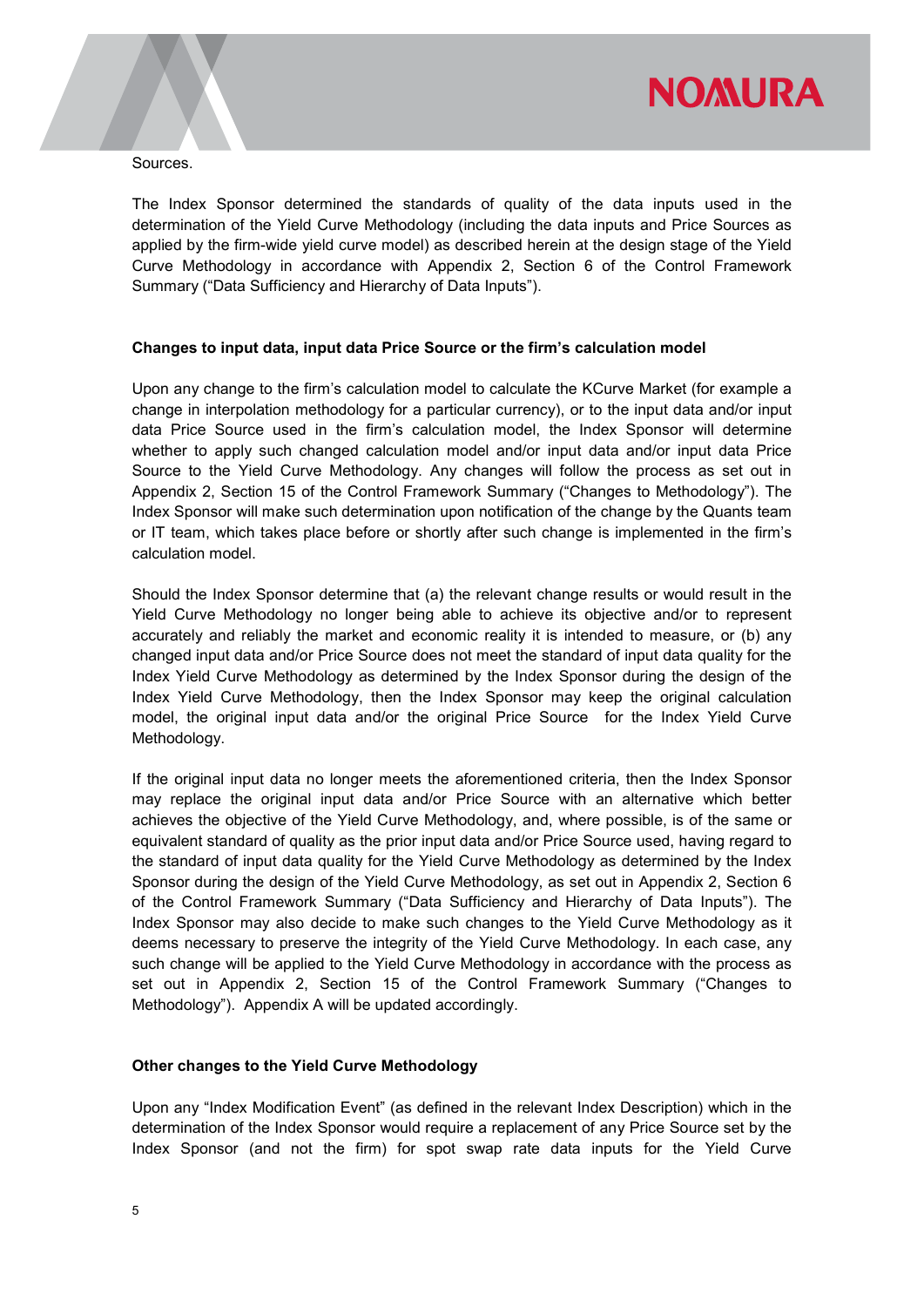

Methodology, the Index Sponsor shall replace the affected Price Source with an alternative that, where possible, is of the same or equivalent standard of quality as the Price Source used prior to the occurrence of the Index Modification Event, having regard to the standard of input data quality for the Index as determined by the Index Sponsor during the design of the Yield Curve Methodology, as set out in Appendix 2, Section 6 of the Control Framework Summary ("Data Sufficiency and Hierarchy of Data Inputs"). Any such modification to the Yield Curve Methodology will be made in accordance with the process as set out in Appendix 2, Section 15 of the Control Framework Summary ("Changes to Methodology"). Any such replacement must be approved by the Index Committee, regardless of whether it is a material or non-material change to the Yield Curve Methodology.

#### Input Data not being available

Should input data used for the Yield Curve Methodology not be available then the disruption provisions as set out in the Index Description of the overlying Index shall apply.

#### Governance and Control

#### The firm's controls and governance process over the Firm-wide yield curve model

Operational control of the Fingal functions is maintained by the Quants team who developed the calculation models. Only the Quants team has the ability to edit the Fingal functions. Product Control, on behalf of Global Markets, maintain operational control of the KCurve market. Any change to the calculation models of the Fingal functions and/or its data inputs, requires a "Service Now" approval process which includes approvals from IT teams, Product Control, MVG and Market Risk, with Structuring and Index Admin GMO included on advance notifications in order to assess in respect of Index Administration activities and separately instigate the appropriate Index Modification process with the Index Committee. While the "Service Now" approval process will be initiated in all cases, in certain circumstances where a change is necessary to preserve the proper and timely functioning of the firm's systems, the Quants team may request the implementation of changes to the calculation models and/or data inputs without first obtaining approvals from all functions. All changes are made with the aim of ensuring the firm's yield curve model outputs provide a robust and accurate reflection of the market for the interest rate derivative instruments that the Fingal functions and the KCurve Market are intended to calculate and measure.

Operational control over the lists of price sources for all data inputs used with in the firm-wide yield curve model are maintained by RRS IT. Changes to price sources can be made at any time at the request of the Flow Trading desks or the Quants. Any change from in price source requires approval from IT, Operations and Production Support.

All changes are implemented on a technical level by RRS IT and then notified to Structuring acting in its capacity as Index Administrator.

Any convexity adjustments to futures prices, as may be requested by the Flow Trading desks, can only be implemented by Product Control.

The Firm has implemented daily controls ("pnl flash process") and monthly controls ("IPV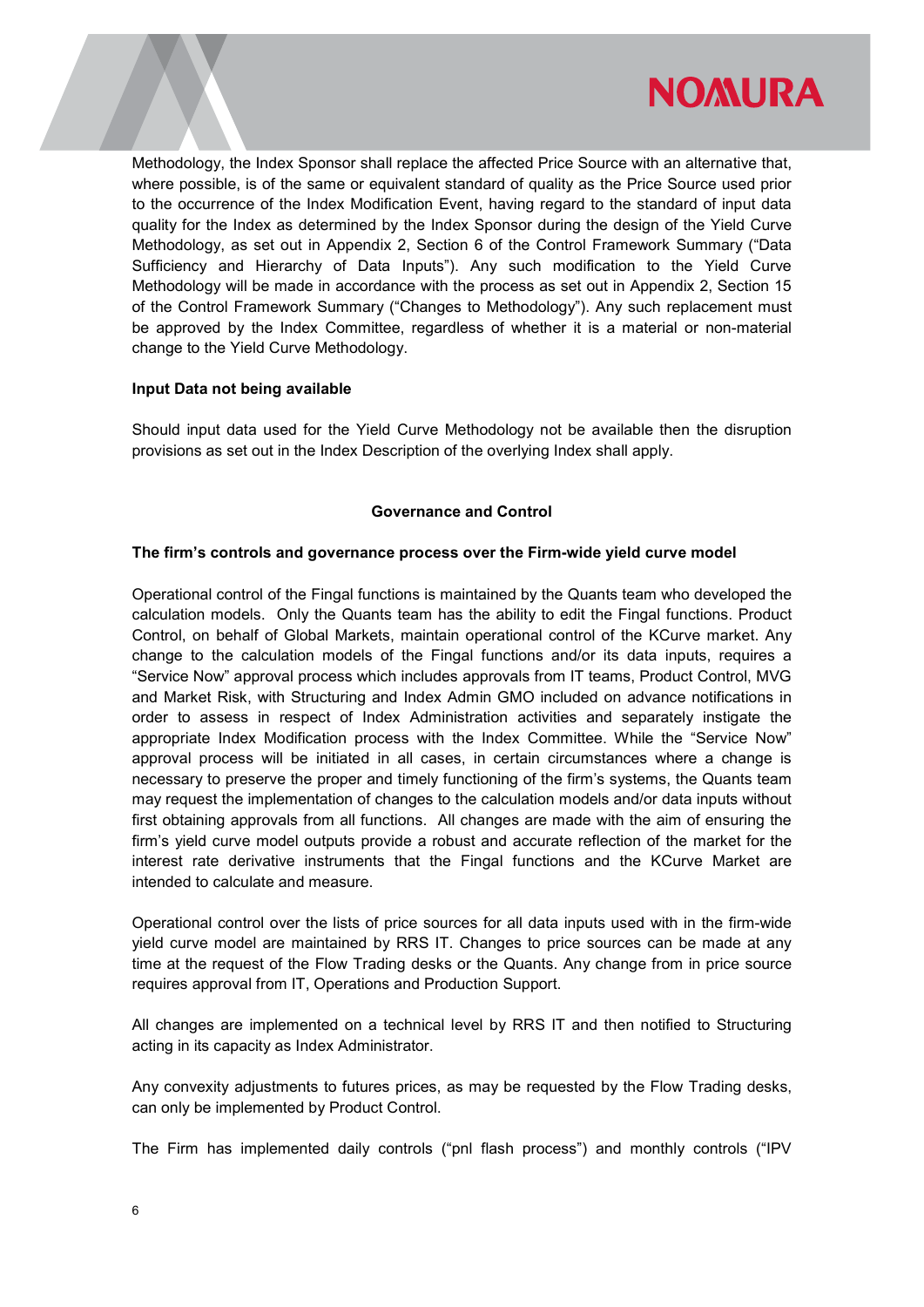

process") to ensure the integrity of the firm-wide yield curve model. On a daily basis Flow Trading teams may compare the valuations derived from the end-of-day KCurve Market against their good faith estimate of the mark to market value of their respective trading positions. All traders are subject to the Firm's Global Markets Marking Policy and must fully comply with the requirement to mark their positions at a fair market value. Product Control also reviews daily p&l of trading books, their risk attributions, and escalate any inconsistencies to senior desk supervisors. In addition, on a monthly basis Product Control will conduct a risk based check of the Firm's official books and records valuations which are derived from the KCurve Market, using alternative and independent external sources. The monthly controls ("IPV process") must be conducted in accordance with the Firm's Global and Europe Valuation Policy which sets out the approach and thresholds for the "IPV process". Results, including breaches of thresholds, are discussed with senior management in Finance and Global Markets, and may result, as appropriate, in changes in the firm-wide model or its inputs following the procedures and controls described above.

#### The Index Sponsors controls and governance process over the Yield Curve Methodology

The Yield Curve Methodology is governed by the Governance Policy and Control Framework. The Index Sponsor considers the Firm-wide yield curve model and its processes and controls robust, reliable and appropriate for the utilization in the Yield Curve Methodology in accordance with Governance Policy and Control Framework requirements in respect of "Index Design and Creation of New Indices sand Methodologies" and "Data Sufficiency and Hierarchy of Data Inputs". Any change made to the to the firm-wide yield curve model and its data inputs is notified as soon as reasonably possible by Quants to Structuring and Index Admin GMO acting in its capacity as Index Administrator who then needs to assess if the change is acceptable to be applied for the Yield Curve Methodology having regard to the standard of input data quality for the Yield Curve Methodology as determined by the Index Sponsor during the design of the Yield Curve Methodology, as set out in Appendix 2, Section 6 of the Control Framework Summary ("Data Sufficiency and Hierarchy of Data Inputs") and ensuring that the Yield Curve Methodology continues to represent accurately and reliably the market and economic reality that the Yield Curve Methodology and/or Index Component is intended to measure . See above "Changes to input data, input data Price Source or the firm's calculation model".

#### Conflicts of Interest

Further to Appendix 2, Section 2 "Conflicts of Interest" of the Control Framework Summary, the Index Administrator acknowledges potential conflicts of interest in the Yield Curve Methodology, whereby the respective Indices calculation is subject to firm-wide yield curve model and processes that are controlled and can be modified by personnel operating outside of the Index Administrator:

- a. The firm-wide yield curve model, including any modifications, is operated by the Quants acting in a firm-wide capacity
- b. The selection of input data Price Sources is generally conducted by Flow Trading desks acting in a firm-wide capacity
- c. A sub-set of input data is determined internally by Flow Trading desks acting in a firmwide capacity

The Index Administrator is satisfied that it has appropriately mitigated these conflicts through the following:

a. The processes are firm-wide and thus any modifications affect not just the Indices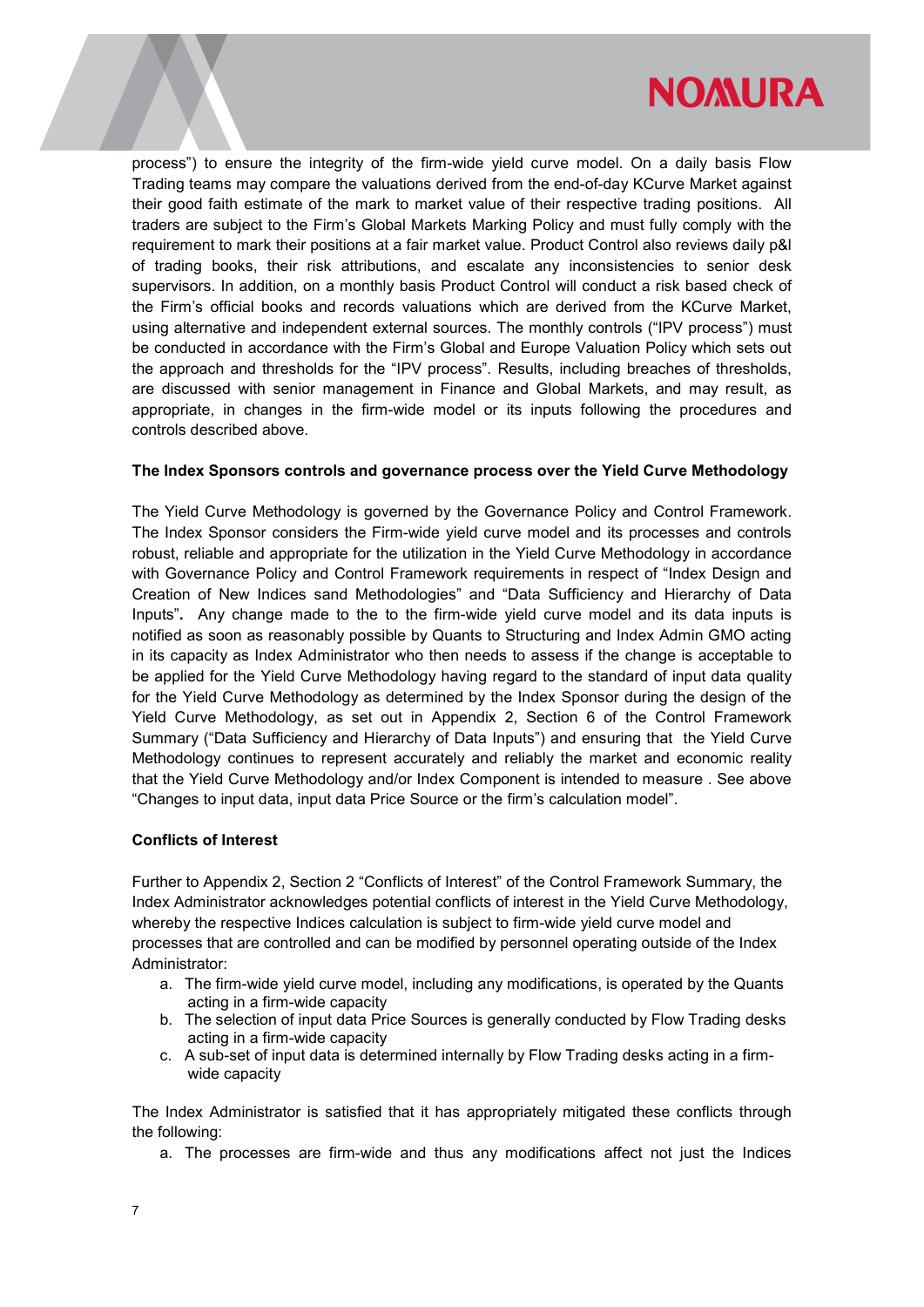

calculation but also the firm-wide books and records

- b. The firm-wide processes are subject to Policies and controls as described above
- c. The Index Administrator monitors all stages of the process, as described herein, to ensure the ongoing appropriateness of the use of the model and its inputs in the calculation of the indices.

#### Daily Validation process

Structuring and Index Admin GMO acting in its capacity as Index Administrator will on a daily basis validate outputs of the KCurve Market by comparing (a) the levels of spot starting swap rates derived from the KCurve Market, to (b) directly comparable levels of spot starting swap rates sourced from the Alternative Price Source.

If on any "Index Business Day" (as defined in the relevant Index Description) the comparison is off by greater than the "Threshold", Structuring acting in its capacity as Index Administrator will investigate by making reference to at least 2 further external price sources for comparable spot swap rates, and notify Legal and Compliance. If it is determined as a result that a Price Source is not providing an accurate reflection of the market, then Legal and Compliance will be consulted and an "Index Disruption" of the Index (as defined in the relevant Index Description) to adjust any input data used for the Yield Curve Methodology such that the derived spot rate comes in line with the average of (a) the 2 external broker pages used for validation and (b) the Alternative Price Source. Structuring acting in its capacity as Index Administrator shall provide notification to the Index Committee of the event via email.

The daily validation checks assess whether the rates derived from the KCurve Market are aligned with the market (levels observed externally) on a daily basis. The daily validation checks of the KCurve Market outputs allow the Index Sponsor to identify issues with the input data used in the Yield Curve Methodology to assess the appropriateness and accuracy of the input data used. If the daily validation check suggests sufficient alignment with the Alternative Price Source, the Index Sponsor will consider the data inputs used for the Yield Curve Methodology to be appropriate in keeping with the Yield Curve Methodology, i.e. the input data used is sufficient to accurately and reliably represent the market or economic reality that the Yield Curve Methodology is intended to measure.

If an issue of mis-alignment with the market persists and occurs on an ongoing basis, Structuring in its capacity as Index Administrator will investigate to identify the affected input data / source and then notify the Index Committee, proposing an appropriate replacement and or any other changes to the application of the firm-wide yield curve model as necessary for the Yield Curve Methodology to continue to sufficiently represent accurately and reliably the market or economic reality that it is intended to measure. The Index Sponsor may then call an "Index Modification Event" (as defined in the relevant Index Description) to replace the affected Price Source and/or modify the application of the firm-wide yield curve model in accordance with the Index Modification provisions of the respective Index Description and the requirements and process as set out in Appendix 2, Section 15 of the Control Framework Summary ("Changes to Methodology").

Any changes to the above validation process (Alternative Price Source, etc.) will be made by the Index Sponsor in accordance with the criteria and procedures as set out in Appendix 2, Section 15 of the Control Framework Summary ("Changes to Methodology") and must be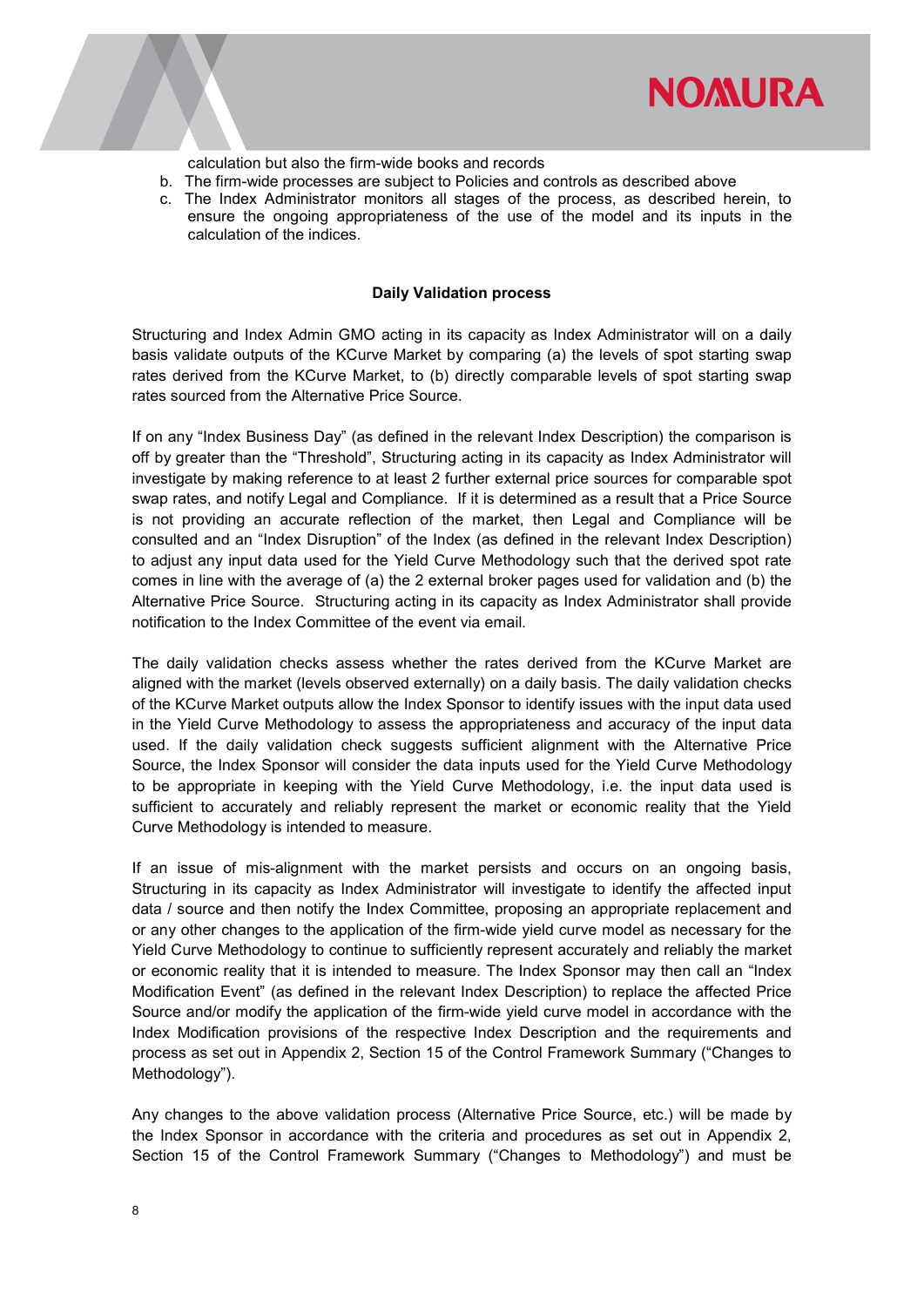approved by the Index Committee, regardless of whether it is a material or non-material change to the Yield Curve Methodology.

#### Definitions:

"Threshold": [150%] × Rate "Rate" and "Alternative Price Source":

| Currency         | "Rate" (bps) | "Alternative Price Source" | "Alternative Price Source" |
|------------------|--------------|----------------------------|----------------------------|
|                  |              | (Primary) <sup>3</sup>     | (Secondary) <sup>3</sup>   |
| $USD$ (<5y)      | 0.50         | <b>Bloomberg BGN Page</b>  | <b>Bloomberg CMPL Page</b> |
| $USD$ ( $>=$ 5y) | 0.50         | <b>Reuters = RCM Page</b>  | <b>Bloomberg CMPL Page</b> |
| <b>EUR</b>       | 0.50         | <b>Bloomberg BGN Page</b>  | <b>Bloomberg CMPL Page</b> |
| <b>GBP</b>       | 0.70         | <b>Bloomberg BGN Page</b>  | <b>Bloomberg CMPL Page</b> |
| <b>JPY</b>       | 0.70         | <b>Bloomberg BGN Page</b>  | <b>Bloomberg CMPL Page</b> |
| CAD              | 1.00         | <b>Bloomberg BGN Page</b>  | <b>Bloomberg CMPL Page</b> |
| <b>AUD</b>       | 1.00         | <b>Bloomberg BGN Page</b>  | <b>Bloomberg CMPL Page</b> |
| <b>NZD</b>       | 1.50         | <b>Bloomberg BGN Page</b>  | <b>Bloomberg CMPL Page</b> |
| <b>CHF</b>       | 1.25         | <b>Bloomberg BGN Page</b>  | <b>Bloomberg CMPL Page</b> |
| <b>SEK</b>       | 1.50         | <b>Bloomberg BGN Page</b>  | <b>Bloomberg CMPL Page</b> |
| <b>NOK</b>       | 2.00         | <b>Bloomberg BGN Page</b>  | <b>Bloomberg CMPL Page</b> |
| <b>DKK</b>       | 2.00         | <b>Bloomberg BGN Page</b>  | <b>Bloomberg CMPL Page</b> |

Note that if the Alternative Price Source (Primary) is not available, then the Alternative Price Source (Secondary) is used instead

<sup>3</sup>The comparison is based on spot starting swap rates rather than the exact forward swap rates utilised in each respective Index calculation because alternative external sources of forward swap rates cannot be readily found. The Indices generally reference forward swap rates that roll between 6-month forward to 1-month-forward on a quarterly to monthly basis as they become spot starting swap rates, and consequently reference forward swaps of between 0 and 61 month forward expiries.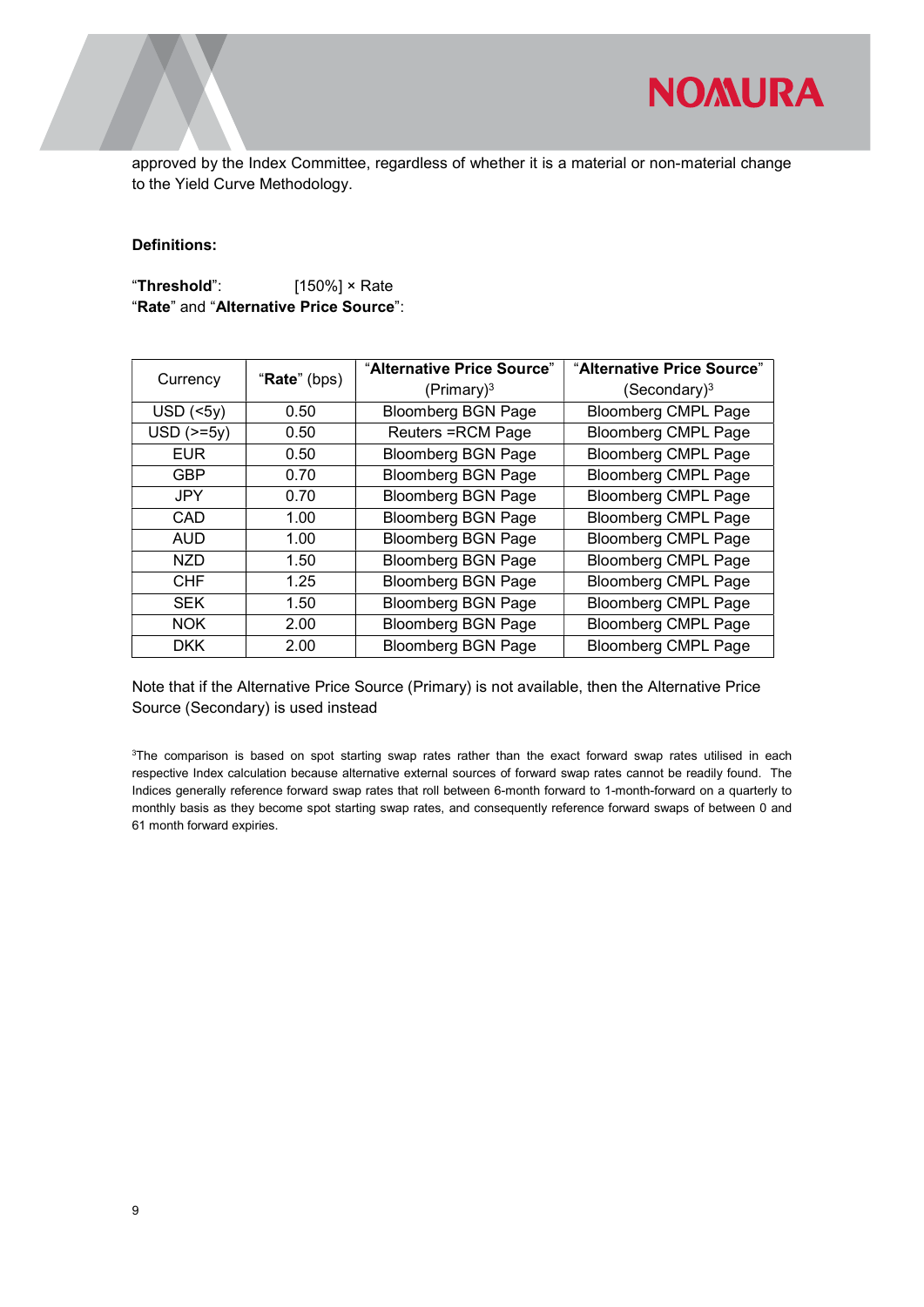

#### Appendix A – Data Input Types per Applicable Currency

The tables below list the types of data inputs used for the Yield Curve Methodology as of September 2020<sup>2</sup> that affect the calculation of the Index Components. Each type of input data has between 1 to approximately 20 individual data inputs depending on the number of individual expiries (for futures) or tenors (for swaps), as applicable.

"Set by Index Sponsor": Spot Swap rate data inputs sourced by the Vertex Index calculation system from Price Sources that are selected and pre-defined by the Index Sponsor

 "KCurve Intraday": Data inputs sourced by the firm-wide KCurve Intra-day Market data capture process from Price Sources set by the firm for use in the firm-wide yield curve model

"Source": Reuters RICs or Bloomberg Ticker (external source), or internal Price Sources. Internal Price Sources are Flow Trading desks (for certain rates) or Quants (for turn-of-year effect).

"Data Hierarchy" means the ranking of input data types used for the calculation of the Yield Curve Methodology pursuant to the hierarchy as set out in Appendix 2, Section 6 of the Control Framework Summary ("Data Sufficiency and Hierarchy of Data Inputs").

"Transaction Data" means observable prices, rates, indices or values representing arm's length transactions in an active market subject to competitive supply and demand forces, here exchange traded closing prices.

"Non-Transaction Data" which is comprised of committed (executable) bids and offers.

"Other non-Transaction Data" which includes other market information, macroeconomic or accounting data or expert judgment or discretion. Other information includes (but is not limited to): (a) indicative bid and offer prices communicated via broker screens or communicated by brokers via telephone; (b) indicative bid and offer prices where an internal model is used to prepare a price; (c) estimated prices and quotes; and (d) market surveys.

In respect of Data Hierarchy for Futures, if "Non-Transaction Data" is not available as of the specified time then the previous closing price i.e. "Transaction Data" will be used instead.

| <b>Instrument</b>                       | Category       | <b>Process</b>       | Data Hierarchy                                                  |
|-----------------------------------------|----------------|----------------------|-----------------------------------------------------------------|
| Cash                                    | Libor          | Set by index Sponsor | Other Non-Transaction Data                                      |
| Future                                  | Libor          | Set by index Sponsor | Non-Transaction Data, and if not<br>available, Transaction Data |
| <b>Futures Convexity</b><br>Adjustments | Libor          | KCurve Intra-day     | Other Non-Transaction Data                                      |
| TurnOfYear                              | Libor          | KCurve Intra-day     | Other Non-Transaction Data                                      |
| Cash                                    | OIS            | Set by index Sponsor | Other Non-Transaction Data                                      |
| Future                                  | OIS            | Set by index Sponsor | Non-Transaction Data, and if not<br>available, Transaction Data |
| <b>Future Convexity</b><br>Adjustments  | OIS            | KCurve Intra-day     | Other Non-Transaction Data                                      |
| TurnOfYear                              | OIS            | KCurve Intra-day     | Other Non-Transaction Data                                      |
| Cash                                    | <b>SOFR</b>    | Set by index Sponsor | Other Non-Transaction Data                                      |
| Future                                  | <b>SOFR</b>    | Set by index Sponsor | Non-Transaction Data, and if not<br>available, Transaction Data |
| Future                                  | <b>SOFR</b>    | Set by index Sponsor | Non-Transaction Data, and if not<br>available, Transaction Data |
| <b>Futures Convexity</b><br>Adjustments | <b>SOFR</b>    | KCurve Intra-day     | Other Non-Transaction Data                                      |
| Swap                                    | <b>SOFR</b>    | Set by index Sponsor | Other Non-Transaction Data                                      |
| TurnOfYear                              | <b>SOFR</b>    | KCurve Intra-day     | Other Non-Transaction Data                                      |
| TenorBasisSwap<br>(IMM)                 | Basis OIS/3m   | Set by index Sponsor | Other Non-Transaction Data                                      |
| TenorBasisSwap                          | Basis SOFR/3m  | Set by index Sponsor | Other Non-Transaction Data                                      |
| TenorBasisSwap<br>(IMM)                 | Basis SOFR/OIS | KCurve Intra-day     | Other Non-Transaction Data                                      |

#### USD Yield Curve data input types "Sections"

#### EUR Yield Curve data input types "Sections"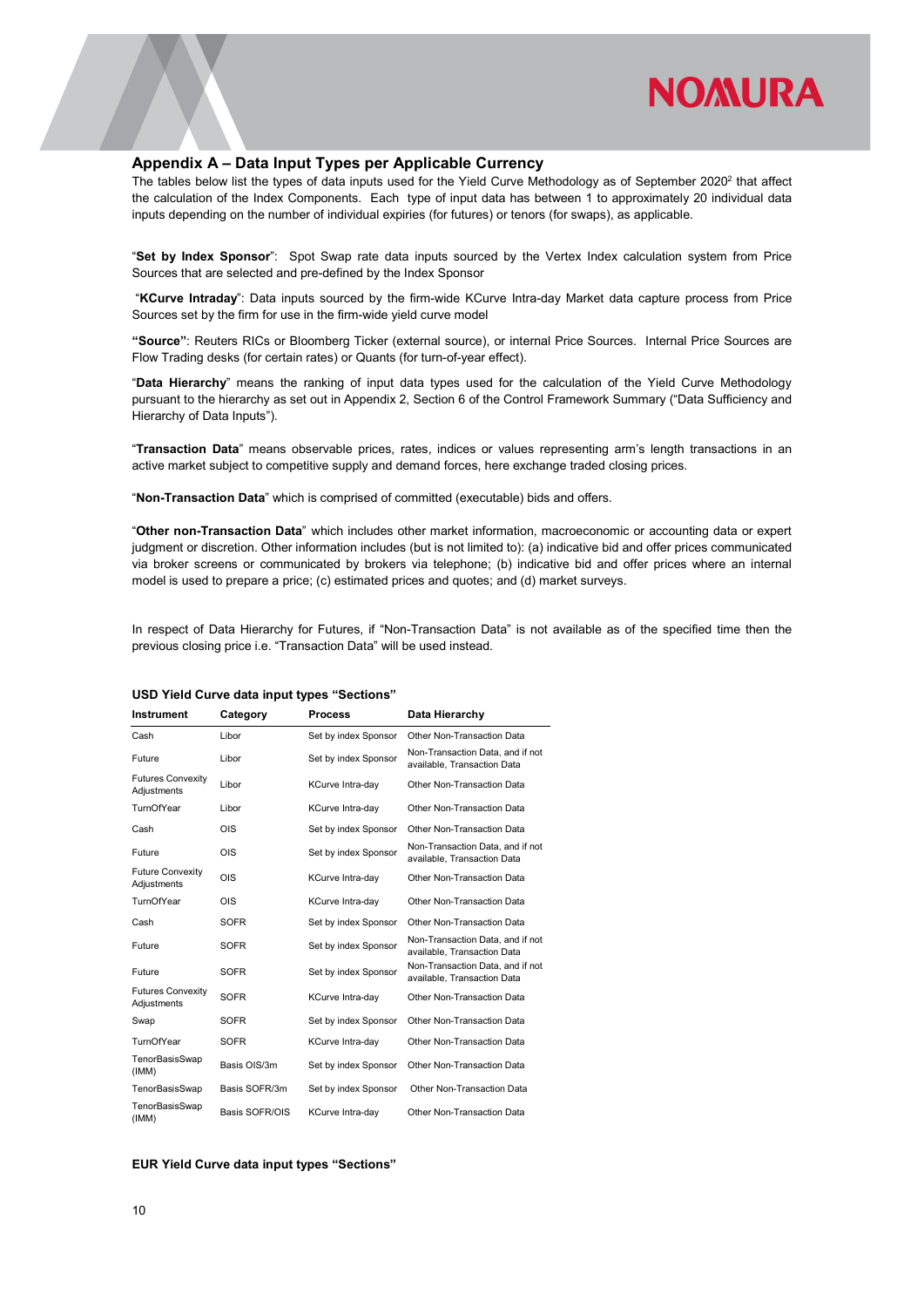| <b>Instrument</b>                      | Category                          | <b>Process</b>          | Data Hierarchy                                                  |
|----------------------------------------|-----------------------------------|-------------------------|-----------------------------------------------------------------|
| Cash                                   | Libor                             | Set by index<br>Sponsor | Other Non-Transaction Data                                      |
| Future                                 | Libor                             | Set by index<br>Sponsor | Non-Transaction Data, and if not<br>available, Transaction Data |
| <b>Future Convexity</b><br>Adjustments | Libor                             | KCurve Intra-day        | Other Non-Transaction Data                                      |
| Swap                                   | Libor                             | Set by index<br>Sponsor | Other Non-Transaction Data                                      |
| TurnOfYear                             | Libor                             | KCurve Intra-day        | Other Non-Transaction Data                                      |
| Cash                                   | EuroSTR                           | KCurve Intra-day        | Other Non-Transaction Data                                      |
| <b>FRA</b>                             | EuroSTR                           | KCurve Intra-day        | Other Non-Transaction Data                                      |
| TurnOfYear                             | EuroSTR                           | KCurve Intra-day        | Other Non-Transaction Data                                      |
| TenorBasisSwap                         | Basis 3m/6m                       | Set by index<br>Sponsor | Other Non-Transaction Data                                      |
| TenorBasisSwap<br>(IMM)                | Basis EuroSTR/3m KCurve Intra-day |                         | Other Non-Transaction Data                                      |
| TenorBasisSwap                         | Basis EuroSTR/3m KCurve Intra-day |                         | Other Non-Transaction Data                                      |

#### GBP Yield Curve data input types "Sections"

| <b>Instrument</b>                      | Category     | <b>Process</b>       | Data Hierarchy                                                  |
|----------------------------------------|--------------|----------------------|-----------------------------------------------------------------|
| <b>Future Convexity</b><br>Adjustments | <b>SONIA</b> | KCurve Intra-day     | Other Non-Transaction Data                                      |
| Cash                                   | <b>SONIA</b> | Set by index Sponsor | Other Non-Transaction Data                                      |
| <b>FRA</b>                             | SONIA        | Set by index Sponsor | Other Non-Transaction Data                                      |
| Future                                 | <b>SONIA</b> | Set by index Sponsor | Non-Transaction Data, and if not<br>available, Transaction Data |
| Swap                                   | SONIA        | Set by index Sponsor | Other Non-Transaction Data                                      |
| TurnOfYear                             | SONIA        | KCurve Intra-day     | Other Non-Transaction Data                                      |

#### JPY Yield Curve data input types "Sections"

| Instrument            | Category    | <b>Process</b> | Data Hierarchy                                  |
|-----------------------|-------------|----------------|-------------------------------------------------|
| Cash                  | <b>TONA</b> |                | Set by index Sponsor Other Non-Transaction Data |
| Swap                  | <b>TONA</b> |                | Set by index Sponsor Other Non-Transaction Data |
| <b>LCH/JSCC Basis</b> | <b>TONA</b> |                | Set by index Sponsor Other Non-Transaction Data |

\*\* The Index process for capture JPY spot swap rates is amending to include LCH/JSCC basis

#### CAD Yield Curve data input types "Sections"

| Instrument                             | Category     | <b>Process</b>                      | Data Hierarchy                                                  |
|----------------------------------------|--------------|-------------------------------------|-----------------------------------------------------------------|
| Cash                                   | Libor        | Set by index Sponsor                | Other Non-Transaction Data                                      |
| Future                                 | Libor        | Set by index Sponsor                | Non-Transaction Data, and if not<br>available. Transaction Data |
| <b>Future Convexity</b><br>Adjustments | Libor        | KCurve Intra-dav                    | Other Non-Transaction Data                                      |
| Swap                                   | Libor        | Set by index Sponsor                | Other Non-Transaction Data                                      |
| Cash                                   | CORRA        | Set by index Sponsor                | Other Non-Transaction Data                                      |
| <b>FRA</b>                             | <b>CORRA</b> | Set by index Sponsor                | Other Non-Transaction Data                                      |
| TenorBasisSwap                         |              | Basis CORRA/3m Set by index Sponsor | Other Non-Transaction Data                                      |

#### AUD Yield Curve data input types "Sections"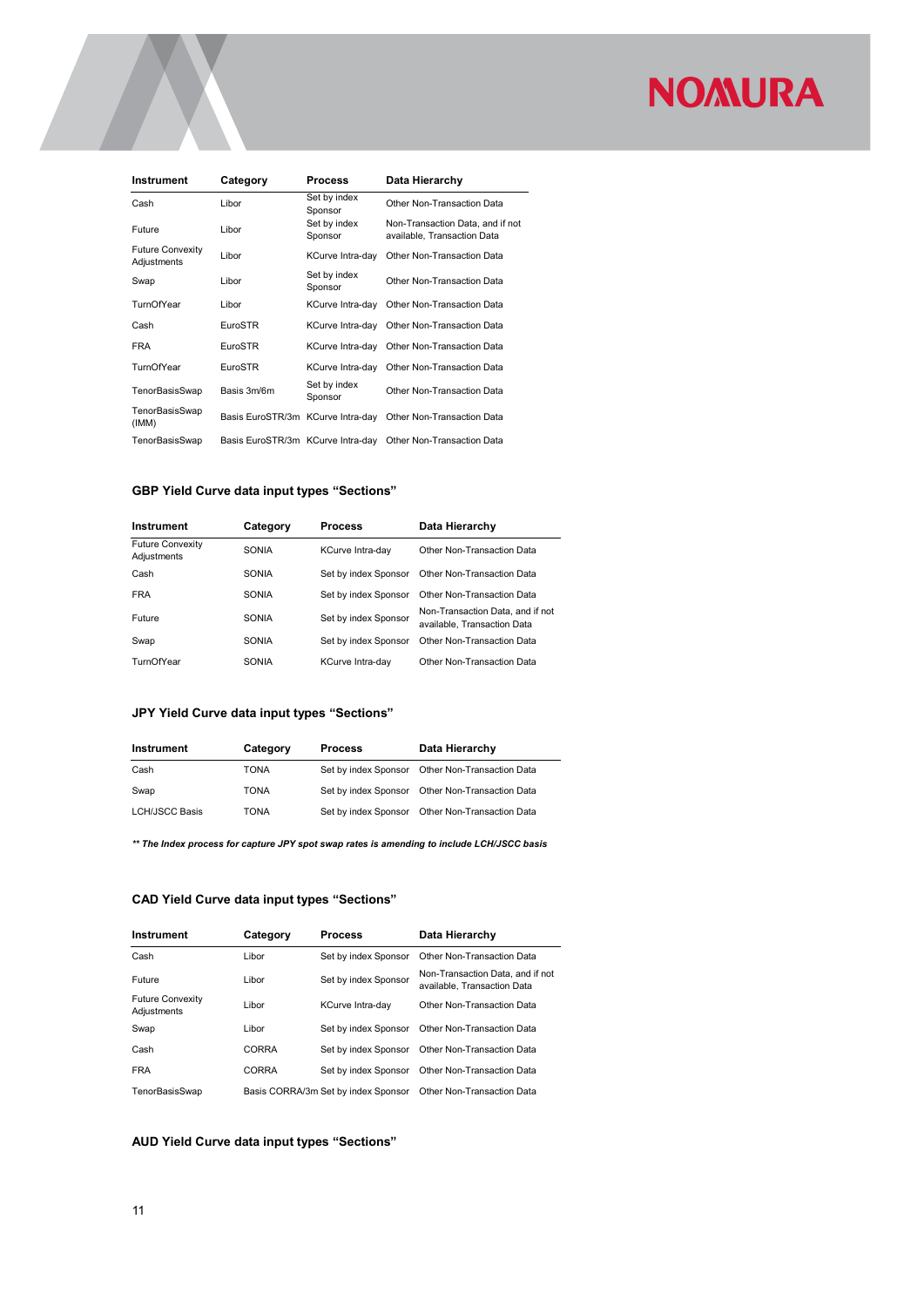| <b>Instrument</b>                      | Category     | <b>Process</b>                      | Data Hierarchy                                                  |
|----------------------------------------|--------------|-------------------------------------|-----------------------------------------------------------------|
| Cash                                   | <b>BBSW</b>  | Set by index Sponsor                | Other Non-Transaction Data                                      |
| Future                                 | <b>BBSW</b>  | Set by index Sponsor                | Non-Transaction Data, and if not<br>available. Transaction Data |
| <b>Future Convexity</b><br>Adjustments | <b>BBSW</b>  | KCurve Intra-day                    | Other Non-Transaction Data                                      |
| Swap                                   | <b>BBSW</b>  | Set by index Sponsor                | Other Non-Transaction Data                                      |
| Swap                                   | <b>BBSW</b>  | Set by index Sponsor                | Other Non-Transaction Data                                      |
| Cash                                   | <b>AONIA</b> | Set by index Sponsor                | Other Non-Transaction Data                                      |
| <b>FRA</b>                             | <b>AONIA</b> | KCurve Intra-day                    | Other Non-Transaction Data                                      |
| TenorBasisSwap                         | Basis 3m/6m  | Set by index Sponsor                | Other Non-Transaction Data                                      |
| TenorBasisSwap                         |              | Basis AONIA/3m Set by index Sponsor | Other Non-Transaction Data                                      |

#### NZD Yield Curve data input types "Sections"

| Instrument                             | Category                  | <b>Process</b>          | Data Hierarchy                                                  |
|----------------------------------------|---------------------------|-------------------------|-----------------------------------------------------------------|
| Cash                                   | Libor                     | Set by index Sponsor    | Other Non-Transaction Data                                      |
| Future                                 | Libor                     | Set by index Sponsor    | Non-Transaction Data, and if not<br>available, Transaction Data |
| <b>Future Convexity</b><br>Adjustments | Libor                     | <b>KCurve Intra-dav</b> | Other Non-Transaction Data                                      |
| Swap                                   | Libor                     | Set by index Sponsor    | Other Non-Transaction Data                                      |
| Cash                                   | <b>NZIONA</b>             | Set by index Sponsor    | Other Non-Transaction Data                                      |
| <b>FRA</b>                             | <b>NZIONA</b>             | KCurve Intra-day        | Other Non-Transaction Data                                      |
| TenorBasisSwap                         | <b>Basis</b><br>NZIONA/3m | Set by index Sponsor    | Other Non-Transaction Data                                      |

#### CHF Yield Curve data input types "Sections"

| Instrument                             | Category     | <b>Process</b>       | Data Hierarchy                                                  |
|----------------------------------------|--------------|----------------------|-----------------------------------------------------------------|
| <b>Future Convexity</b><br>Adjustments | <b>SARON</b> | KCurve Intra-day     | Other Non-Transaction Data                                      |
| Future                                 | <b>SARON</b> | Set by index Sponsor | Non-Transaction Data, and if not<br>available. Transaction Data |
| Swap                                   | <b>SARON</b> | Set by index Sponsor | Other Non-Transaction Data                                      |

#### SEK Yield Curve data input types "Sections"

| Instrument      | Category         | <b>Process</b>       | Data Hierarchy             |
|-----------------|------------------|----------------------|----------------------------|
| Cash            | Libor            | Set by index Sponsor | Other Non-Transaction Data |
| <b>FRA</b>      | Libor            | Set by index Sponsor | Other Non-Transaction Data |
| Swap            | Libor            | Set by index Sponsor | Other Non-Transaction Data |
| XCcyBasisSwap   | <b>XCcyBasis</b> | Set by index Sponsor | Other Non-Transaction Data |
| <b>FXSpot</b>   | <b>FX</b>        | Set by index Sponsor | Other Non-Transaction Data |
| <b>FXPoints</b> | <b>FX</b>        | Set by index Sponsor | Other Non-Transaction Data |
| TurnOfYear      | <b>FX</b>        | KCurve Intra-dav     | Other Non-Transaction Data |

#### NOK Yield Curve data input types "Sections"

| <b>Instrument</b> | Category | <b>Process</b> | Data Hierarchy                                  |
|-------------------|----------|----------------|-------------------------------------------------|
| Cash              | Libor    |                | Set by index Sponsor Other Non-Transaction Data |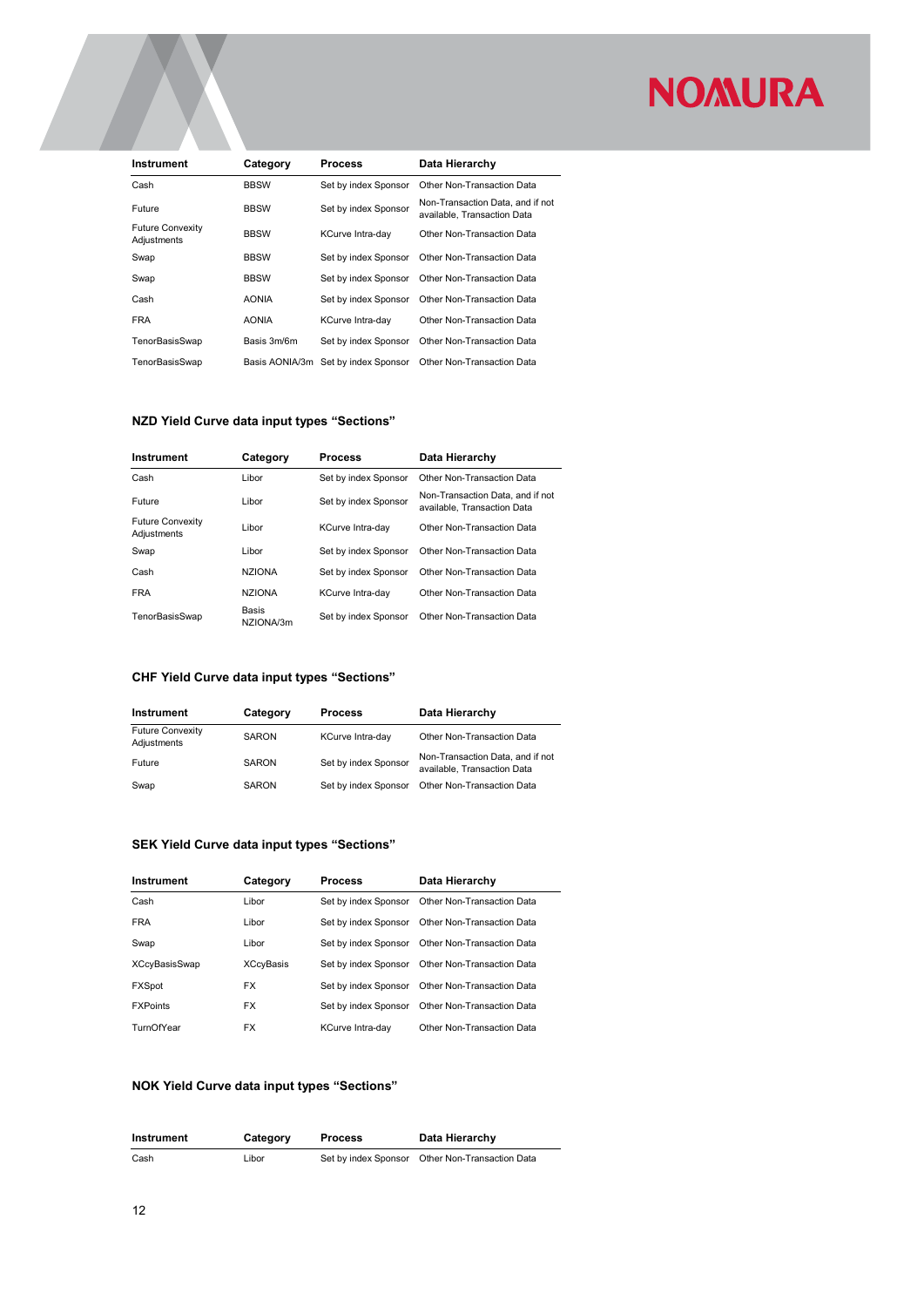| <b>FRA</b>           | Libor            | Set by index Sponsor | Other Non-Transaction Data |
|----------------------|------------------|----------------------|----------------------------|
| Swap                 | Libor            | Set by index Sponsor | Other Non-Transaction Data |
| TenorBasisSwap       | Basis 3m/6m      | Set by index Sponsor | Other Non-Transaction Data |
| <b>XCcyBasisSwap</b> | <b>XCcyBasis</b> | Set by index Sponsor | Other Non-Transaction Data |
| <b>FXSpot</b>        | <b>FX</b>        | Set by index Sponsor | Other Non-Transaction Data |
| <b>FXPoints</b>      | <b>FX</b>        | Set by index Sponsor | Other Non-Transaction Data |
| TurnOfYear           | <b>FX</b>        | KCurve Intra-day     | Other Non-Transaction Data |

#### DKK Yield Curve data input types "Sections"

| <b>Instrument</b>    | Category         | <b>Process</b>       | Data Hierarchy             |
|----------------------|------------------|----------------------|----------------------------|
| Cash                 | Libor            | Set by index Sponsor | Other Non-Transaction Data |
| <b>FRA</b>           | Libor            | Set by index Sponsor | Other Non-Transaction Data |
| Swap                 | Libor            | Set by index Sponsor | Other Non-Transaction Data |
| TenorBasisSwap       | Basis 3m/6m      | Set by index Sponsor | Other Non-Transaction Data |
| <b>XCcyBasisSwap</b> | <b>XCcyBasis</b> | Set by index Sponsor | Other Non-Transaction Data |
| <b>FXSpot</b>        | <b>FX</b>        | Set by index Sponsor | Other Non-Transaction Data |
| <b>FXPoints</b>      | <b>FX</b>        | Set by index Sponsor | Other Non-Transaction Data |
| TurnOfYear           | <b>FX</b>        | KCurve Intra-dav     | Other Non-Transaction Data |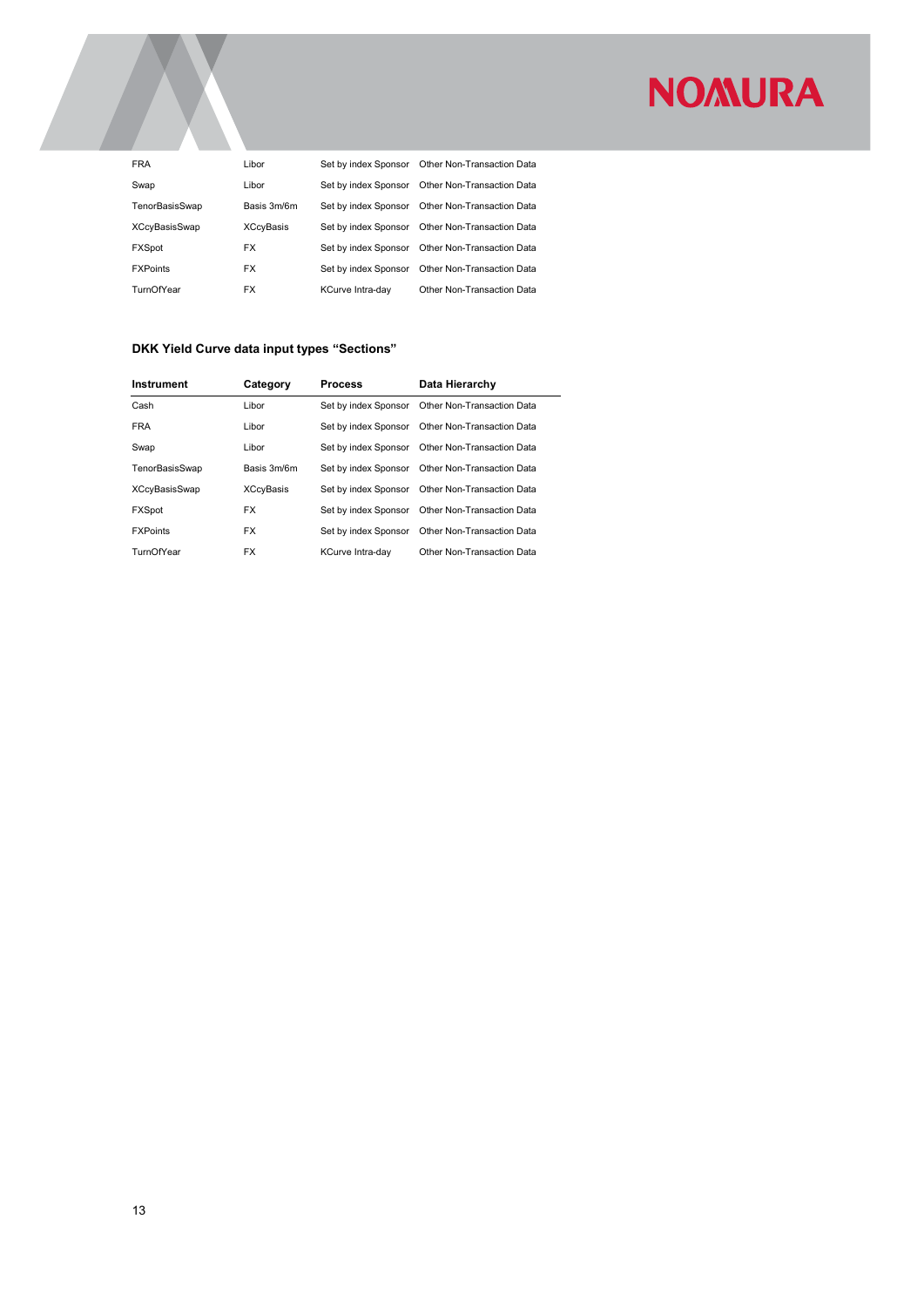

### Appendix B – Summary Table of Index Sponsor Calculation Processes Governance

| <b>CALCULATION</b>      | <b>TEAMS</b>         | <b>CHANGE TO</b>       | <b>CHANGE TO INPUT</b> | <b>VALIDATION</b>    |
|-------------------------|----------------------|------------------------|------------------------|----------------------|
|                         |                      | <b>CALCULATION</b>     | <b>DATA PRICE</b>      |                      |
| <b>PROCESSES (CPs)</b>  |                      |                        |                        |                      |
|                         |                      | <b>MODEL</b>           | <b>SOURCE</b>          |                      |
| <b>The Index</b>        | Processes owners,    | "Service Now"          | Internal processes     | Structuring team     |
| <b>Sponsor utilises</b> | with different roles | approval               | as noted in the        | Operations team      |
| firm-wide<br>and        |                      |                        | $memo -$               |                      |
| processes (see          | responsibilities:    | Structuring are an     | Structuring review     |                      |
| below                   |                      | approver               | notifications of       |                      |
| Fingal                  | Quant team<br>n,     |                        | changes                |                      |
| functions               | Product<br>×         |                        |                        | Daily Validation     |
|                         | Control              |                        | Modifications to       | process - If Index   |
| <b>KCurve</b>           | <b>MVG</b><br>n,     |                        | firm-wide, external    | Disruption is        |
| Market                  |                      |                        |                        |                      |
|                         | Data manager:        |                        | and internal data      | called, notification |
| Data inputs             |                      |                        | price sources          | to:                  |
|                         | <b>RRSIT</b><br>٠    |                        | follow the             |                      |
| Price sources           |                      |                        | Changes to             | Legal &<br>٠         |
| for data inputs         |                      |                        | Methodology            | Compliance           |
|                         |                      |                        | process as set out     | Index<br>٠           |
|                         |                      |                        | in the Control         | Committee            |
|                         |                      |                        | Framework              | (e-mail)             |
|                         |                      |                        |                        |                      |
|                         |                      |                        | Summary.               |                      |
| <b>EXCEPT</b> for       | Process owner:       | <b>Index Committee</b> | <b>Index Committee</b> |                      |
| certain data            |                      | approval               |                        |                      |
| inputs listed in        | Structuring<br>٠     |                        |                        |                      |
| <b>Appendix A, for</b>  |                      |                        | Modifications to       |                      |
| which the Index         | Data manager:        |                        | price sources          |                      |
| <b>Sponsor has</b>      |                      |                        | specified by Index     |                      |
| predefined price        | Vertex IT team<br>٠  |                        | Sponsor for Spot       |                      |
| sources, and for        |                      |                        | Swap Rate data         |                      |
| capturing data          |                      |                        | DO require Index       |                      |
| from a number of        |                      |                        | Committee              |                      |
|                         |                      |                        |                        |                      |
| other firm-wide         |                      |                        | Approval.              |                      |
| selected price          |                      |                        |                        |                      |
| sources                 |                      |                        |                        |                      |
| <b>Yield Curve</b>      |                      |                        |                        |                      |
| Methodology             |                      |                        |                        |                      |
|                         |                      |                        |                        |                      |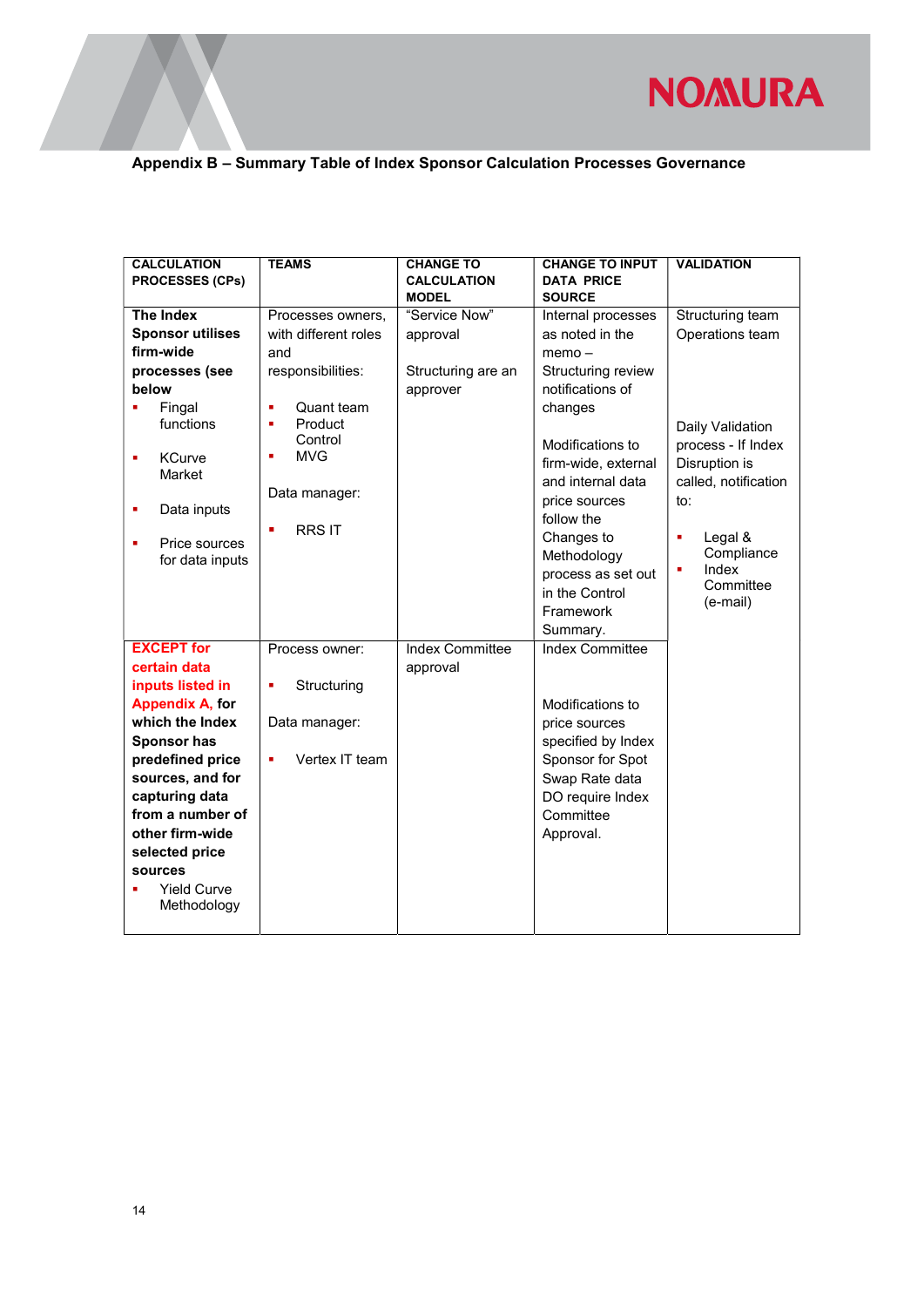

#### Appendix C – Interpolation Methodologies

With respect to each Applicable Currency, the overnight curves are used for discounting cash flows, whereas the 3m/6m curves are used for calculating forward interest rates.

| Currency Curve |               | Interpolation<br>Method | <b>Details</b>                                                                                 |
|----------------|---------------|-------------------------|------------------------------------------------------------------------------------------------|
| USD            | 3m            | Average<br>Quadratic    | Forwards are interpolated linearly up to the end of the Futures/FRA strip                      |
| USD            | <b>SOFR</b>   | Average<br>Quadratic    | The overnight forwards follow a step function at the short end, and are smooth at the long end |
| <b>EUR</b>     | 3m            | Average<br>Quadratic    | Forwards are interpolated linearly up to the end of the Futures/FRA strip                      |
| <b>EUR</b>     | 6m            | Average<br>Quadratic    |                                                                                                |
| <b>EUR</b>     | <b>ESTR</b>   | Average<br>Quadratic    | The overnight forwards follow a step function at the short end, and are smooth at the long end |
| GBP            | 3m            | Average<br>Quadratic    | Forwards are interpolated linearly up to the end of the Futures/FRA strip                      |
| GBP            | 6m            | Average<br>Quadratic    |                                                                                                |
| GBP            | SONIA         | Average<br>Quadratic    | The overnight forwards follow a step function at the short end, and are smooth at the long end |
| JPY            | 6m            | Average<br>Quadratic    |                                                                                                |
| JPY            | <b>TONA</b>   | Average<br>Quadratic    | The overnight forwards follow a step function at the short end, and are smooth at the long end |
| CAD            | 3m            | Average<br>Quadratic    | Forwards are interpolated linearly up to the end of the Futures/FRA strip                      |
| CAD            | <b>CORRA</b>  | Average<br>Quadratic    | The overnight forwards follow a step function at the short end, and are smooth at the long end |
| AUD            | 3m            | Average<br>Quadratic    | Forwards are interpolated linearly up to the end of the Futures/FRA strip                      |
| AUD            | 6m            | Average<br>Quadratic    |                                                                                                |
| AUD            | <b>AONIA</b>  | Average<br>Quadratic    | The overnight forwards follow a step function at the short end, and are smooth at the long end |
| NZD            | 3m            | Average<br>Quadratic    |                                                                                                |
| <b>NZD</b>     | <b>NZIONA</b> | Average<br>Quadratic    | The overnight forwards follow a step function at the short end, and are smooth at the long end |
| <b>CHF</b>     | 6m            | Average<br>Quadratic    |                                                                                                |
| CHF            | <b>SARON</b>  | Average<br>Quadratic    |                                                                                                |
| <b>SEK</b>     | 3m            | Average<br>Quadratic    | Forwards are interpolated linearly up to the end of the Futures/FRA strip                      |
| <b>NOK</b>     | 6m            | Average<br>Quadratic    | Forwards are interpolated linearly up to the end of the Futures/FRA strip                      |
| DKK            | 6m            | Average<br>Quadratic    | Forwards are interpolated linearly up to the end of the Futures/FRA strip                      |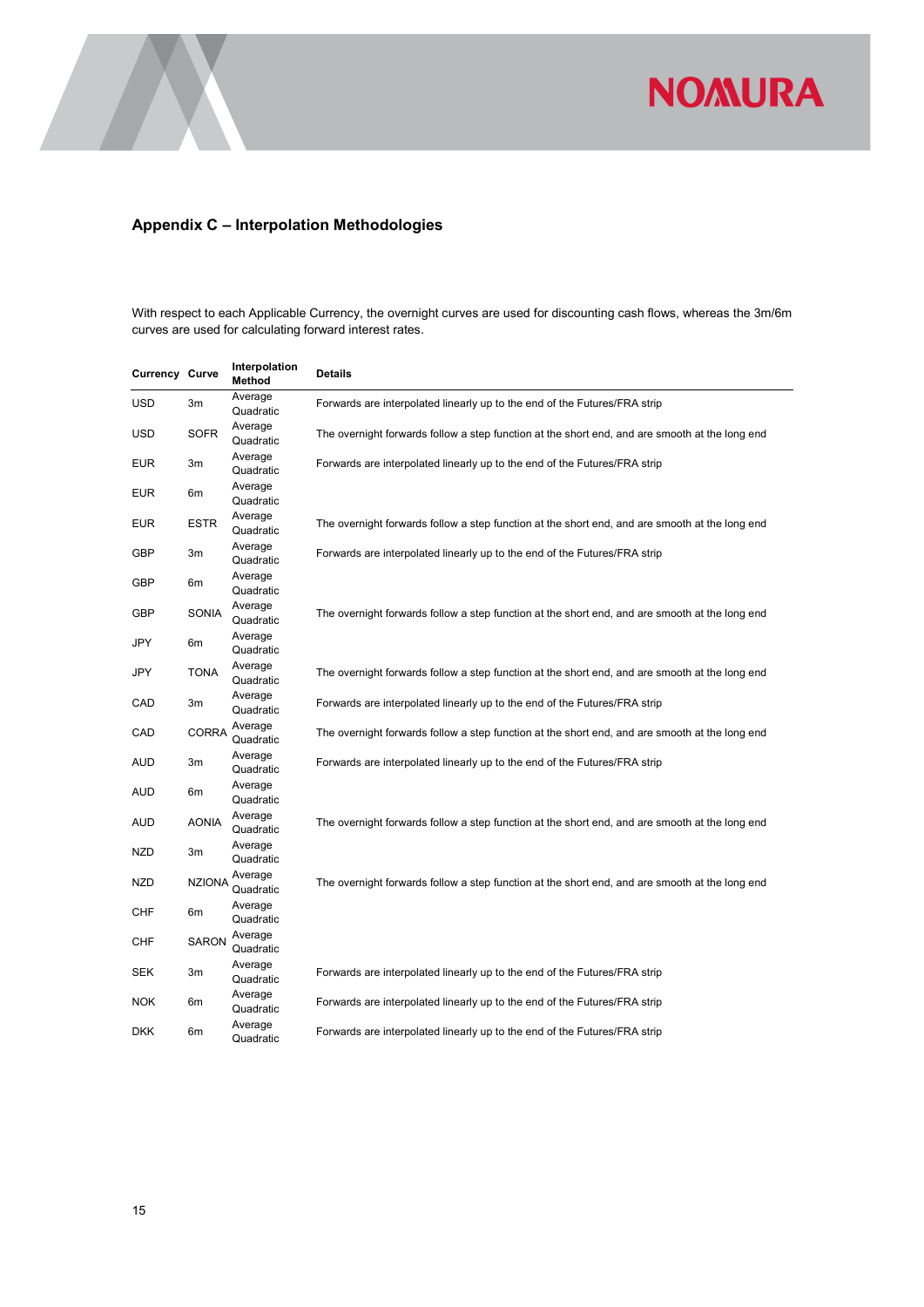

#### Additional information in respect of the Index methodology

The Index Sponsor has established a governance framework (the "Governance Policy and Control **Framework**") to ensure compliance with UK BMR<sup>9</sup> and the IOSCO Principles and any related measures and applicable FCA rules (each as amended or replaced from time to time)<sup>10</sup>. The Governance Policy and Control Framework governs (amongst other things) the development, determination and operation of indices administered by the Index Sponsor. A summary of the Governance Policy and Control Framework (the "Control Framework Summary") is published on: www.nomuranow.com/portal/site/nnextranet/en/global-markets/structured-derivatives/quant-investmentstrategies.shtml. Please refer to the summary of the Governance Policy and Control Framework in respect of the following information applying to the Index methodology:

| <b>Criteria for Index</b><br><b>Development</b><br>and Input Data<br>and Source<br><b>Selection</b> | The criteria and procedures used to develop the Yield Curve Methodology, and for<br>selecting the sources of data inputs used, are set out in Appendix 2, Section 3 of the<br>Control Framework Summary ("Index Design and Creation of New Indices and<br>Methodologies") and Appendix 2, Section 6 ("Data Sufficiency and Hierarchy of Data<br>Inputs").                                                                |
|-----------------------------------------------------------------------------------------------------|--------------------------------------------------------------------------------------------------------------------------------------------------------------------------------------------------------------------------------------------------------------------------------------------------------------------------------------------------------------------------------------------------------------------------|
| <b>Exercise of</b><br><b>Expert</b><br><b>Judgment and</b><br>discretion                            | The Index Sponsor has adopted guidelines and procedures designed to promote<br>consistency in the exercise of Expert Judgment and discretion for Yield Curve<br>Methodology determinations. Further details are contained in Appendix 2, Section 14<br>of the Control Framework Summary ("Expert Judgment and Discretion").                                                                                              |
| <b>Input Data Type</b><br><b>Priority</b>                                                           | The Index Sponsor applied the hierarchy for data inputs as set out in Appendix 2,<br>Section 6 of the Control Framework Summary ("Data Sufficiency and Hierarchy of<br>Input Data") when considering the data inputs used to construct the Yield Curve.                                                                                                                                                                  |
| <b>Index Error</b><br><b>Reports and</b><br><b>Revision</b>                                         | The Index Sponsor has adopted procedures for analysis and remediation of yield<br>curve calculation errors, and for potential restatement of a published Index level.<br>Further details are contained in Appendix 2, Section 13 of the Control Framework<br>Summary ("Correction of Errors") and Appendix 2, Section 15 ("Changes to<br>Methodology") where remediation requires change to the Yield Curve Methodology. |
| <b>Quantity and</b><br><b>Quality of Input</b><br>Data                                              | The Yield Curve Methodology is constructed by the Index Sponsor using single prices<br>or levels and an average or other formula of prices or levels prescribed by the Yield<br>Curve Methodology. The Index Sponsor therefore considers that the requirement to<br>determine the thresholds of the quantity of data inputs, necessary to determine the<br>yield curve accurately and reliably, has been met.            |
|                                                                                                     | The Index Sponsor determines the standards of quality of the data inputs used in this<br>Yield Curve Methodology at the design stage of the Yield Curve Methodology in<br>accordance with Appendix 2, Section 6 of the Control Framework Summary ("Data                                                                                                                                                                  |

<sup>&</sup>lt;sup>9</sup> UK BMR means the United Kingdom Benchmark Regulation which comprises Regulation (EU) 2016/1011 ("**EU BMR**") as amended by Regulation (EU) 2019/2089 as regards EU Climate Transition Benchmarks, EU Paris-aligned Benchmarks and sustainability-related disclosures for benchmarks insofar as they are applicable in the United Kingdom by virtue of the European Union (Withdrawal) Act 2018 and other United Kingdom legislation which implements and amends retained European Union law in the United Kingdom including, but without limitation, the Benchmarks (Amendment and Transitional Provision) (EU Exit) Regulations 2019, SI 2019/657.

-

<sup>10</sup>https://www.iosco.org/library/pubdocs/pdf/IOSCOPD415.pdf . The Governance Policy and Control Framework will be periodically reviewed and has been updated to reflect the requirements of EU BMR and UK BMR, as well as related measures and applicable FCA rules.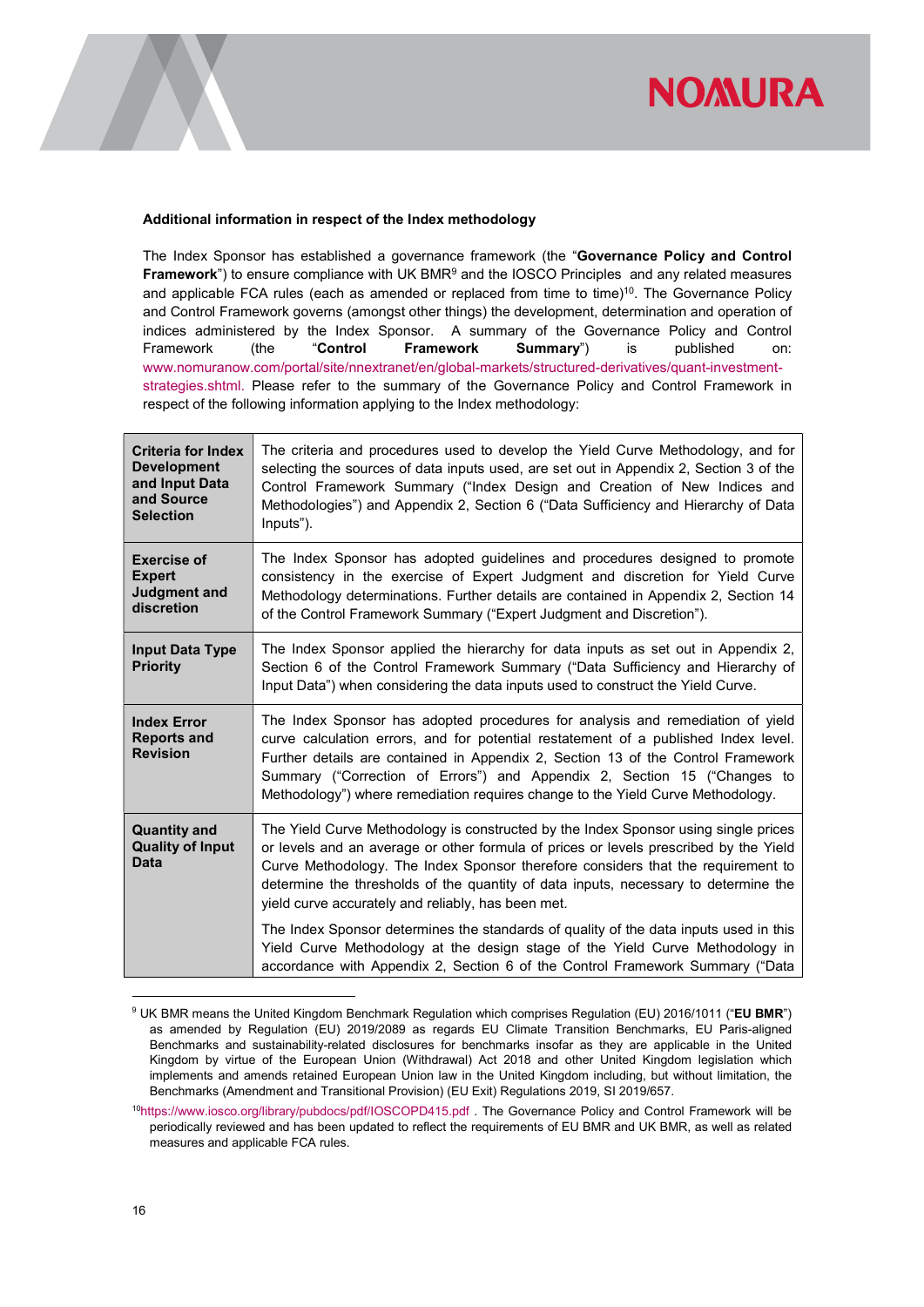

|                                                                                                                               | Sufficiency and Hierarchy of Data Inputs"). These standards are reflected in the Yield<br>Curve Methodology, as described in this document. The Index Sponsor will conduct<br>daily validation checks of the outputs of the Yield Curve Methodology which allows<br>him to assess and ensure that the data inputs used continue to be of sufficient quality<br>to determine the Index accurately and reliably, and will accordingly determine whether<br>an Index Modification Event (as set out in the Index Description of the overlying Index)<br>has occurred.                                                                                                                                                                                                                                                                                                                                                                                                                                                                                        |
|-------------------------------------------------------------------------------------------------------------------------------|-----------------------------------------------------------------------------------------------------------------------------------------------------------------------------------------------------------------------------------------------------------------------------------------------------------------------------------------------------------------------------------------------------------------------------------------------------------------------------------------------------------------------------------------------------------------------------------------------------------------------------------------------------------------------------------------------------------------------------------------------------------------------------------------------------------------------------------------------------------------------------------------------------------------------------------------------------------------------------------------------------------------------------------------------------------|
| <b>Internal Reviews</b><br>of the Index                                                                                       | The Index Sponsor is required to conduct internal reviews of the Yield Curve<br>Methodology on a periodic basis. Further details regarding the frequency of those<br>reviews, the procedures to be followed, and the bodies or functions within the Index<br>Sponsor's organizational structure involved in such reviews, are contained in<br>Appendix 2, Section 16 of the Control Framework Summary ("Appendices") and in the<br>full policies and procedures available on the Index Sponsor's public website, SAVE<br>that in respect of the Yield Curve Methodology the Index Sponsor will not conduct<br>semi-annual appropriateness checks but instead daily validation checks as set out in<br>the Yield Curve Methodology.                                                                                                                                                                                                                                                                                                                        |
|                                                                                                                               | Reviews will further be conducted where the Index Sponsor considers it desirable or<br>necessary to do so, including in response to specific events or otherwise. Specific<br>events may include (without limitation) any errors, disruptions, or other life-cycle<br>events in respect of the Yield Curve Methodology; changes in market circumstances;<br>changes in the applicable legal or regulatory environment; any challenges or<br>complaints or other feedback from stakeholders, and/or any material audit findings.<br>Further information regarding the procedures to be followed in response to certain<br>specific events, and the bodies or functions within the Index Sponsor's organisational<br>structure involved in such reviews, can be found in Appendix 2, Sections 13<br>("Correction of Errors"),14 ("Expert Judgment and Discretion"), 15 ("Changes to<br>Methodology"), 19 ("Complaints Handling Policy"), 21 ("Audits"), and any other<br>sections of the Control Framework Summary which may be relevant from time to time. |
| <b>Index Approval</b>                                                                                                         | The Yield Curve Methodology was designed by the Index Sponsor in order to<br>calculate the value of certain index components which are used for several of the<br>Index Sponsor's proprietary indices, which have interest rate swaps as their<br>underlyings. The use of the Yield Curve Methodology for such proprietary indices was<br>approved by the Nomura Proprietary Index Committee (responsible for the review,<br>challenge and approval of new products) as part of the approval of such proprietary<br>indices, which, at the time of the approval, consisted of quorum voting members from<br>the following functions within the firm: Legal, Compliance, Structuring or Trading, and<br>Market Risk.                                                                                                                                                                                                                                                                                                                                       |
| <b>Investor</b><br><b>Consultation</b><br>upon Index<br>termination and<br>material<br>changes to the<br>Index<br>methodology | The Index Sponsor is required to consider the need to consult investors of index<br>linked products when proposing material changes to the Yield Curve Methodology<br>Further details on the circumstances and procedures under which consultation takes<br>place are contained in Appendix 2, Section 15 of the Control Framework Summary<br>("Changes to Methodology"), Appendix 2, Section 17 ("Termination of Indices and<br>Transitional Arrangements") and in the full policies and procedures available on the<br>Index Sponsor's public website.                                                                                                                                                                                                                                                                                                                                                                                                                                                                                                  |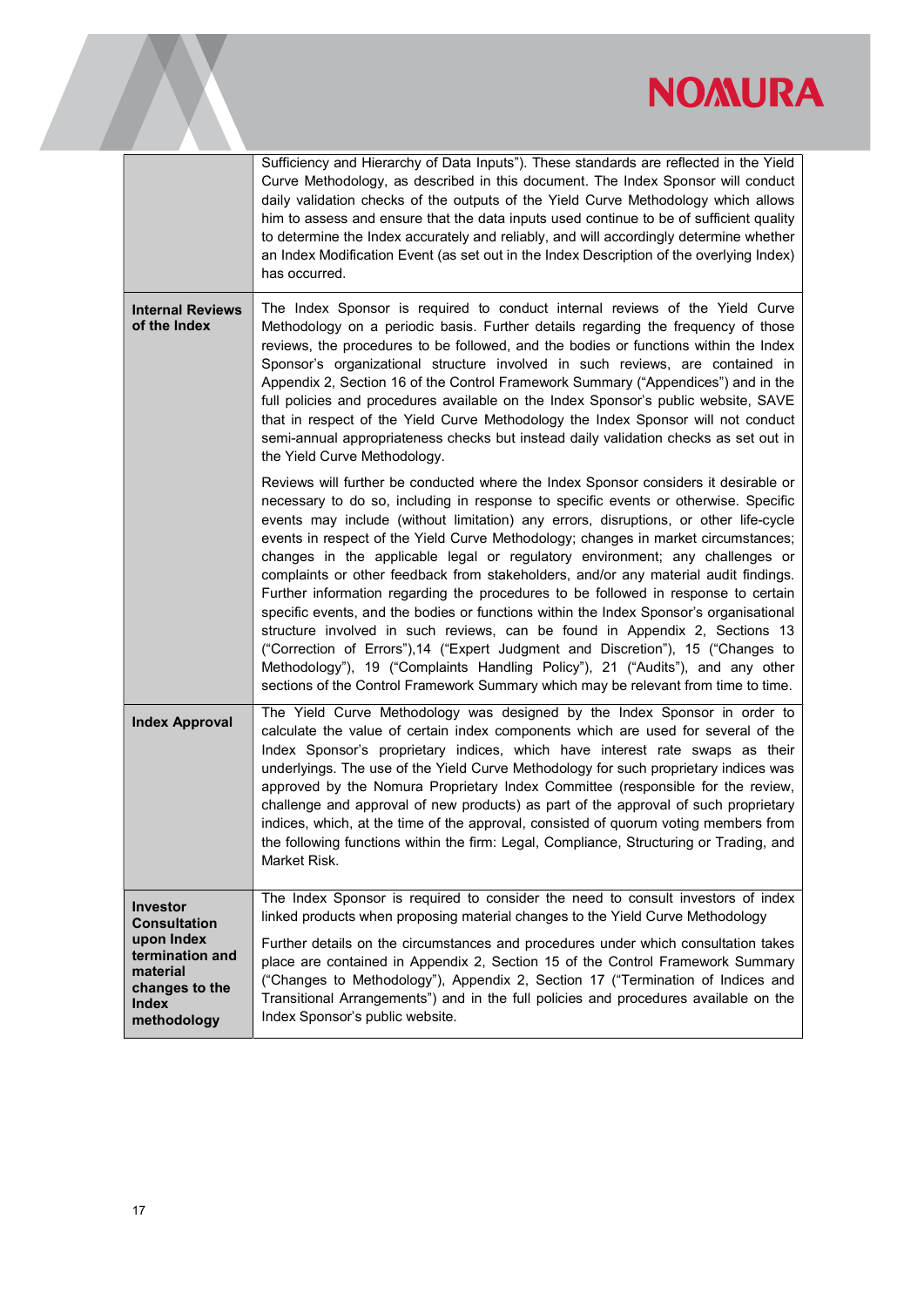

#### Disclaimers:

This material has been prepared by the Index Sponsor, NIP ("NIplc"), which is authorised by the Prudential Regulation Authority (PRA), regulated by the Financial Conduct Authority (FCA) and the PRA in the UK, and is a member of the London Stock Exchange.

NIplc has been registered as a Benchmark Administrator by the FCA pursuant to UK BMR and has accordingly been listed on the FCA Register of Benchmark Administrators.

This material is made available to you by NIplc and/or its affiliates (collectively, "Nomura Group"), as the case may be. This is not investment research as defined by the US rules and regulations, FCA nor is it research under the applicable rules in Hong Kong. It does not constitute a personal recommendation, as defined by the FCA, or take into account the particular investment objectives, financial situations, or needs of individual investors. It is intended only for investors who are "eligible market counterparties" or "professional clients" as defined by the FCA, and may not, therefore, be redistributed to other classes of investors. This material does not fall within the definition of an analyst report as defined by the Japan Securities Dealer's Association. It is intended for professional and institutional investors only.

This material is: (i) for your private information only, and we are not soliciting any action based upon it; (ii) not to be construed as an offer to sell or a solicitation of an offer to buy any security in any jurisdiction where such offer or solicitation would be illegal; and (iii) is based upon information that we consider reliable, and it should not be relied upon as such. While all reasonable care has been taken to ensure that the information contained herein is not untrue or misleading at the time of publication, no representation, warranty or undertaking, expressed or implied, is made and no responsibility or liability is accepted by the Nomura Group and/or its directors, officers and employees as to the accuracy, completeness, merchantability or fitness for a particular purpose of the information contained herein or any other information provided by any other person in connection with the information described herein or their distribution or for the results obtained from the use of this information.

Nomura Group and/or its directors, officers and employees do not accept any liability whatsoever for any loss or damage (including, without limitation, direct, indirect or consequential loss or loss of profits or loss of opportunity) suffered by you or any third party in connection with the use of this material or its content. It is not intended for investors who are unfamiliar with the relevant markets or who are unwilling or unable to bear the risks associated with the investment. You should refrain from entering into any transaction unless you fully understand all the risks involved and you have independently determined that the investment is suitable for you. We are not your designated investment adviser.

In reaching a determination as to the appropriateness of any proposed transaction linked to the Index, clients should undertake a thorough independent review of the legal, regulatory, credit, tax, accounting and economic consequences of such action. The Nomura Group may from time to time perform investment banking or other services (including acting as advisor, manager or lender) for, or solicit investment banking or other business from, companies mentioned herein. Further, the Nomura Group, and/or its officers, directors and employees, including persons, without limitation, involved in the preparation or issuance of this material may, from time to time, have long or short positions in, and buy or sell, the securities, or in options, futures or other derivatives based thereon, of companies mentioned herein, or related securities or in options, futures or other derivative instruments based thereon. In addition, the Nomura Group may act as a market maker and principal, willing to buy and sell certain of the securities or in options, futures or other derivatives of companies mentioned herein. Further, the Nomura Group may buy and sell certain securities or in options, futures or other derivatives of companies mentioned herein, as agent for its clients.

Nomura manages conflicts identified through the following: their Chinese wall, confidentiality and independence policies, maintenance of a Stop List and a Watch List, personal account dealing rules, policies and procedures for managing conflicts of interest arising from the allocation and pricing of securities and impartial investment research and disclosure to clients via client documentation. Disclosure information is available at http://www.nomura.com/research/. No part of this material may be (i) copied, photocopied, or duplicated in any form, by any means, or (ii) redistributed without our prior express consent. If this publication has been distributed by electronic transmission, such as e-mail, then such transmission cannot be guaranteed to be secure or error-free as information could be intercepted, corrupted, lost, destroyed, arrive late or incomplete, or contain viruses. The sender therefore does not accept liability for any errors or omissions in the contents of this publication, which may arise as a result of electronic transmission. If verification is required, please request a hard-copy version